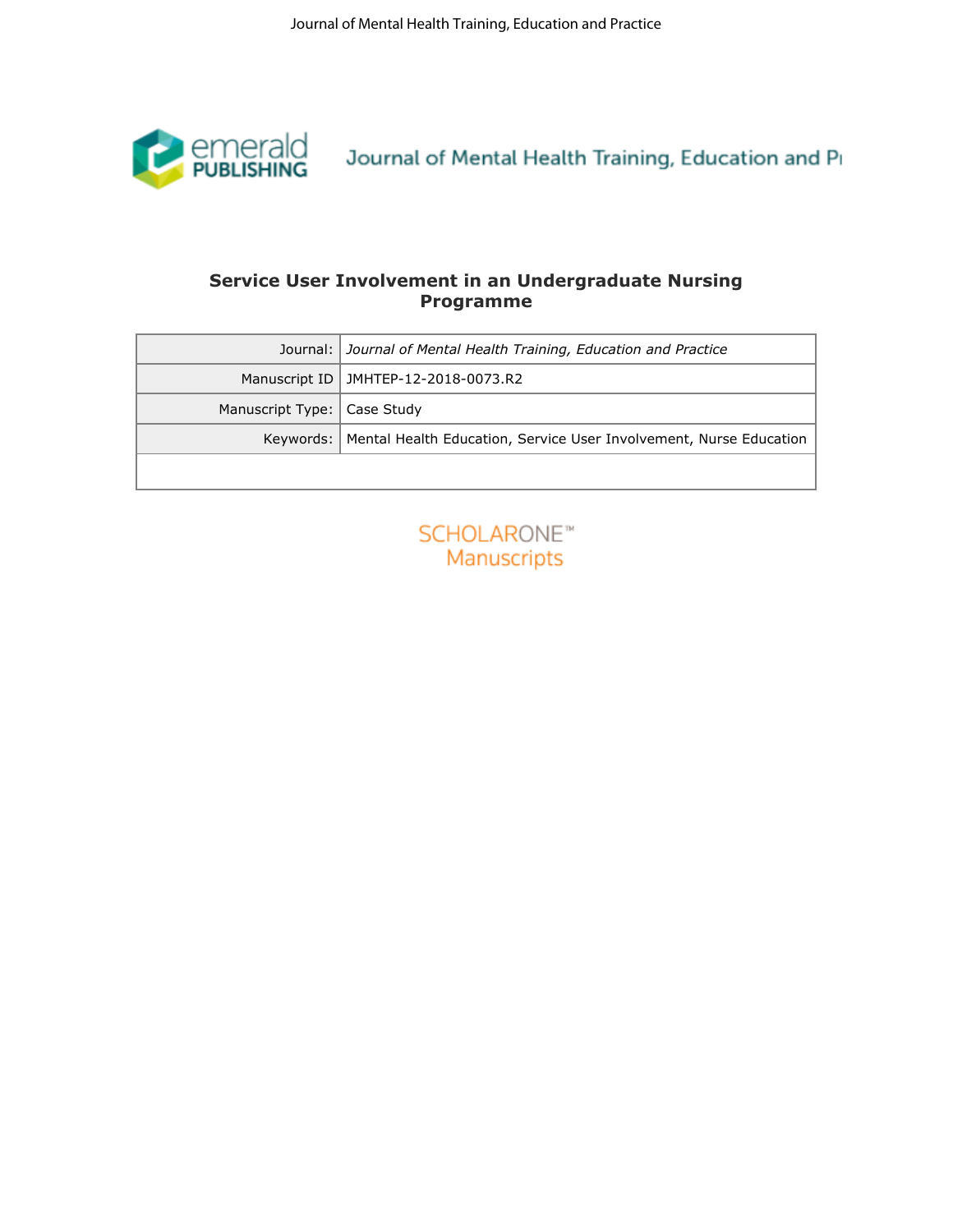# **Service User Involvement in an Undergraduate Nursing Programme**

## **Abstract**

This article highlights the significant-impacts that service user involvement had-can have on the education of UK undergraduate student mental health nurses both personally and professionally. It reports the findings from a short **service**-module evaluation of a collaboratively delivered theory unit using a qualitative approach.

embracing two focus groups.

Sensite of Mental Health Training, the metal of Mental Health Training Programmine<br>
2. Service User Involvement in a Undergraduate Nursing Programmine<br>
2. Abstract is designed as equivalent inspect for service user is one The findings from the two focus groups highlight that the service user input ('expert by experience') offered a positive learning experience for the students, enabled them to appreciate the meaning of a recovery and hope, facilitated the identification as to the importance of their role in terms of connecting meaningfully with **elients** those they are supporting plus reconsidering key priorities for practice. They suggest also that there is theory/practice gap reduction as students were able to connect the service user narratives to the evidence base for deeper understanding and application.

Although only a brief evaluation of a short theory unit within a wider mental health programme including a limited number of students, the findings echo the wider literature and offer further rationale to support direct service user involvement in mental health education across other professions, perhaps interesting at this time as increasingly, learning/teaching programmes implement blended learning with significant online teaching and less face to face facilitation of learning.

Although–Tthere is much in the literature as to the benefits for student learning in involving service users within HEI education, however there remainsis limited information as to 'how' and 'why' this is the case, this article seeks to bridge that gap.

## **Key Words**

Mental Health Education, Service User Involvement, Nurse Education,

This article is a case study describing the findings of a brief service module evaluation of a delivered taught unit as part of an undergraduate teaching programme which sought to meaningfully involved service users as part of the collaborative delivery.

## **Background**

"Wherever you find humans, you will also find stories" (Cobley., P. 2001 cited in Holloway and Freshwater 2007 p.703)

An undergraduate Mental Health Nursing Programme (BSc Hons) at a Higher Education Institute (HEI) in the South of England (UK) leads to professional registration with the UK Nursing and Midwifery Council (NMC) and currently delivers six assessed units per academic year over the three year programme, each unit in alignment with, and reflective of, the students'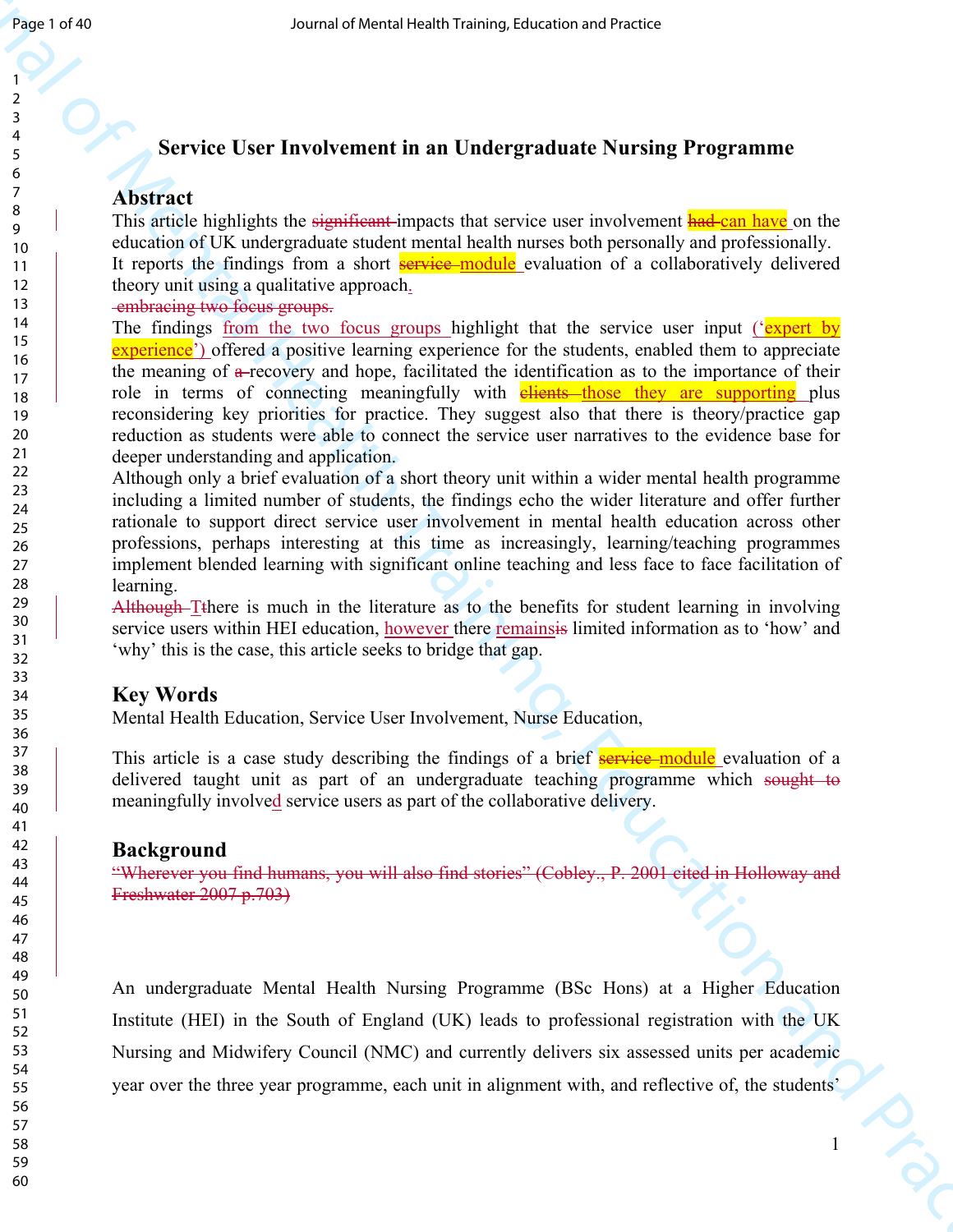concurrent learning experience in practice. Prior to the most recent curriculum rewrite in 2018, the third year of the programme required the students to undertake a six day unit focussing on caring for those with severe and enduring mental health issues.— the The core aim of this unit to facilitate enable the students in the development of adevelopingto develop a critical understanding pertaining toof the relevant current evidence based therapeutic approaches. The teaching team for this unit included a Mental Health Lecturer Practitioner (LP) alongside three Experts by Experience /Service Users (SU), plus a Mental Health Lecturer/Researcher (L). All stakeholders contributed to the development and teaching for the unit, with SUs comfortable with their role being (self) described as SUs, patients, clients or experts by experience depending on their individual preference and common usage within the programmee.

So an arbeted signing taxonical reaction and reaction and reaction and reaction and reaction and reaction and reaction and reaction and reaction and reaction and reaction and reaction and reaction and reaction and reactio As within all Higher Education Institutions (HEI) in the UK, student evaluation and feedback of the teaching units is a core dimension of the ongoing quality monitoring systems in place at the university. For this particular unit in the past, student feedback was sought after each day, and it became very evident to the teaching team that, that the most enthusiastic and positive feedback followed those sessions delivered by the SUs, as one narrative sessions delivered on each of the 6 teaching days, usually lasting between one or two hours to allow for interactive questions and feedback. As part of the teaching team, the SUs chose to use storytelling , sharing their experiences of mental health services and mental ill-health/distress, within the sessions. The SUs were experienced facilitators of learning and chose the content, style and delivery of the stories, their aim to bring a 'humanistic' perspective to care in sharing their personal experiences (Grant et al 2012, Bocking et al, 2019)). Commonly the themes of the narratives highlighted the importance of interpersonal skills and communication/use of language and also the prevailing challenges for service users regarding treatment options (including coercion and availability of responsive services) plusand stigma surrounding diagnoses (Bocking et al 2019) alongside including appreciation and application of the Recovery approach approaches to Recovery.

 $\frac{1}{2}$ A team brief review of all prior formative and summative feedback suggested that the SU sessions offered the students a 'different and deeper' learning experience as described by the students compared to facilitated learning by professionals and academics, but there was little articulation as to what was meant by this.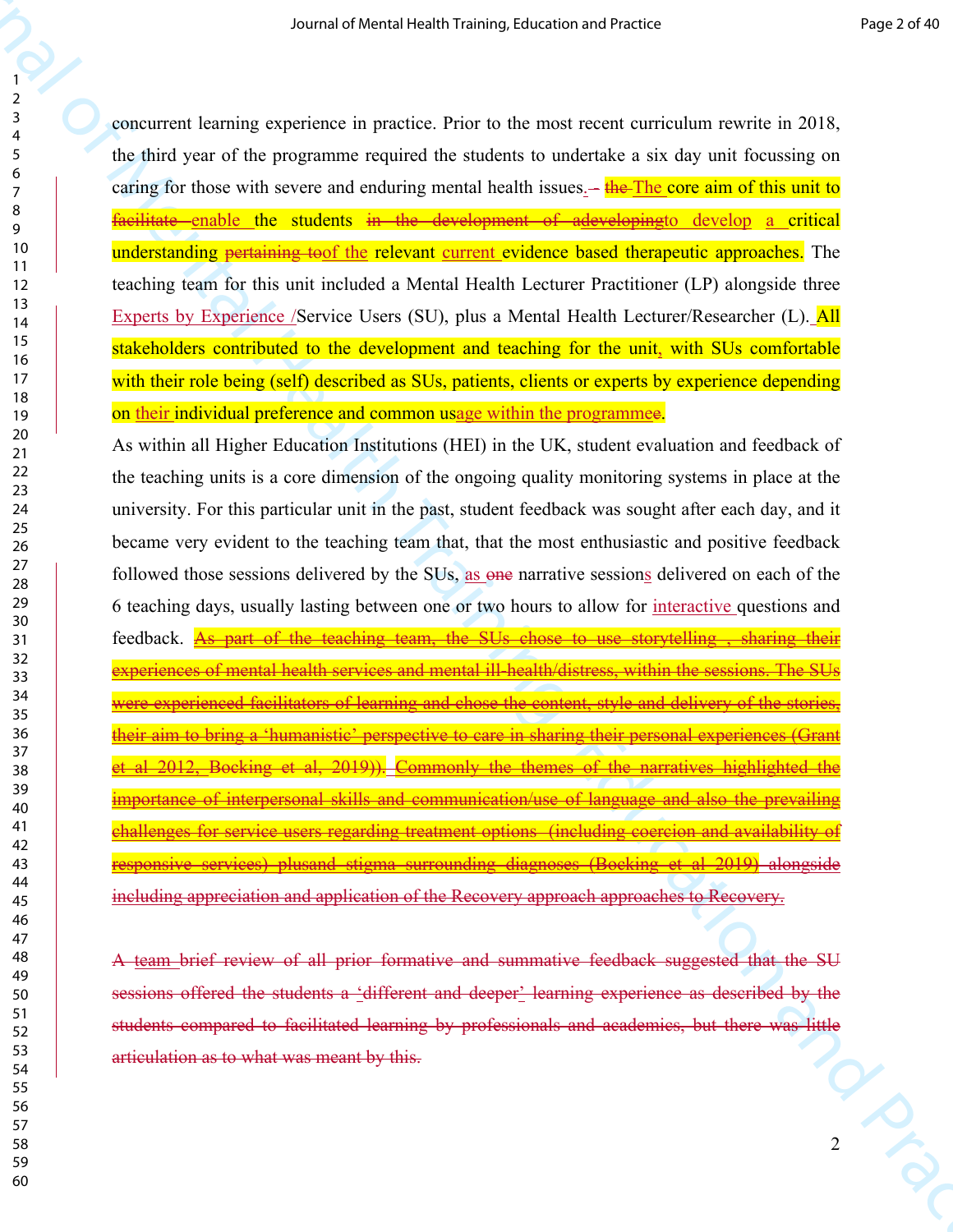Mindful as to the plethora of robust evidence confirming SU input into educational courses for health and social care professionals as a positive pedagogical strategy (Happell and Bennetts 2016, Arblaster et al*.* 2015; Happell et al*.* 2014, Blackhall, 2012),, the teaching team were not surprised as to this finding, however, there was an agreed case for further exploration as to what students meant by ' a different and deeper learning experience'. Furthermore, having briefly reviewed the current evidence base, the team felt there was a specific need to try and identify further why SU input was significant in this unit for learning, and plus also what impact this learning may have upon students for both their academic and professional development and practice.

**Example 20**<br>
Source of Mental Health Training in the specific controller and the specific controller and the specific controller and the specific controller and the specific controller and the specific controller and Pra , especially since inIn the UK it is mandatory to include SUs within the healthcare curriculaum (NMC, 2010, HCPC, 2013), Department of Health 2012; Rhodes, 2012, Frances 2013, NHS 2015)., NMC, 2010.) and as advocated by the Francis Report (2013) also. Indeed, aAs Simpson et al highlight (2008), since the 1990s, service user involvement has been advocated deemedas important for health professionals education particularly for nursing as highlighted within the Chief Nursing Officer's Review of Mental Health Nursing (DOH, 2006) thus echoing social work education which made this facet mandatory during development of the degree programmes with -Askheim et al (2017) suggested mainstreaming service user participation in all stages of healthcare education. Since 2000, the The literature base has further expanded over the last decade to suggest that, particularly for mental health education, the aims and objectives of SU involvement should to embracincludeing sharing experiences of the recovery modelphilosophy of mental health care incorporating and a strengths based approach to support withand empathy and careempathic care - delivery-focussed on the client not the service. More currently, the work of Horgan et al (2018) articulates that involvement of service users in education has now progressed to not only widespread within curricula but to the (limited) appointment of service user academics (Happell et al 2014). Furthermore, the ongoing inclusion ofInclusions of service users in professional education hasis reported as also effective in also positively influencing student's attitudes, pluswhilst enhancing communication skills especially throughand successfully exploring students' misconceptions about mental illness (Perry et al, 2013, (Happell et 2015). Drawing from UK social work education, as Beresford (1994) also identified, involvement of service users in education can change the culture of both workers and organisations. In the UK, Social work education has embraced service users since the 1980s and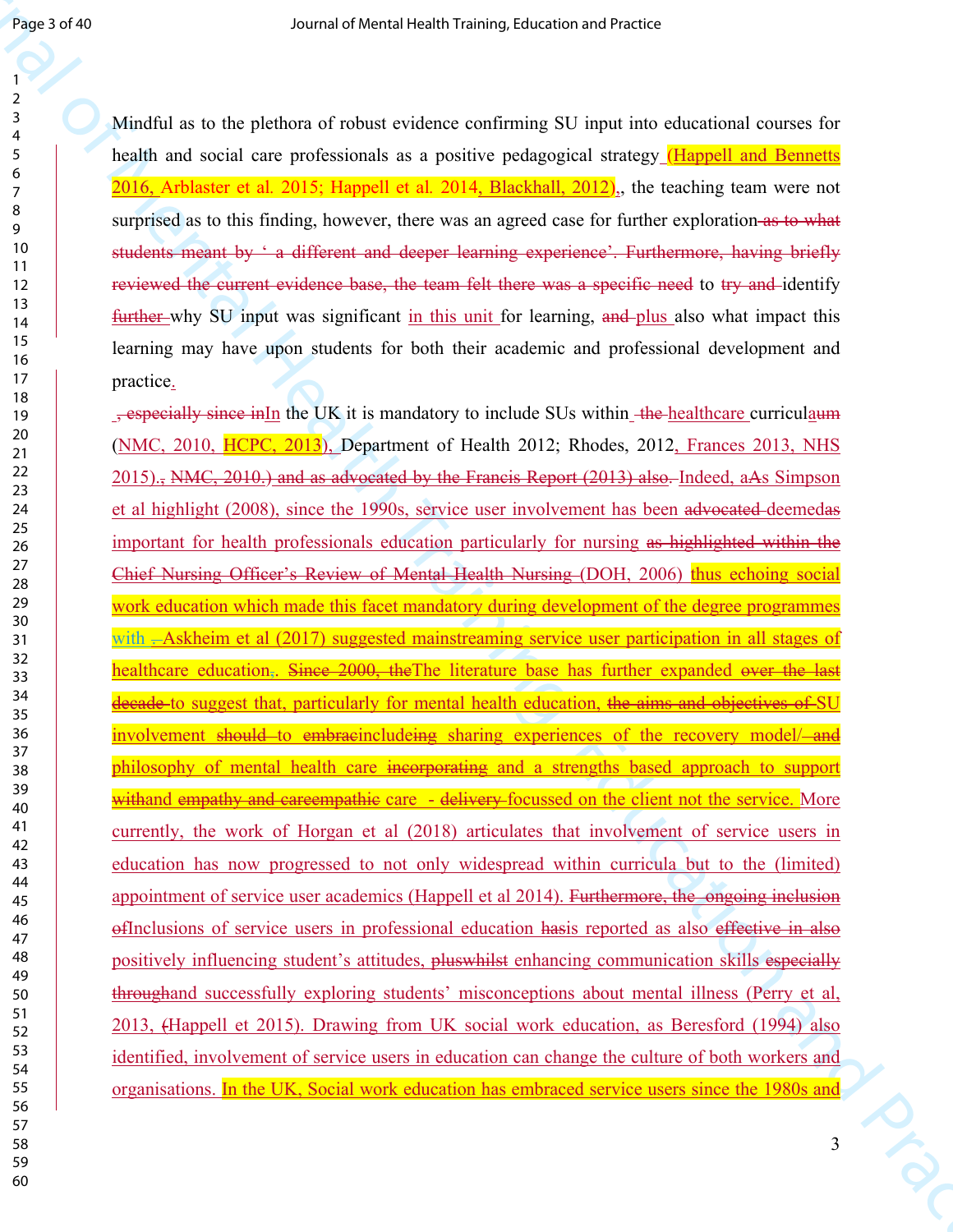werewas pivotal in ensuring their inclusion into SW degree programmes from 2003 to include student recruitment, curriculum design and assessment. He also highlighted that, even then, students valued their contribution.

Given awareness of the above and previous positive feedback the team decided to undertake a different module evaluation to explore in more depth how and why the SU input was viewed so positively. Limited resources guided the project in many ways eg. Availability/access to the students within the programme, and time availability of the team with other commitments, therefore the team decided to undertake a revised module evaluation as a scholarly activity within their own time.

So an arbettal signal mature of Mental mature and the Solid mature of Mental mature of Mental mature of Mental mature of Mental Mental Mental Mental Mental Mental Mental Mental Mental Mental Mental Mental Mental Mental Me It should be noted that, aAs part of the teaching team, the SUs chose to use storytelling , sharing their experiences of mental health services and mental ill-health/distress, within the sessions. The SUs were experienced facilitators of learning and chose the content, style and delivery of the stories, their aim to bring a 'humanistic' perspective to care in sharing their personal experiences (Grant et al 2012, Bocking et al, 2019) and also to offer perspectives as to what the students (future workforce) could consider in shaping healthcare delivery and policies (Beresford et al, 2006). Commonly the themes of the narratives highlighted the importance of recovery approaches, interpersonal skills and communication/use of language and also the prevailing challenges for service users regarding treatment options plus (including coercion and availability of responsive services). Also included was the effects of stigma surrounding diagnoses (Bocking et al 2019). alongside appreciation and application of approaches to recovery. Where storytelling, the expert use of narratives, is used for learning, Grant et al (2012), suggest that students benefit from an enhanced understanding of the client experience, notwithstanding the critique that it can also be viewed as tokenistic often reflecting a power imbalance between professionals (clinical and academic) and service users (Epstein 2015). However, the involvement of service users can be perceived as also adding credibility to the curricula and the learning experience (Happell and Bennetts 2016) and as Ranjan (1992) suggests it also facilitates students to be more aware of their current practice and informs their future practice. Where storytelling, expert use of narratives, is employed for facilitation of learning, Grant et al (2012, suggest that students benefit from an enhanced understanding of the client experience,

notwithstanding the critique that it can also be viewed as tohkenistic often and reflecting a power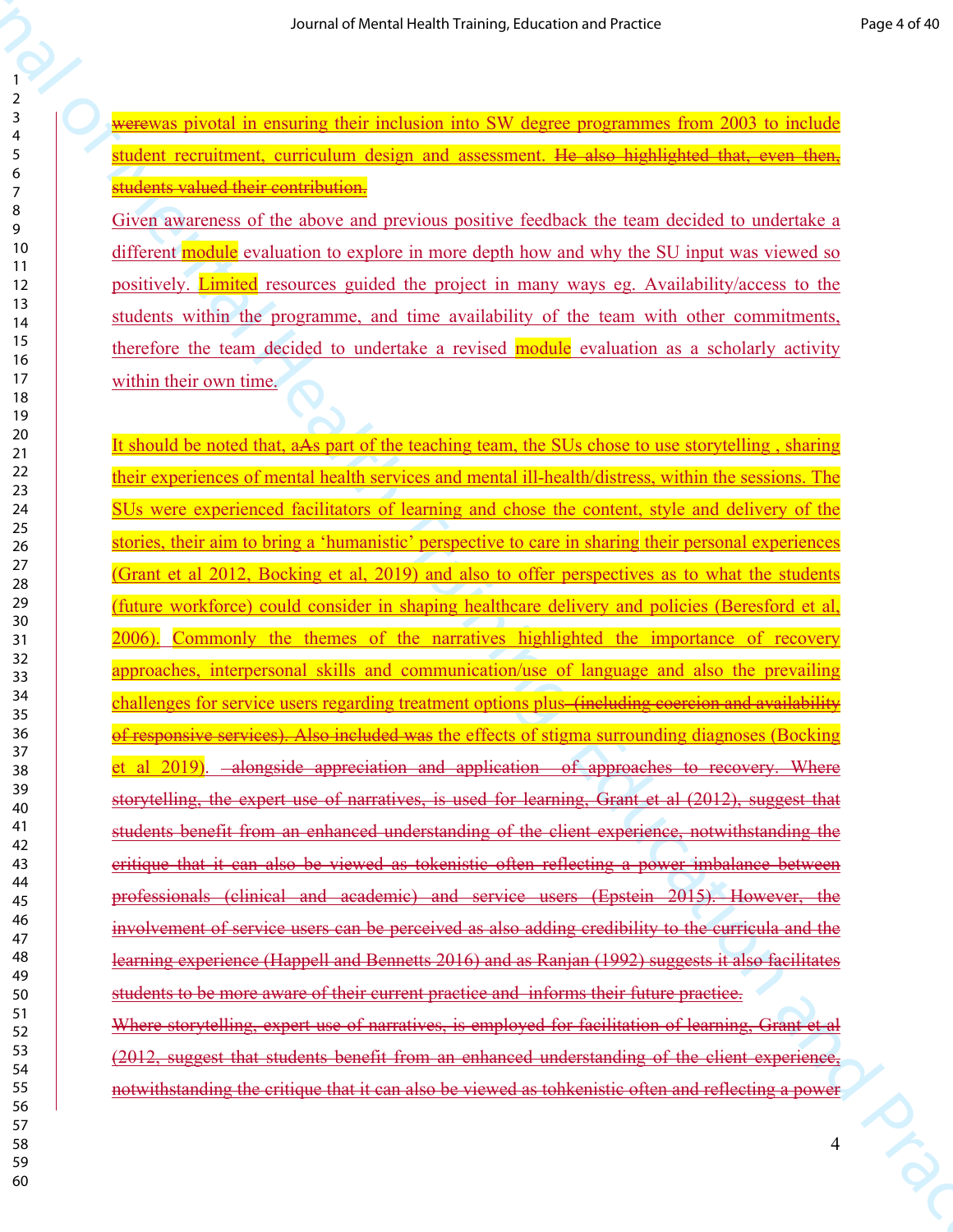imbalance between professionals (clinical and academic) and service users (Epstein 2015). The involvement of service users can be perceived as also adding credibility to the curricula and the learning experience (Happell and Bennetts 2016) and as Ranjan (1992) suggests it also facilitates to be more aware of their current practice in informs their future practice (Ranjan 1992, cited Kuti and Houghton 2019)

Given awareness of the above and previous positive feedback t The team decided to undertake a deeper different service module evaluation during the time that the unit was being delivered to explore in more depth how and why the SU input was viewed so positively in the current year. Limitiedng resources guided the project in many ways eg. Availability/access to the students within the programme, time availability of staff the team with other commitments, lack of time to bid for and secure formal research/evaluation funding. The team decided to undertake a revisedthe service module evaluation as a scholarly activity within their own time with a view to developing a larger scale funded research project later in the academic year.

# **Methods and Methodology**

Sensor of the main of the channel of the main and states and states are a states and the main of the main of the main of the main of the main of the main of the main of the main of the main of the main of the main of the The team shared an agreed (interpretative) philosophy in that reality is subjective rather than objective in terms of meaning and interpretation where the students' experience was being sought based on their 'individual reality' of learning from service users (Malterud, 2001) thus all agreed to adopt an explorative and descriptive stance rather than a positivist, predictive stance (Schneider et al, 2013). Morse (19922012) highlightsconfirms that qualitative research methodology is interpretative, explores the social world, and seeks to identify how this world is interpreted, understood, experienced and produced – in this case, from the perspective of the students.-

As a consequence, aIt was agreed that to add rigour and trustworthiness to the proposed undertaking, research methodology and methods would be considered within the necessarily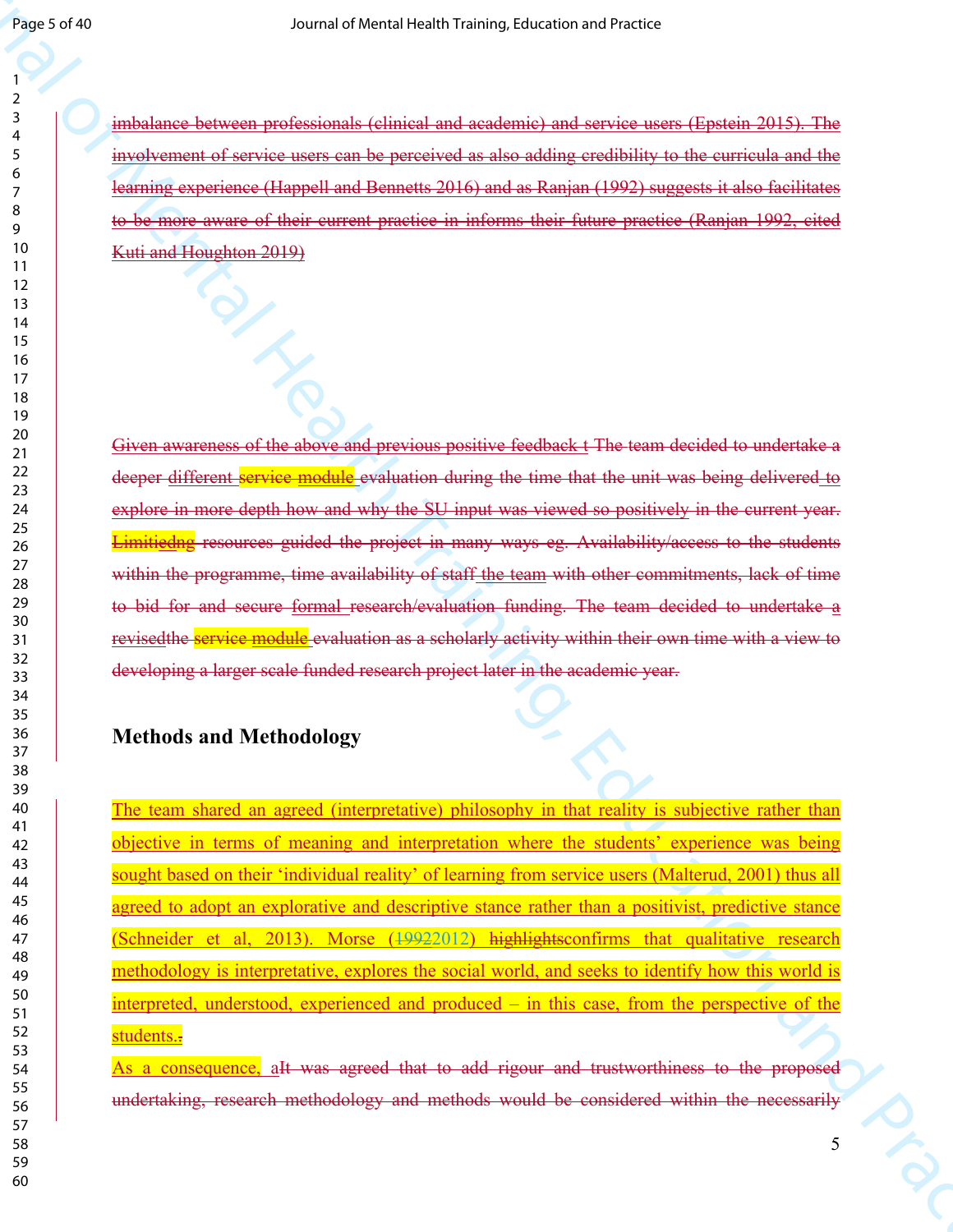Source of New York (1978) (and the mini-distance of Asia with the Similar Constitution and Training (and the mini-distance of Asia mini-distance of Asia mini-distance of Asia mini-distance of Equation (and Asia with the m imposed time limits (duration of the unit delivery was 6 days only). TheA qualitative (interpretative) paradigm in a humanistic tradition (Dahl et al, 2019) was deemed agreed as best suited for this endeavour as the team were seeking to explore and describe the meaning of the student experience of SU input intowithin their educations. as opposed to the quantitative (positivist) paradigm, the latter most often used in those projects seeking to quantify, generalise, and predict objectively. In For the service evaluation, in adopting a qualitative this approach, there would be the scope to embrace the naturalistic nature of this paradigm in that the students involved 'naturally' accept their role as engaged HEI nursing students who are regularly asked for feedback as to their learning experiences and are commonly involved in research as participants and co-researchers.

The teaching team agreed were aware that that they findings could not were not seeking to find answers to questions that could be confidently be applied to all nursing students ie. There was no need to confirm generaliseability, rather they were seeking to build a picture of what was being studied (Hewitt Taylor 2011), in this case, specifically the impact of SU input on final year mental health nursing students' education and practice.

From the agreed paradigm which provided a consensus as to the values and beliefs of the team as to the importance of the work and the approach to be adopted, the appropriate methods and methodology were considered to ensure the necessary information (data) would be collected appropriately and in a suitable format for meaningful analysis to offer new understanding and insight.

The qualitative research designexploratory approach and approach of Stebbens (2001) was identified as the most appropriate as an approach to explore the the topics of interest by facilitating the conditions for participants to inform the topic of interest to allow the participants to reflecting offer their views, opinions and expertise on being taught by SUs, the topic broadly mindful of methodological stance for focus groups (Stewart  $\&$  Shamdasani 1990; Kitzinger 1994, cited Happell and Bennets 2016). This approach is suggested as being considered when there is limited evidence to support a particular identified methodological approach (Happell et al, 2017), in this scenario, exploring specifically how and why SU narrative input was viewed positively with a single cohort of final year undergraduate mental health nursing students. Furthermore, the team recognized the usefulness of a 'realistic evaluation' approach (Pawson et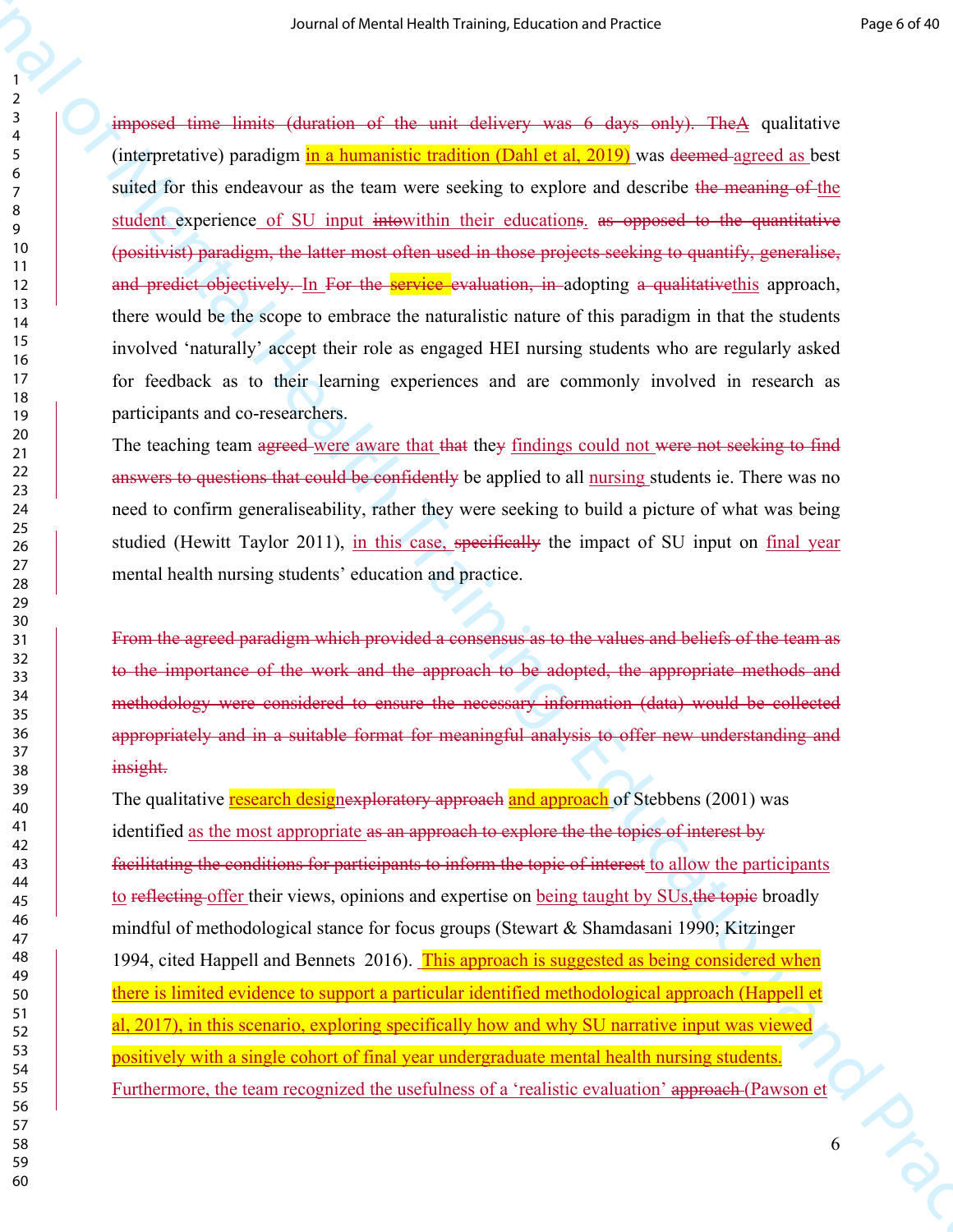al, 1997) in looking for 'general causal propositions' (Pawson & Tilley, 1997 p. 122) in this case, possibly how and why the service user involvement was significant for learning.impact More specifically, the approach also drew from the work of Rush (2008) and using a 'realistic evaluation' approach (Pawson et al, 1997), cited Rush 2008) looking for 'general causal propositions' (Pawson & Tilley, 1997 p. 122) for mechanisms and triggers, in this case how and why the service user involvement was positive for learning. Furthermore, the questions used by Rush (2008) were seen as useful given the responses offered therefore utilized for the two group interviews.

For this work therefore, and Ggiven the limits described previously and mindful of the above negotiated methodological approach, the team agreed for to upon collecting data from the written feedback forms (standard monitoring) and to also conduct two focus groups (group interviews) with the students involved, $\frac{1}{x}$ 

Kitzinger (1995) describes focus groups as a form of that is, -group interviews that benefitbenefitting from from the intergroup interaction and communications. (Kitzinger (1995) to yield a wide range of data  $\overline{+}$  (Kitzinger (1995) with the facilitator (L) encouraging free discussion and responses with and to each other within the groups (Dahl et al, 2019). As O'Donnell et al (20132) highlight focus groups are also "particularly useful for reflecting the social realities of a specific cultural group through direct access to the language and concepts that tend to organize participants' experiences" (O'Donnell et al, 20132, p. 196)

Sensor of the state of the state of the state of the state of the state of the state of the state of the state of the state of the state of the state of the state of the state of the state of the state of the state of the Morgan (1996) broadly describes focus groups as a technique that collects data through group interactions on a topic determined by the researcher(s) albeit it is recognized that the strength of feelings or opinions are not commonly determined through focus groups alone (Basch, 1987).. The team were aware that the focus groups would therefore-be large, more than is normally suggested, but were of the opinion that given the limited availability of both (L) and the students at the time, that to co-ordinate smaller facilitated groups would delay the evaluation and also possibly reduce participation as the students would not be available in the following weeks similar to the practicalities offered by Dahl et al (2019) and supported by Morgan (1997). -In addition, This method was chosen as it was viewed useful for exploring the students' experiences of learning from SUs extrapolating not only what their thoughts are, but how and why they think that way (Kitzinger 1995) and also the studentsit was recognized that, as third year students, groups they were familiar with each other and used to group-working plus offering group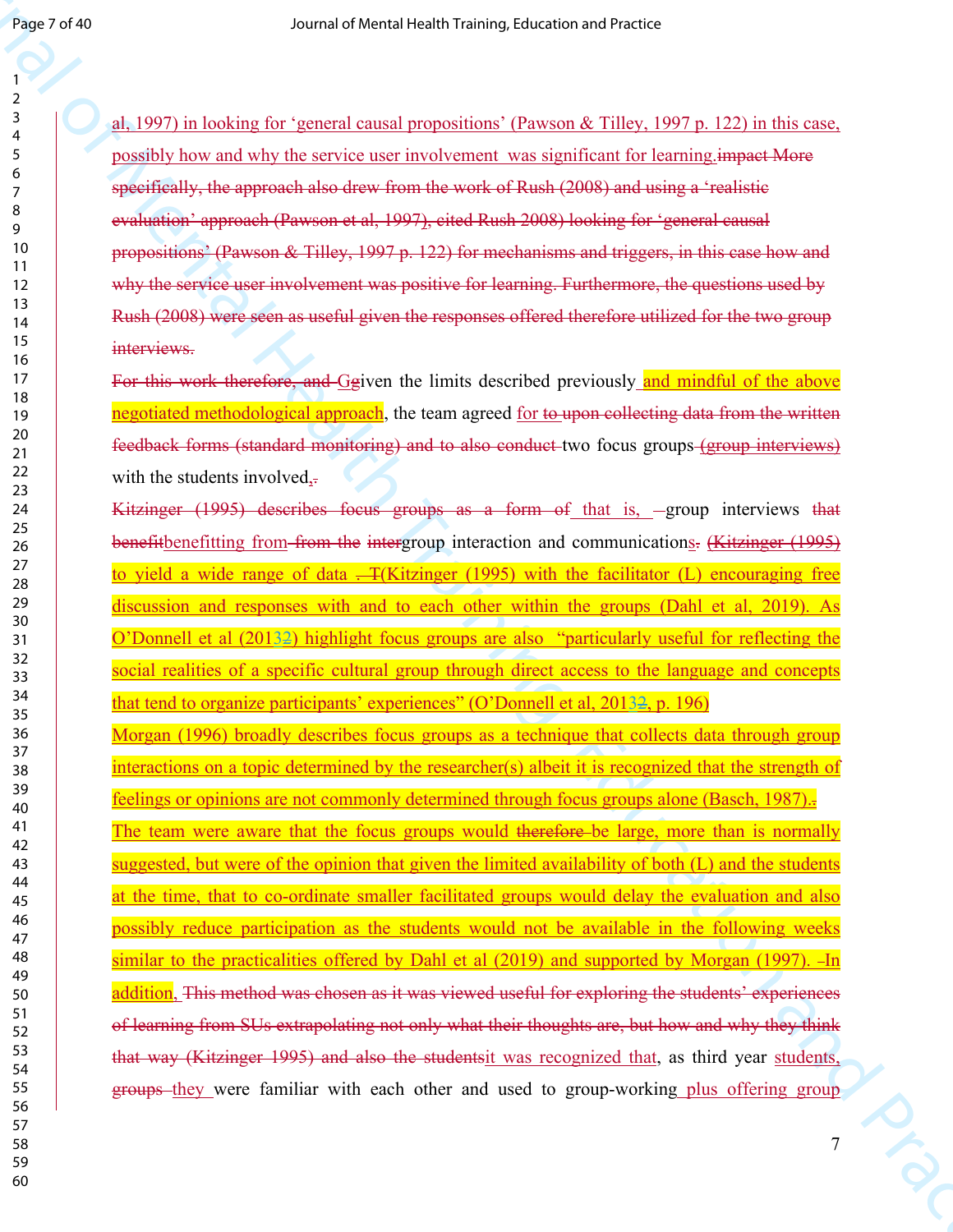feedback so arguably comfortable to speak freely.. Individual interviews were also considered but viewed as overly time intensive for this undertaking within the restricted time available. 44 students participated in the unit, split into two groups for teaching purposes (limited room size availability), the focus groups conducted on the final teaching day for each group.

Source of New York Health Controller is the New York Health Training (and the Second Health Training)<br>  $\frac{1}{2}$  (and  $\frac{1}{2}$  (and  $\frac{1}{2}$  (and  $\frac{1}{2}$  (and  $\frac{1}{2}$  (and  $\frac{1}{2}$  (and  $\frac{1}{2}$  (and  $\frac{1}{2}$  (an The team were aware that the focus groups were of a large size, more than is normally suggested, but were of the opinion that given the limited availability of both (L) and the students at the time, that to co-ordinate smaller facilitated groups would delay the evaluation and also possibly reduce participation as the students would not be in university in the following weeks.Individual interviews were also considered but viewed as overly time intensive for this undertaking within the restricted time available similar to the experience of Dahl et al (2019). working with clinical midwives in an educational setting...

The gGroup interview -guide was broadly adapted from Rush (2008) in and following an open, broad systematic yet conversational approach as suggested by (Patton (199220020, cited Rush 2008). The SUs reviewed the questions and offered amendments eg. Adding Question 6.

The agreed main-questions were:

- 1) Can you broadly tell me about your experience of the service user sessions for this teaching unit  $-$ so  $far$  – e.g. good or bad?
- 2) Were the sessions as you expected?
- 3) How did learning from the service users differ from other methods such as lectures, seminars and reading?
- 4) You meet service users in your placements. Was the learning from them in the university setting different from learning from them in practice? - if so, how?
- 5) Will the service user input influence your practice at all?
- 6) Are there any other issues relating to service users being involved in your learning haven't been mentioned yet?

 

.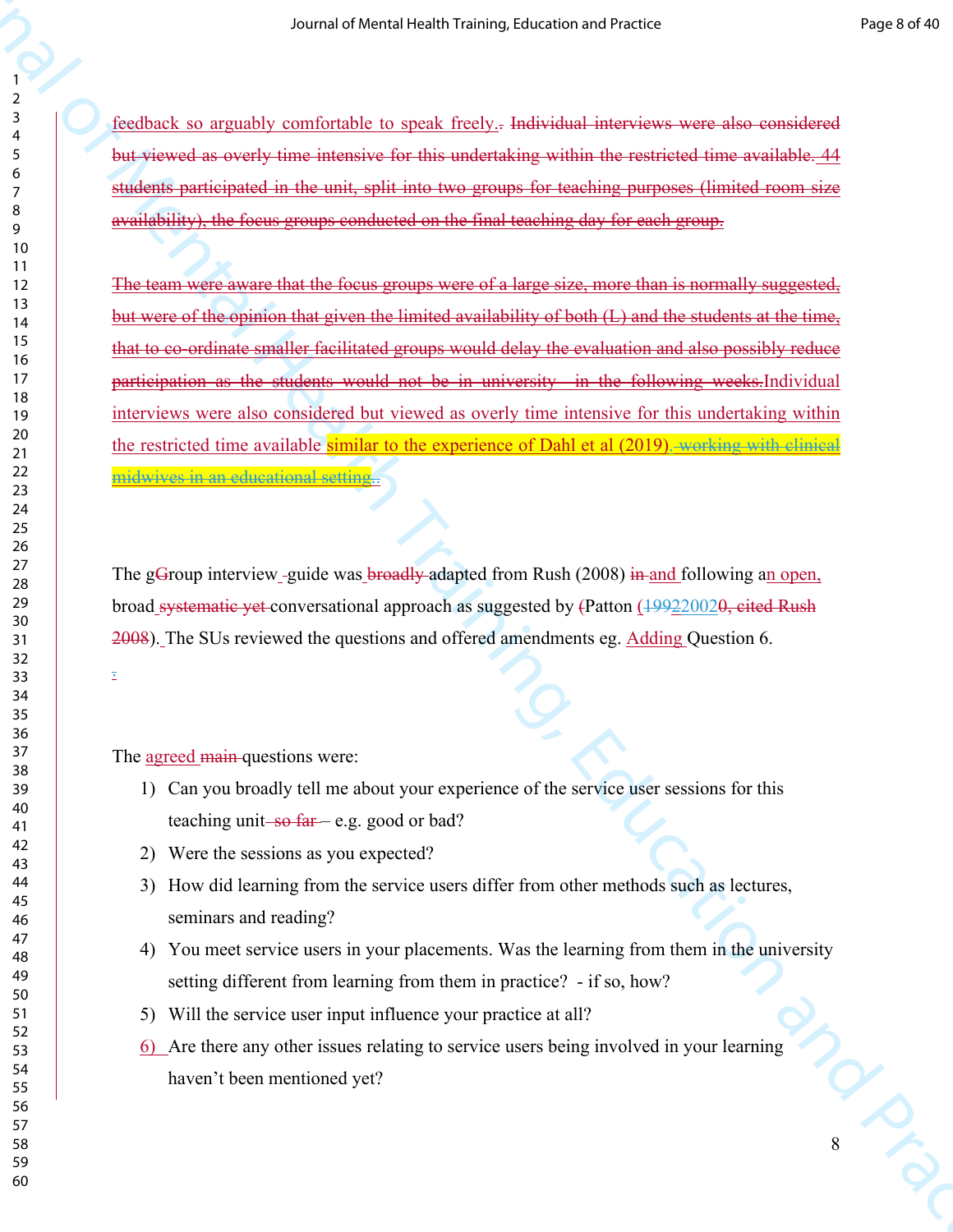44 students participated in the module, divided into two groups for teaching purposes, the two 1hr focus groups were conducted on the final teaching day for each group facilitated by

There are many specific methodologies and philosophical approaches for qualitative research including, phenomenology, grounded theory and narrative inquiry. It was decided that a narrative approach was the "best fit" as it would seek non-numerical, relatively in-depth data to explore (Hewitt Taylor 2011). This methodology was seen to fit the service evaluation as the team were seeking to capture the students' stories and accounts/experiences of learning with and from SUs, the resulting data to be interpreted, analysed and presented in relation to the whole experience (Elliot 2005, cited Hewitt Taylor 2011p. 68). In this context, their experience as student nurses learning from those they expect to provide care for and the subsequent embedded duality of their roles and the interesting juxtaposition of power.

## **Ethical Approval**

L.

6)

Sensor of the method is the method interest of the method interest of the method parameters, the method is the method interest of the method interest of the method interest of the method interest of the method interest of Ethical approval was granted by the University Ethics Committee. The participant information sheets and consent forms were developed within the teaching team to ensure ease of understanding and were amended as requested by the Ethics Committee to clarify the voluntary nature of participation and that the choice whether to do so or not would not impact on student their progress on the programme. Following ethical approval, both cohorts (n=44) were given the Participant Information Sheet (PIS) and Consent Forms prior to the beginning of unit delivery for consideration, they were also advised that they could withdraw consent at any time both on the forms plus before and after the focus groups. $-$ . The teaching team had concluded that to reduce the possibility of role conflict for those involved and resulting perceived participant coercion that neither the LP, nor the three SUs, —all of whom had the most contact with the students throughout the unit, including assessment involvement, would not conduct the focus groups, but that the L, with the least unit input, and the mostmore research experience would facilitate them andplus be the point of contact for comment/participation withdrawal. Confidentiality was assured and also that anonymity would be observed pertaining to dissemination of data as only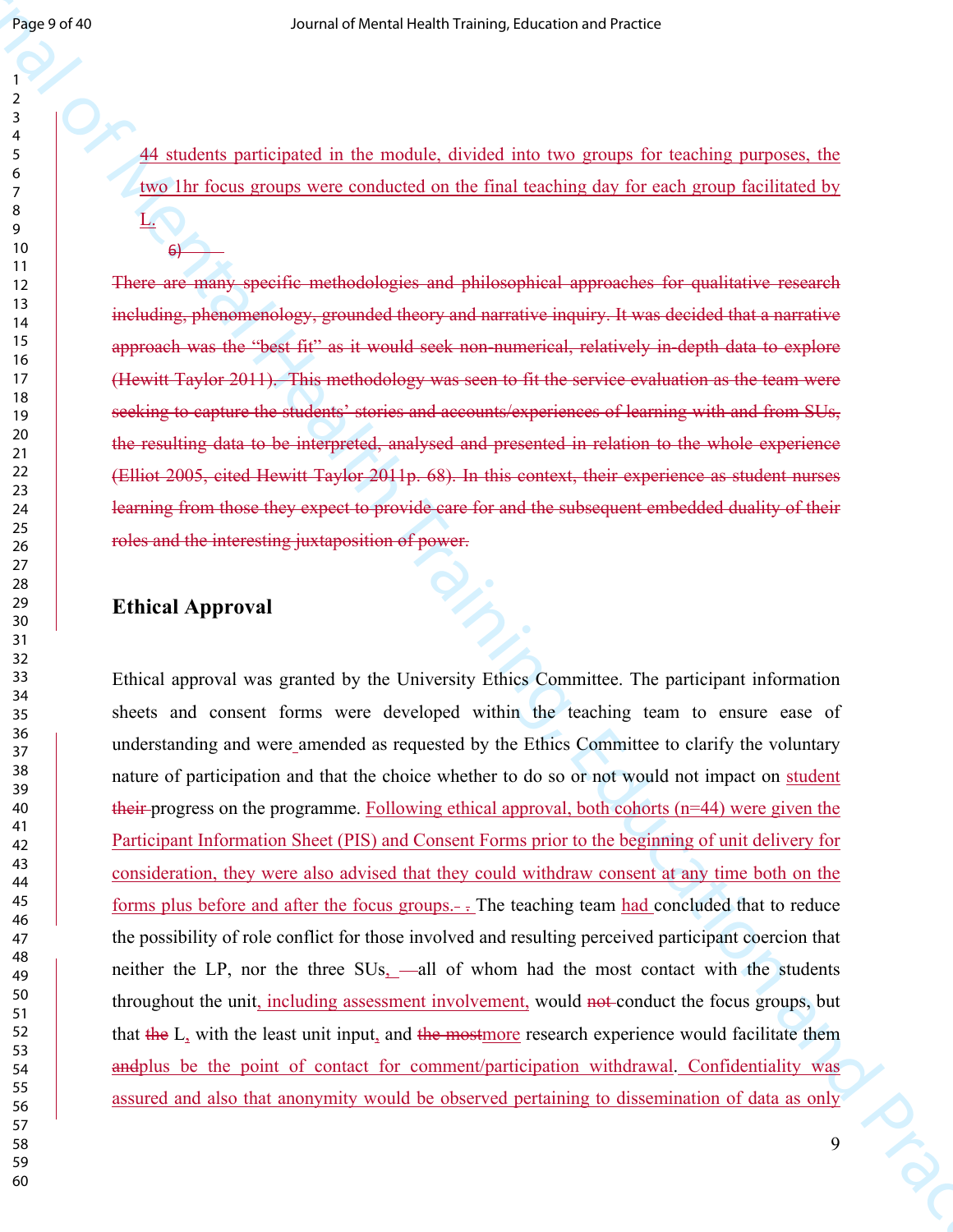the focus group facilitator (L) would be aware of the actual names of students and thus able to identify which student made a particular comment and this would not be shared with the wider unit team. The facilitator confirmed that data analysis would refer to the participants using codes only eg. ppPP1, ppPP2 etc and also that they could withdraw consent at any time by contacting  $L$ as indicated on the PIS.

The choice of methodology/methods, although not without limits which this article does not have scope to explore, sought to enable effective and efficient data analysis to provide answers/insights into the original premise of the evaluation.

## **Table 1 Summarises the Project Plan**

Table 1 Summary of Project Data Collection and Analysis Plan

# **Development of Tools, Sampling and Process**

Reflecting upon the existing relevant literature, the team agreed that to complement the existing monitoring feedback and address the premise of the evaluation, the open questions for the focus groups were to be based upon the work of Rush (2008). They were as follows:

- 1. Can you tell me about your experience of the service user sessions in the classroom so far?
- 2. How does it differ from other methods such as lectures and reading material?
- 3. You meet service users every day in your practice learning experiences. In what way(s) does learning from them in the classroom differ from learning from them in practice?
- 4. Have the service user sessions influenced your practice at all?

So an arbitraria signing at the stationary of the antilation and reader<br>  $\frac{\partial \phi}{\partial t}$  (contribution and a neutral health Training at the shared with the stationary of the stationary of the stationary of the stationary of As primarily qualitative enquiry was embraced for this work, non-probablility sampling was appropriate ie. All the third year students undertaking the unit. The sample for the evaluation was purposive -in that the cohorts-group selected were confirmed to be able to provide the rich, and possibly unique data for the matter issue the team were exploring what was being explored (Astin 2009) given that they had also experienced frequent service user input throughout their programme thus far, plus was convenient (Patton, 2002) as the participants would be easily accessible.  $\pm$  T, they were also convenient in terms of accessibility. plus in In -facilitating the focus groups on the last taught day of the unit, this was felt be more likely to draw responses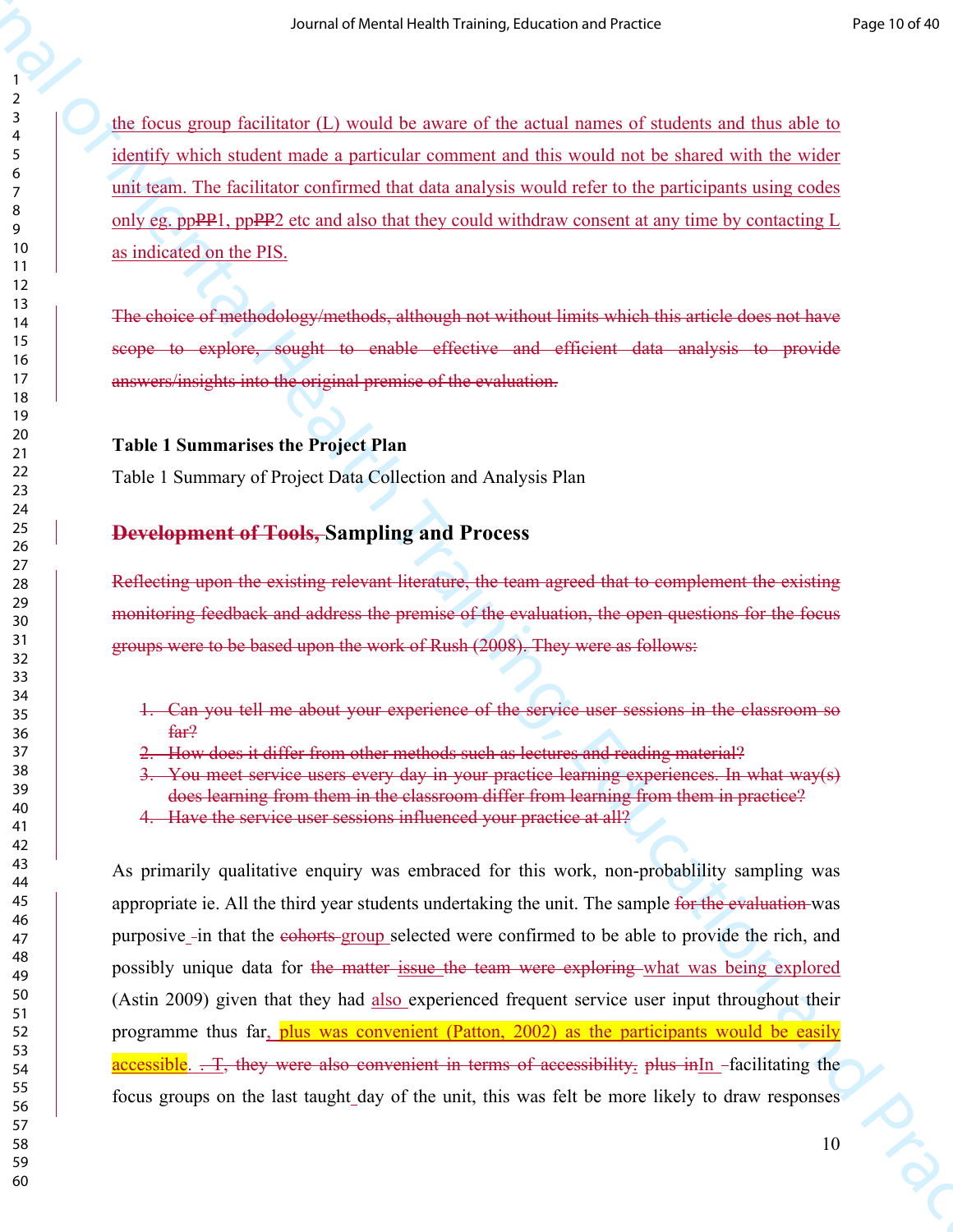based upon more immediate recall of their experiences and thus rely less on memory possibly providing more data .

Following ethical approval, both cohorts (n=44) were sent via email the Participant Information Sheet (PIS) and Consent Forms prior to the beginning of unit delivery, they were advised that their participation was voluntary, they could withdraw consent at any time and non-participation would not affect their progress on the programme. The cohorts were mixed in terms of gender (mainly female) average age 27yrs, and most with previous healthcare experience before undertaking the programme.

38 students took part in the focus groups, 6 in total from both cohorts were absent from the final teaching day and did not subsequently did not take part, their absence cited as unrelated to the planned focus groups.. All students further confirmed their consent verbally to participate on the day immediately prior to the focus groups beginning.

Search of Mental of Mental of the Figure of Mental of the Figure Control of Mental of Mental Schedule (Search Control of Training) (and Control of Training) (and Training) (and Expediate Training Control of Training) (and L conducted the 1 hr focus groups at the end of the final day of the unit for both cohorts (separately) in the same teaching room as their sessions wereas delivered., they lasted one hour. Further consent was obtained verbally before the groups began. Confidentiality was assured and also that anonymity would be observed pertaining to dissemination of data as only the focus group facilitator (L) would be aware of the actual names of students and thus able to identify which student made a particular comment and this would not be shared with the wider unit team. The facilitator confirmed that data analysis would refer to the participants using codes only eg. P1, P2 etc and also that they could withdraw consent at any time by contacting L as indicated on the PIS.

 $\frac{1}{\sqrt{2}}$ Common practice when using interviews and focus groups is to audio and/or video record the groups, however time constraints (for transcription and confirmation) modified the process and L asked the questions and using the teaching screen available, typed the feedback directly on to a word document for the whole group to read so that all the participants were able to add/remove and confirm understanding concurrently. L also offered to speak with students privately, or receive further feedback via email should any student not wish to speak out in the group – no students took up this offer.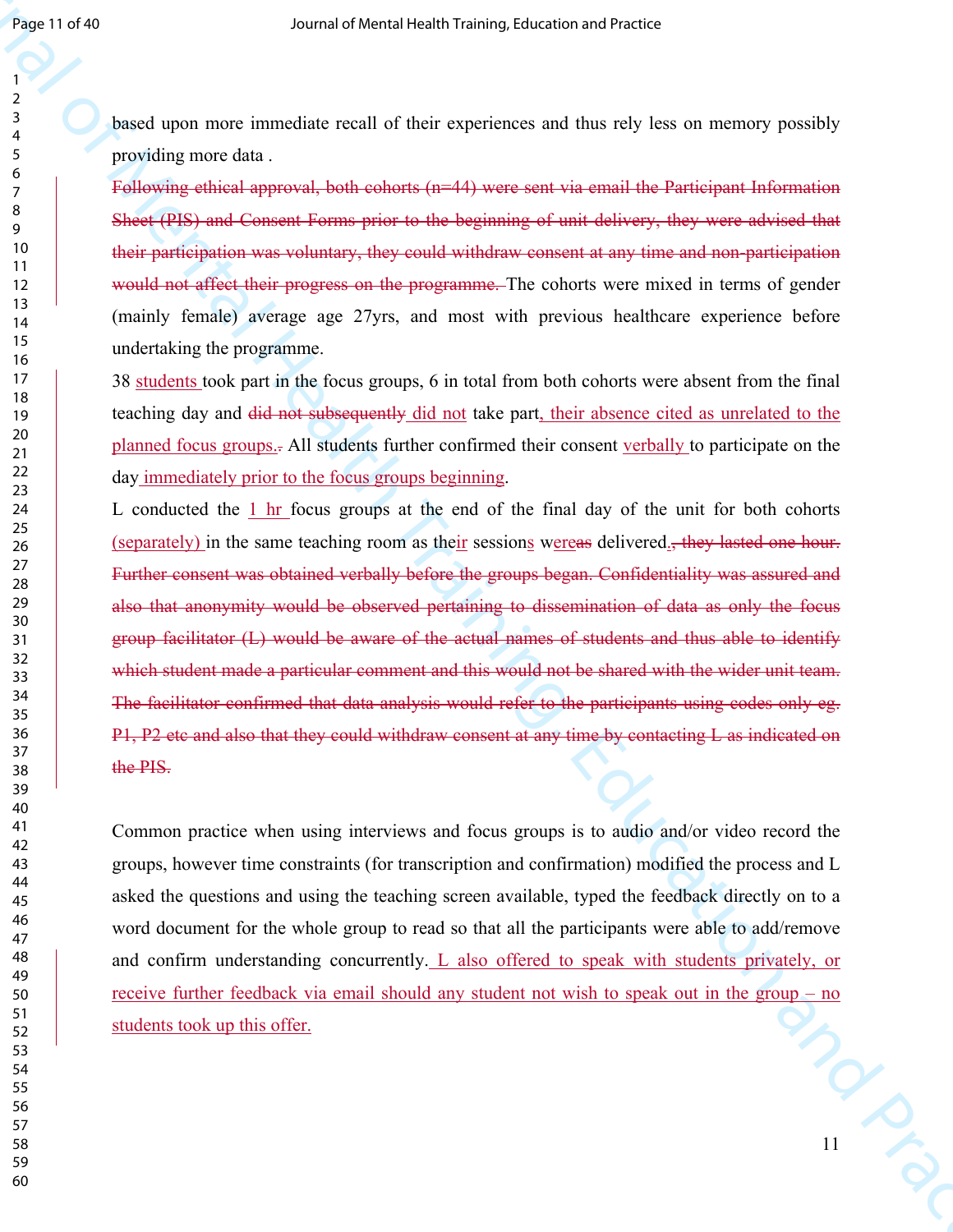On the day of the focus groups, L also recorded field notes immediately following the groups mindful of Kitzinger's (2005) suggestion that the facilitator in being present as a part of the focus groups experience can extrapolate further data through observation including the observed use of humour, consensus and dissent.

## **Data Analysis**

Source of vierties is each ration interaction and reader<br>  $\frac{1}{2}$ <br>  $\frac{1}{2}$ <br>  $\frac{1}{2}$ <br>  $\frac{1}{2}$ <br>  $\frac{1}{2}$ <br>  $\frac{1}{2}$ <br>  $\frac{1}{2}$ <br>  $\frac{1}{2}$ <br>  $\frac{1}{2}$ <br>  $\frac{1}{2}$ <br>  $\frac{1}{2}$ <br>  $\frac{1}{2}$ <br>  $\frac{1}{2}$ <br>  $\frac{1}{2}$ <br>  $\frac{1}{2}$ The team were in agreement after a brief collaborative review of the data that one data analysis process would be appropriate. As an early career researcher, the author (L) choseused thematic analysis to explore the data from the two focus groups (n=38) thus (Braun and Clark, 2006) in this case capturing the experiences and realities of students' experiences, whilst mindful of the comment "As there is no one way to conduct thematic analysis' (Braun and Clarke p.17). (Braun and Clark, 2006). Given the lack of research expertise available at the time, t<sub>The team agreed</sub> that thematic analysis would offer the flexibility that was being sought, rather than adopting a more specific (arguably more skilled) being wedded to qualitative analysistic methods viewed that stem from a particular theoretical or epistemological position eg. Grounded theory, (Braun and Clarke 2006). . Furthermore, aAs thematic analysis does not require the level of detail and technological knowledge of approaches (Braun and Clarke 2006) this allowed L to analyse the data more confidently and in the short time available.Indeed, Basch et al (1987) confirms that the analysis of focus group data can be approached differently depending on the purpose of the study, orientation of the researcher(s) and limitations eg. Time, financial. Therefore, In this case thematic analysis was to be used as "a realist method to report experiences, meanings and the reality of participants" (Braun and Clarke 2006, p. 81). L therefore followed the 6 phases of thematic analysis as outlined by Braun and Clarke (2006), as indicated in Table 2.

L analysed the data from the two focus groups (n=38). . An inductive approach was used to identify themes, therefore they were generated by the data and not using a pre-existing coding frame (Patton 199220020) plus clearly linked to the overall data set albeit the author/researcher was aware of the literature surrounding the topic. L shared the findings including codes and themes with the team for their review and thoughts through regular meetings and discussions, and also with some of the participants who had volunteered to review the findings. L also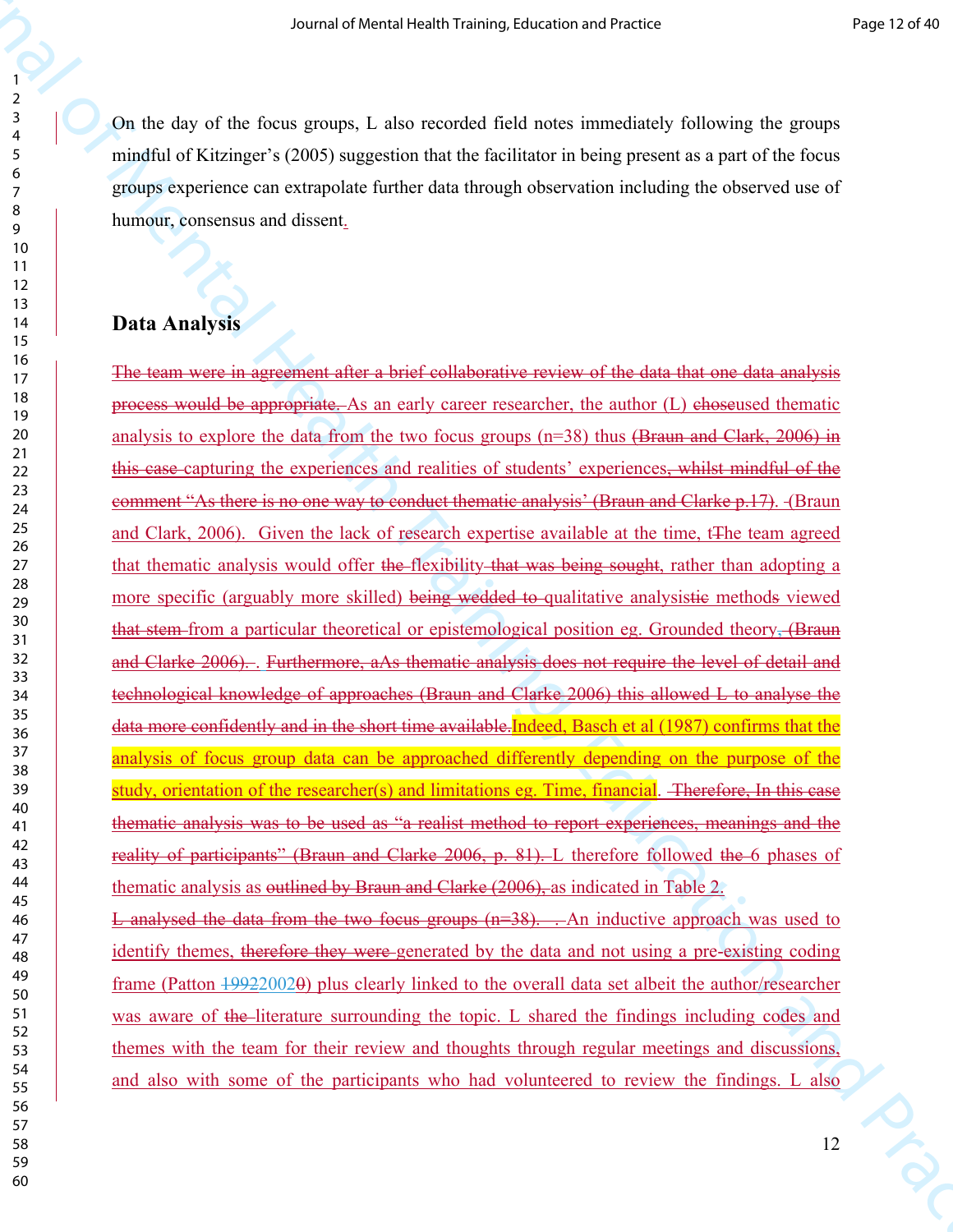discussed the data, codes, themes informally with external (to the teaching team) academics and other SUs. There was overall agreement to the findings.

The themes identified relating to the question as to how and why service user involvement positively impacts on student nurse learning. The overall data suggested that service user involvement was important for their learning and offered insights into the power of the narrative, the educational impact and the practice impact. An inductive approach was used to identify themes, thus they were generated by the data and not a pre-existing coding frame (Patton 1990, cited Braun and Clarke 2006) and linked to the overall data set albeit the author/researcher was aware of the literature surrounding the topic.

Patterns and themes were noted during the verbal offered feedback and recorded by the researcher From the team L analysed the data from the two focus groups (n=38) and from the formal monitoring questionnaire feedback.

Search of Mental Health Training, the main of Meridian Control of Mental Control of Mental Control of Mental Control of Mental Control of Mental Control of Mental Control of Mental Control of Mental Control of Mental Cont The team agreed with Gray's (2014) assertion that "one of the challenges of qualitative research is that there are no widely accepted rules about how qualitative data should be analysed, other than that the approach is generally deductive and involved the coding of data. " (Gray 2014, p. 602). Indeed, there are critical arguments that could be seen as on a spectrum from 'storytelling' and description, little or no analysis (only presentation of data) to coding and categorising to formulate theoretical frameworks. Gray (2014) however suggests that data analysis should be a rigorous and logical process, progressing through description, disaggregating the data, making connections to provide a basis for fresh description (Gray 2014, p. 602) in this case, new insights as to the impact of SU input for student learning. The team shared this view.

The focus group was audio taped and transcribed verbatim. Asession summary sheet was also produced by the interviewer. Twomembers of the ALPS research team worked independently tocode the transcript. The researchers then met to compare emergingthemes and reflections from the two analyses. Themes were refinedand common definitions for the categories used agreed. Findingswere then sent to participants for member checking beforepublication From Muir and Laxton 2011…

Before data analysis L and LP agreed to consider reflexively their knowledge as actors within the evaluation, and the subsequent impact this may have on the iterative process of data analysis. They considered their broad knowledge of the literature surrounding service user input into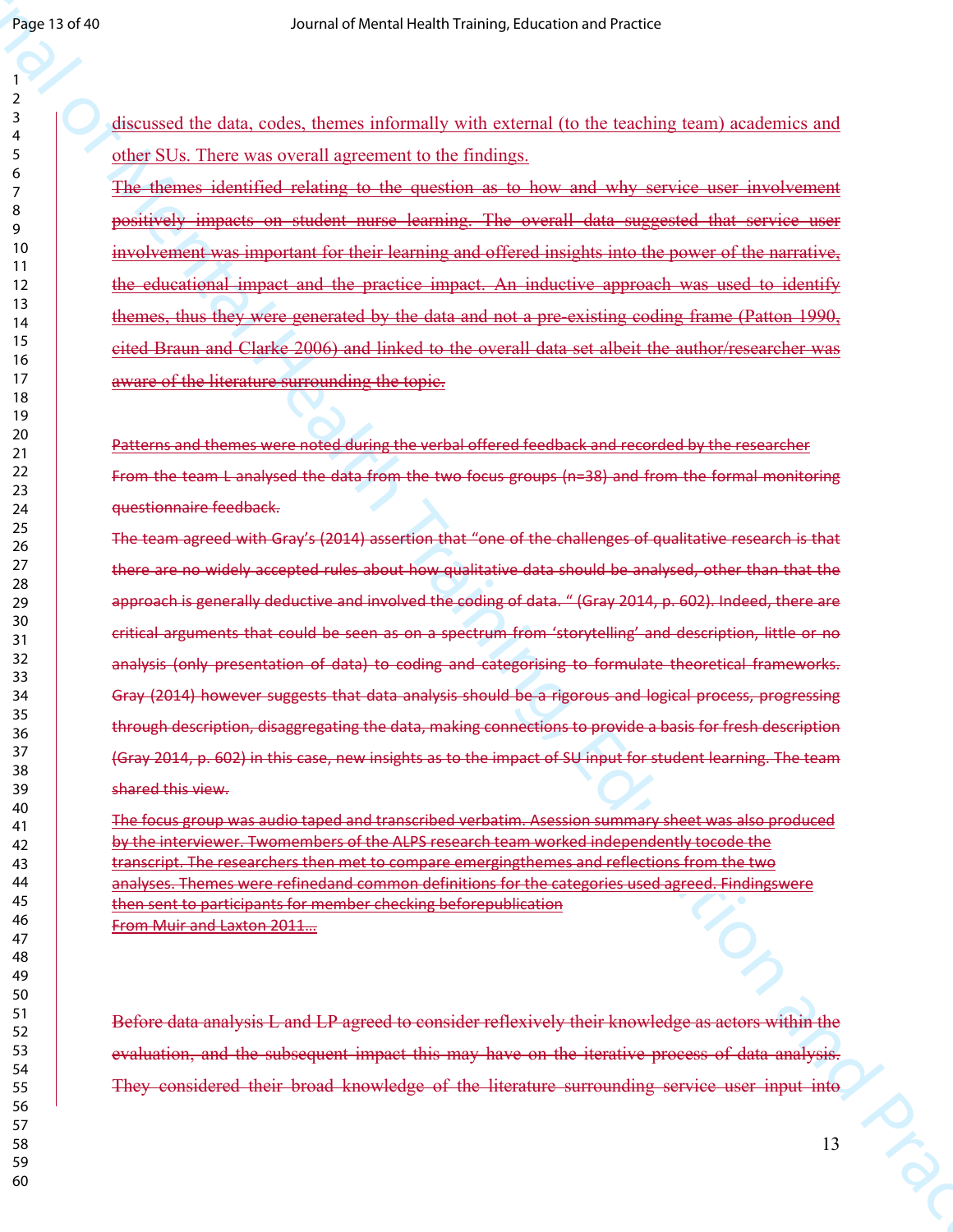mental health education, their experiential knowledge of working alongside the students as a group and individuals, and their own ontological and epistemological underpinning philosophies both for professional practice (nursing) as well as their pedagogical perspectives. Once articulated and identified, this provided a joint, yet individual approach and perspective to the data analysis whilst aware of potential biases as far as possible. This process also acknowledged the work of Fine (2002) who suggests that researchers may, in fact, not just objectively "give voice" to the data, but selectively select and edit what is presented thus allowing their own voices to be heard also, knowingly or otherwise.

So an at Nores i excels in case of a content of the content of the separation of the separation of the separation of the separation of the separation of the separation and proposed and proposed and proposed and proposed a The team were in agreement after a brief collaborative review of the data from both sources (focus groups and questionnaire), that one data analysis process would be appropriate. They agreed that thematic analysis would offer the flexibility that was being sought, rather than being wedded to qualitative analytic methods that stem from a particular theoretical or epistemological position eg. Grounded theory, (Braun and Clarke 2006). As thematic analysis does not require the level of detail and technological knowledge of approaches (Braun and Clarke 2006) this allowed L to analyse the data confidently and in the short time available. In this case thematic analysis was to be used as "a realist method to report experiences, meanings and the reality of participants" (Braun and Clarke 2006, p. 81). L followed the 6 phases of thematic analysis as outlined by Braun and Clarke (2006), as indicated in Table 2.

#### **Table 2. Thematic Analysis Process**

#### **Trustworthiness and Credibility**

Credibility was addressed through L confirming the feedback on an ongoing basis with participants as the focus groups took place and also through L sharing the findings anonymously with external academics (to the unit) and peer SUs as peers. The data from the purposive sample was agreed as transferable when compared with the literature, and with dependability evident from the from the clear audit trail and field notes/reflexive diary/minutes recorded by L throughout the process. Also through the above, The reflexive processes during both unit delivery and analysis between L/LP/SU sought to address the ubiquitous issue of researcher bias and was reduced it as far as was deemed possible for this qualitative enquiry as possible.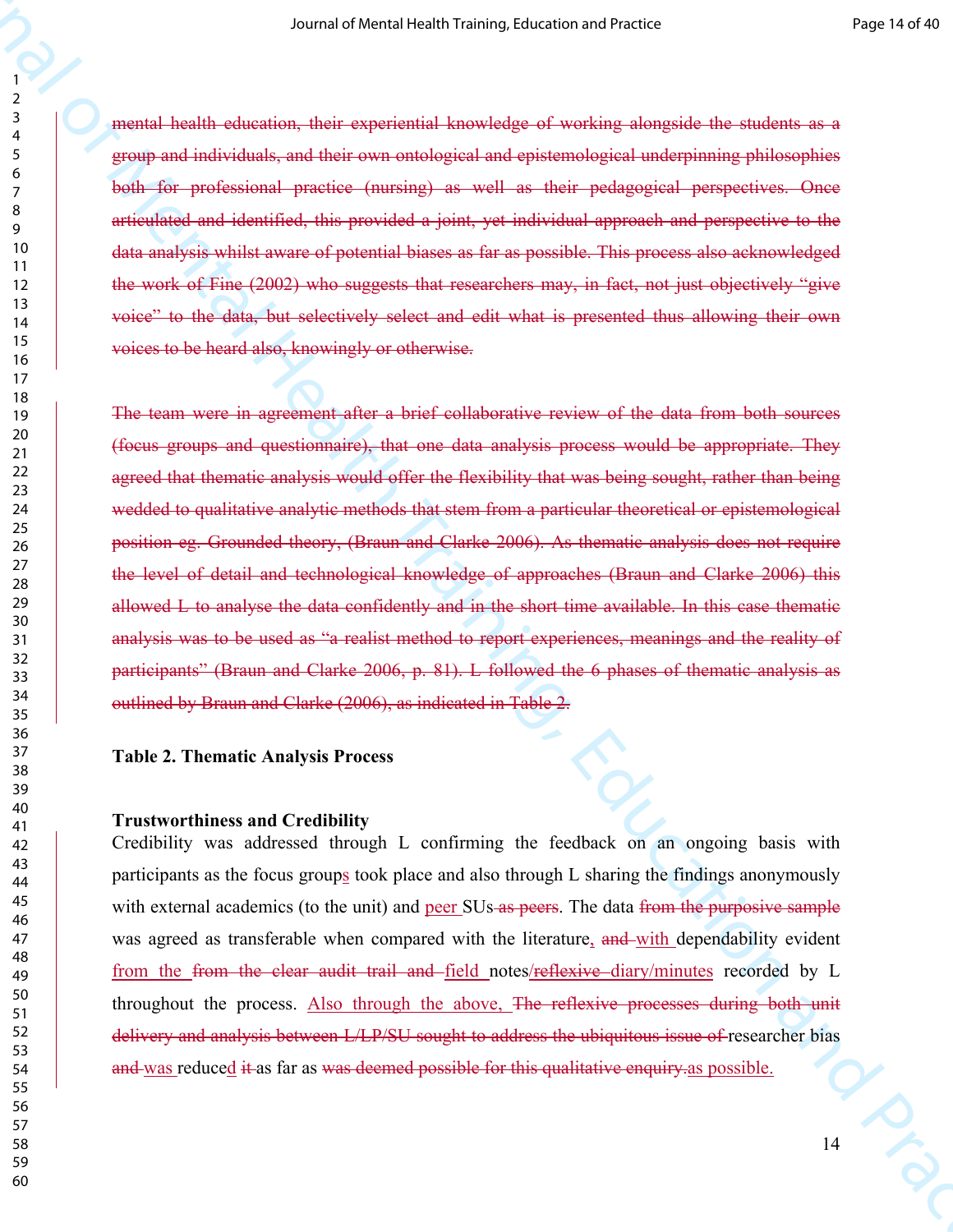## **Summary of Findings and Key Themes**

Search of Source of Mental Assemblance is the Comparison of Finding Control of Mental Assemblance is the Comparison of Mental Control of Mental Control of Mental Control of Mental Control of Mental Assemblance is the Comp The final themes identified were agreed as relating to the overall evaluation question as to how and why service user involvement positively impacts on student nurse learning. The findings suggested that service user involvement was important for their learning and also offered insights into the power of the narrative, the educational impact and the practice impact. The SU sessions were all experienced positively by the students. In particular noting particularly Of note was that , the use of personal stories, crucially delivered in person, in real time (as opposed to an online/video resource), had the most power to facilitate learning.

When considering the power of the narrative as a strongly identified theme, L offered the phrase "Impact Testimony" in discussion frequently as it seemed to convey both the power of the story and the impact upon the students of that power for academic and professional practice.

## *1. Power of the Narrative - "Impact Testimony".*

The students articulated that although their programme had an underpinning salutogenic approach in facilitating learning about health and social care for the profession embodied in rRecovery aApproaches for mental health, they valued learning through hearing the personal story from "a positive and well" SU. The students' feedback reflected their thoughts on both their role with clients currently as a student nurse, and also as a registrant (qualified nurse). The 'personal' dimension was described as :

"hearing what it really *feels* like to be a client receiving the interventions that we do, it goes beyond what we are told that the evidence base states that clients think" (pp31)

"It's about the emotions, you hear and see their emotions when they talk, and, well, you feel it too, you can read about [clients'] feelings about things but it doesn't get you in the same way, you remember things better when you hear it like that" (pp27)

#### a) Wellness and Recovery

The students described "being taught" by the service user as a positive experience, as it exemplified for them that  $r$ Recovery is indeedcan be an attainable and sustainable goal for clients and a provided a 'real world' evidence base for the care that they endeavour to provide. It moved the learning of theoretical approaches, recovery models and practical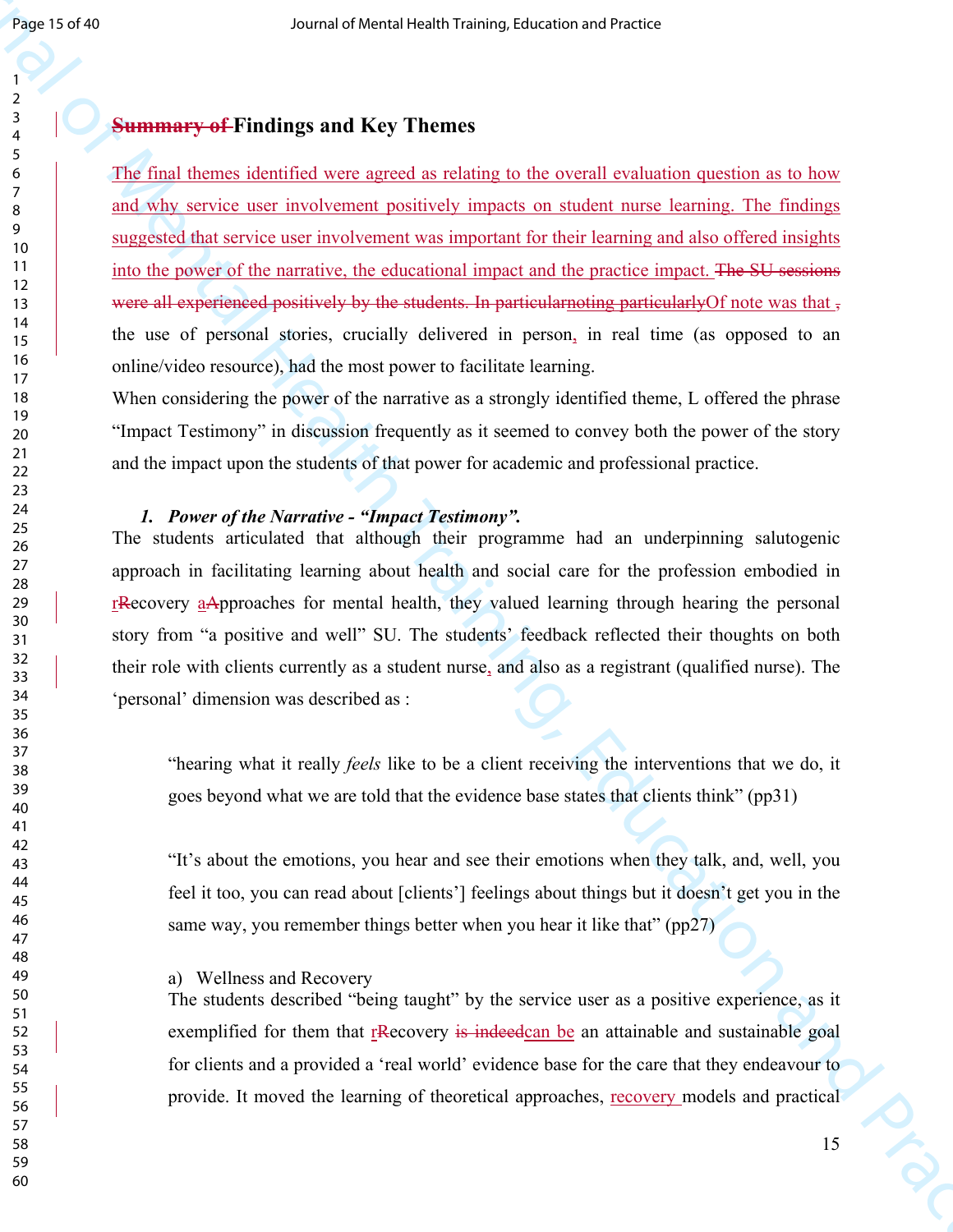applications via interventions, beyond an academic undertaking as a student both in theory and practice, to a rationale that underpins their professional practice.

"Because we only know our clients when they are really ill, it's great to see recovery does actually work!" (pp22)

"Amazing to hear how even after all that, even thinking about suicide, he focussed on his assets and rebuilt his life" (pp1)

"It was just so positive to listen to his story, recovery really is an option" (pp33)

"We hear in theory [modules]units] the case studies of illness, refreshing to hear stories of wellness for a change!"(pp27)

b) The Recovery Journey and Humanistic Approaches. Students articulated seeing their role in the care of a client as 'a small part' in the SU's Recovery Journey.

"It lets us see the bigger picture, the whole life picture...beyond just a care episode" (pp24)

Source of Version Health Training, the symptom and an ambient control of Mental Health Training and a symptom both the mean specifical procedure of Mental Health Training and Source of Mental Health Training and Practice Despite being a 'small part' in the SU journey the students described understanding the importance and meaning of a humanistic approach, clarified here as "understanding the little things mean a lot", the offering of tea/coffee, smiling, chatting, and offering time, speaking to, listening and supporting carers.

 $\frac{16}{16}$ "You know, it's like these little things become part of the 'how to do' what we learn in theory, how do we normalise ...or even build a proper relationship to formulate for instance?" (pp4)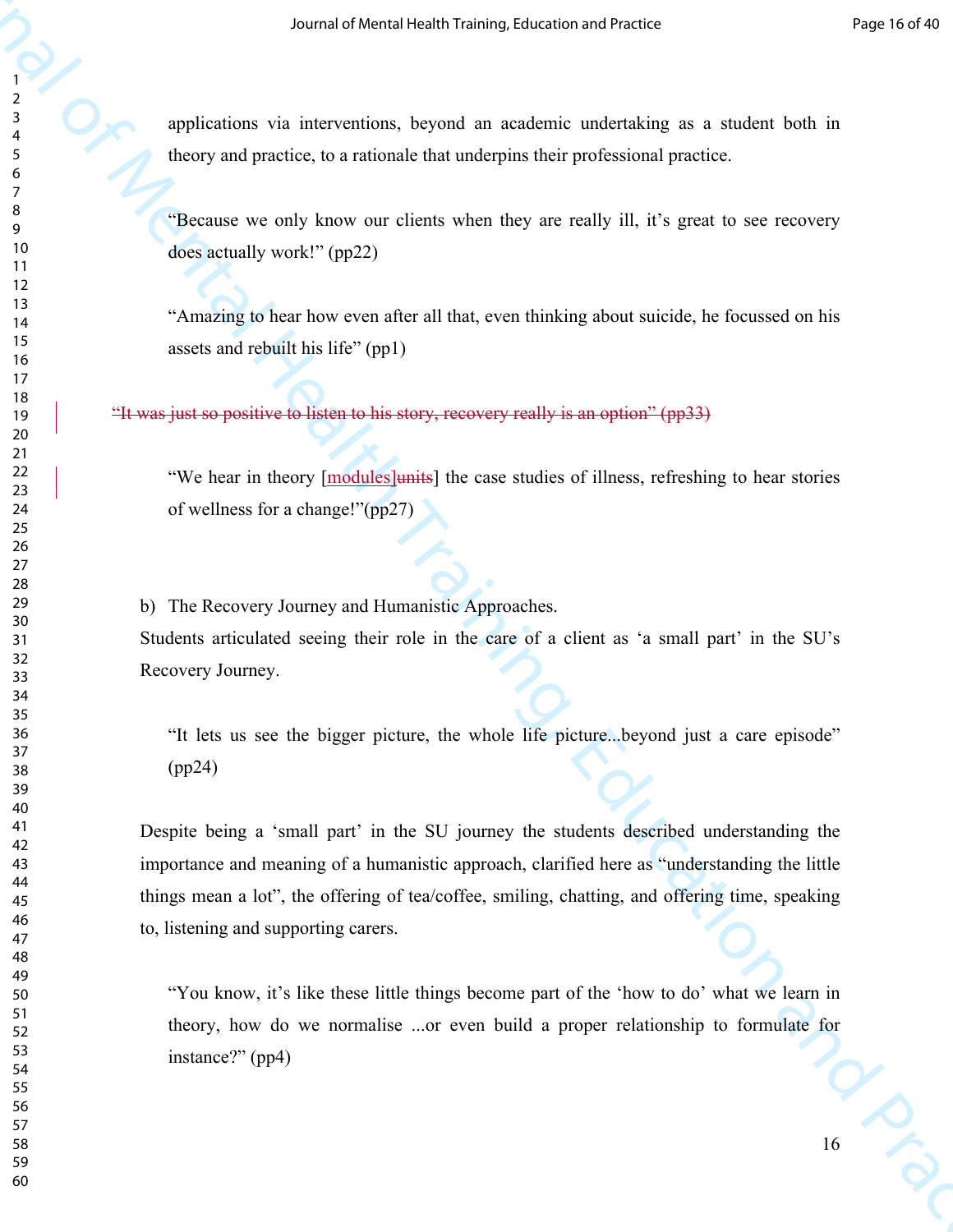"He reminded us that every interaction matters...about making the time to connect properly, not just do obs [observations] " (pp24)

"..hearing how even being given small choices can be a big deal....the start towards independence" (pp13)

"Listening made me think about why hope is so important – and not just for the client, we need to know and believe that recovery is possible, and let them know that we think that" (pp26)

"When I think of how often nurses are in the office with the door shut....hearing what that feels like...it makes the paperwork seem less, sort of, important somehow" (pp14)

c) Affirmation of Professional Role and 'Breaking Down the Barriers'

"...makes it less them and us" (pp34)

Search of Mental and the energy internal or a state of mental of the state of the state of the state of the state of the state of the state of the state of the state of the state of the state of the state of the state of The students described understanding much more clearly the far reaching, often ongoing, impact that mental health stigma and (self) stigma can have on a client but they also articulated the sense that they also felt judged at times as a professional by clients and others. Also, as a professional, the students felt they were usually  $-$  teaching the client' through interventions, and by being taught by the SUs and essentially 'swapping roles' this was perceived to further break down barriers. There was appreciation for the SUs taking time to teach them, as they felt this not only validated them as 'professionals-to-be' but as academic students. The students felt it positive "not to be seen as just staff", who have "power over the clients". This redressing of the perceived power imbalance was seen a positive step towards breaking down SU/Professional barriers, often cited in the literature and expressed negatively by professionals and SU alike.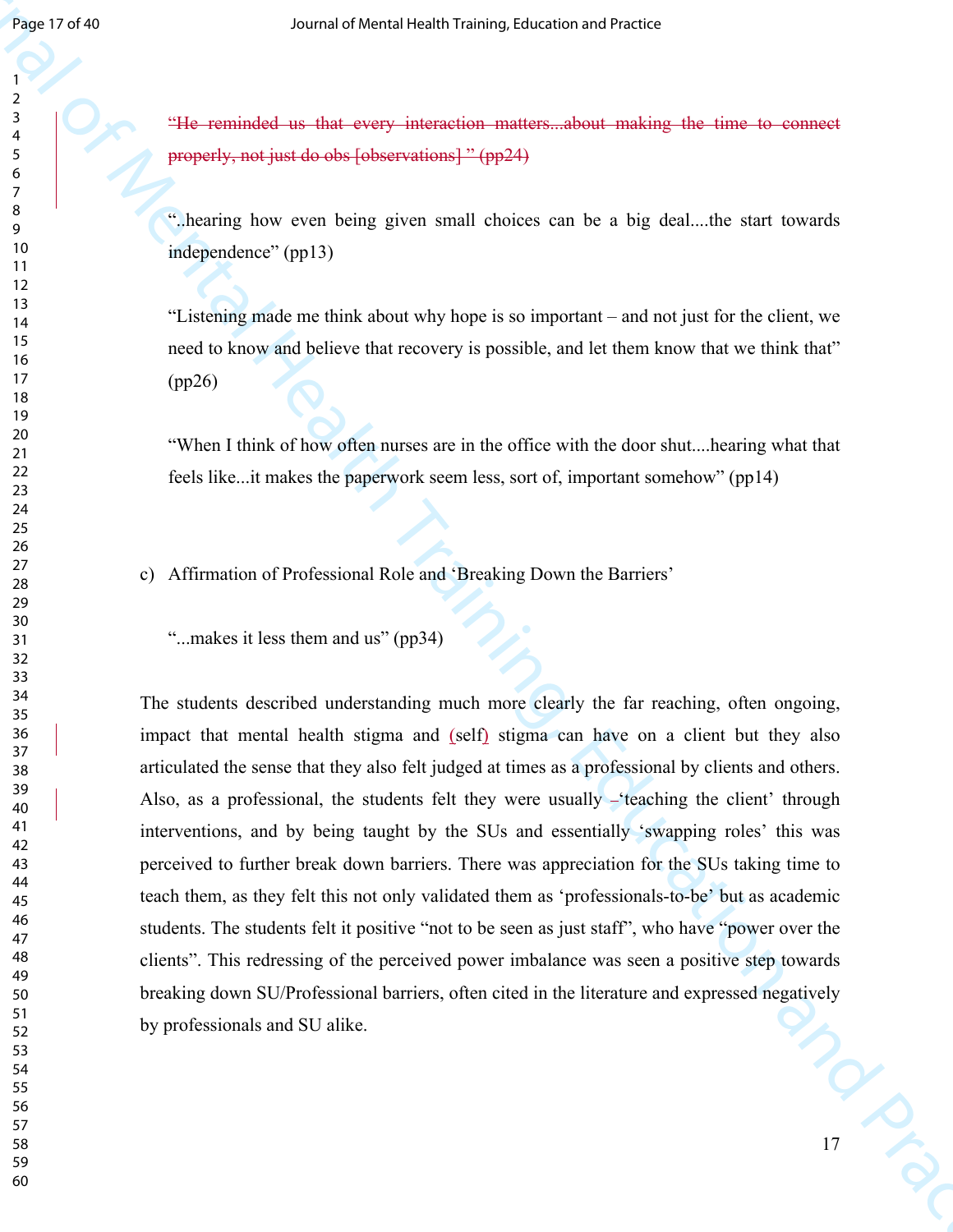"...hearing him talk about being given his diagnosis, it became less 'just a diagnosis, label or whatever' to me, like we talk about all the time, - but a whole identity, a person" (pp18)

"Being judged and trusted works both ways....I hadn't thought about it until I realised how good I felt hearing about the staff that he valued and why.....and how he understood where we were coming from and why we sometimes have to do what we do" (pp 27)

So an at Voretal vegets income indicates and readed to the Sinut allows of Mental Association and  $\frac{1}{2}$ <br>
The vectors of  $\alpha$  metallic the Mental Training, a bound in the sinus, a bound is denoted to the sinus of the M "I liked hearing the positive side of care, sometimes after a hard shift and all the things we sometimes to do to clients and how they react....you feel bad....it was good to hear that clients can see us beyond that, and that we did our best for them even though they were angry at the time" (pp14).

Students described appreciating the opportunity to ask relevant (deemed as seeking insight) questions of SUs during the sessions eg. care-delivery questions that they would like to ask of them when they are in a placement setting, but felt it would perhaps be inappropriate to do so.

"I am there to care for them....it wouldn't be right to ask, not that it doesn't matter what they think, just that, well, they are ill as well, other priorities...." (pp11)

#### *2. Educational Impact*

The students described learning from the SUs as different from 'being taught' (their words) by lecturers in the university.

#### a) Widened Breadth of Learning

 $\frac{1}{\sqrt{2}}$ Students felt that there were possibly restrictions in how they "had to be taught by lecturers on the programme" which could perhaps limit their learning eg. Students commented that lecturers had to:

"Say things the right way – in an academic way" (pp31)

<sup>&</sup>quot;Teach us by the book" (pp30)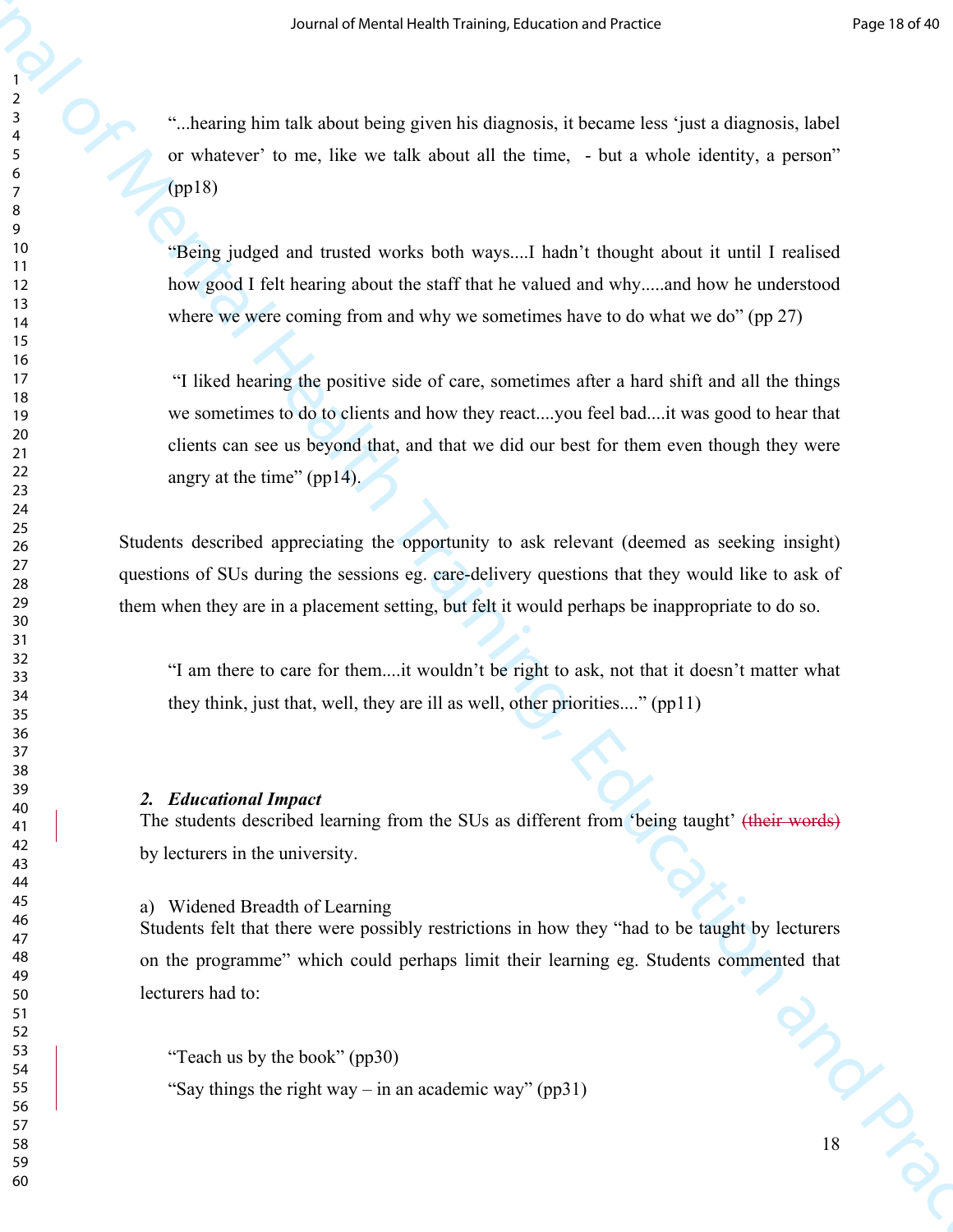Students described that learning froorm 'others' (SUs) not just academic/qualified staff on the programme made them feel more able to deliver an effective service, "not just how the books and theory say we should do it".

".....reflecting on a case study isn't really the same as reflecting on the real story, it seems

more distant somehow....means less, so I don't think about it as much" (pp34) This dimension links to the concepts surrounding 'Impact Testimony' as outlined above.

b) Role of the Lecturer/LP/Professional Staff Some students articulated that they felt they could learn more at times from the SUs as they felt more comfortable asking them questions, questions they were reluctant to ask the lecturer.

"Well I didn't want him to think I was stupid......he's marking our assignments after all...." (pp18)

The SU sessions were sometimes more interesting because of this aspect.

"We can ask all sorts of interesting questions, the stuff we would like to ask, but

somehow don't feel it's appropriate in class" (pp15)

Questions in L/LP sessions were viewed as often assignment focussed and therefore narrow in their breadth, also the L/LP were described as being seen as 'assignment setters' as well as educationalists.

"We are usually thinking about what to put in the assignment, not just while we're

listening, but thinking about what questions we want to ask" (pp29)

**Example 20**<br> **Example 20**<br> **Example 20**<br> **Example 20**<br> **Example 20**<br> **Example 20**<br> **Example 20**<br> **Example 20**<br> **Example 20**<br> **Example 20**<br> **Example 20**<br> **Example 20**<br> **Example 20**<br> **Example 20**<br> **Example 20**<br> **Example 20** Students described feeling judged (negatively) in class at times by lecturing staffers – this was not the case with SUs which added to positive experience of learning as students felt more relaxed. There was felt to be expectations generally, and expectations of behaviour for both the lecturers and the students during the standard non-SU sessions – but this was not explored further other than being suggested as a limitation for learning. Despite the negative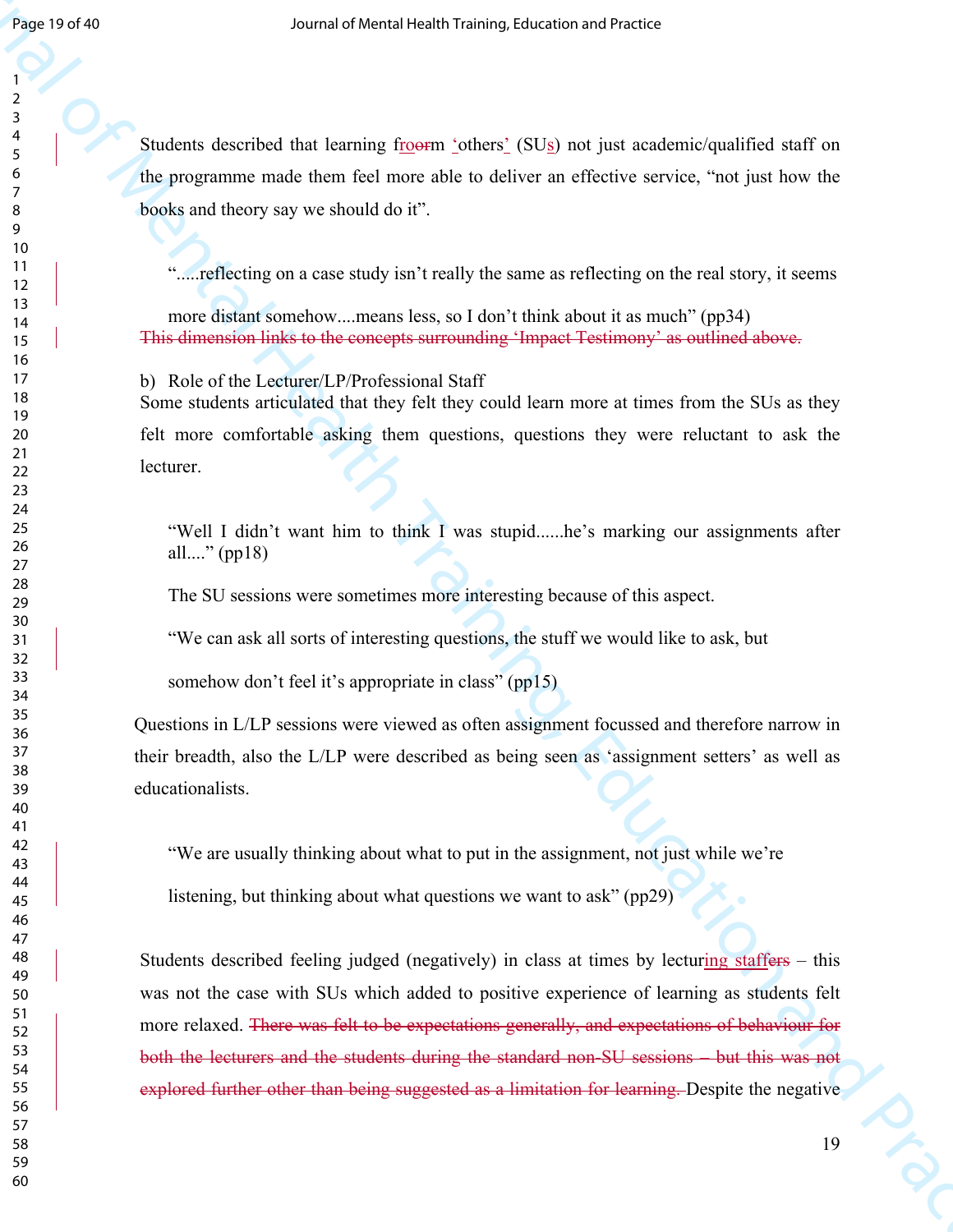essence however, students were very clear that they would not wish to experience all their learning from SUs, they felt it important to be cognisant of the theory, research and evidence base as taught by academic or professional staff.

"Oh yeah but we couldn't do without that, we know we need it" (pp26)

## c) Integration of (Prior) Learning

Source at velocit vechanism of the state of Mental Health Training, and the state of Mental Health Training, the state of Mental Health Training, the state of Mental Health Training, the System of Training, Training, Trai Students described the SU input as facilitating their learning through integrating their prior learning, described as "making sense of what they are told". This was linked to decision making for practice and reflecting on the information learned earlier in the programme as . The example was given as follows. In year one, students were taught about boundaries across therapeutic relationships including the use of touch, usually to suggest instigating/maintaining boundaries generally and not touching clients, then in year 2 they learned about the therapeutic (considered) use of touch eg. For dementia clients, or those in great distress and physical interventions/restraint, then in this, their final year, year 3 they are asked expected to critically reflect upon their learning and demonstrate effective ethical clinical decision-making integrating many conflicting values and bodies of knowledge from the evidence base. The students outlined learning from the SU narratives as adding an additional, useful, dimension, as to what the experience of 'decision A, B or C' might actually be like for the SU in a given scenario. This was felt to usefully integrate their learning and therefore assist them in their clinical decisionmaking.

## *3. Practice Impact*

The students described changing their practice as a result of the SU sessions.

a) Readjusting priorities

"I will change my practice....It's like a readjustment of priorities" (pp31)

The students outlined that by being in their 3<sup>rd</sup> yearfinal year, they now lead and manage shifts and or case-loads in practice, but they felt that when they listened to the SU narratives perhaps the priorities they previously held as key for their decision making were not always in the best interests of the client. A focus on risk-taking was highlighted, but often described as not 'positive risk-taking' for the benefit of client, but minimisationavoidance of risk in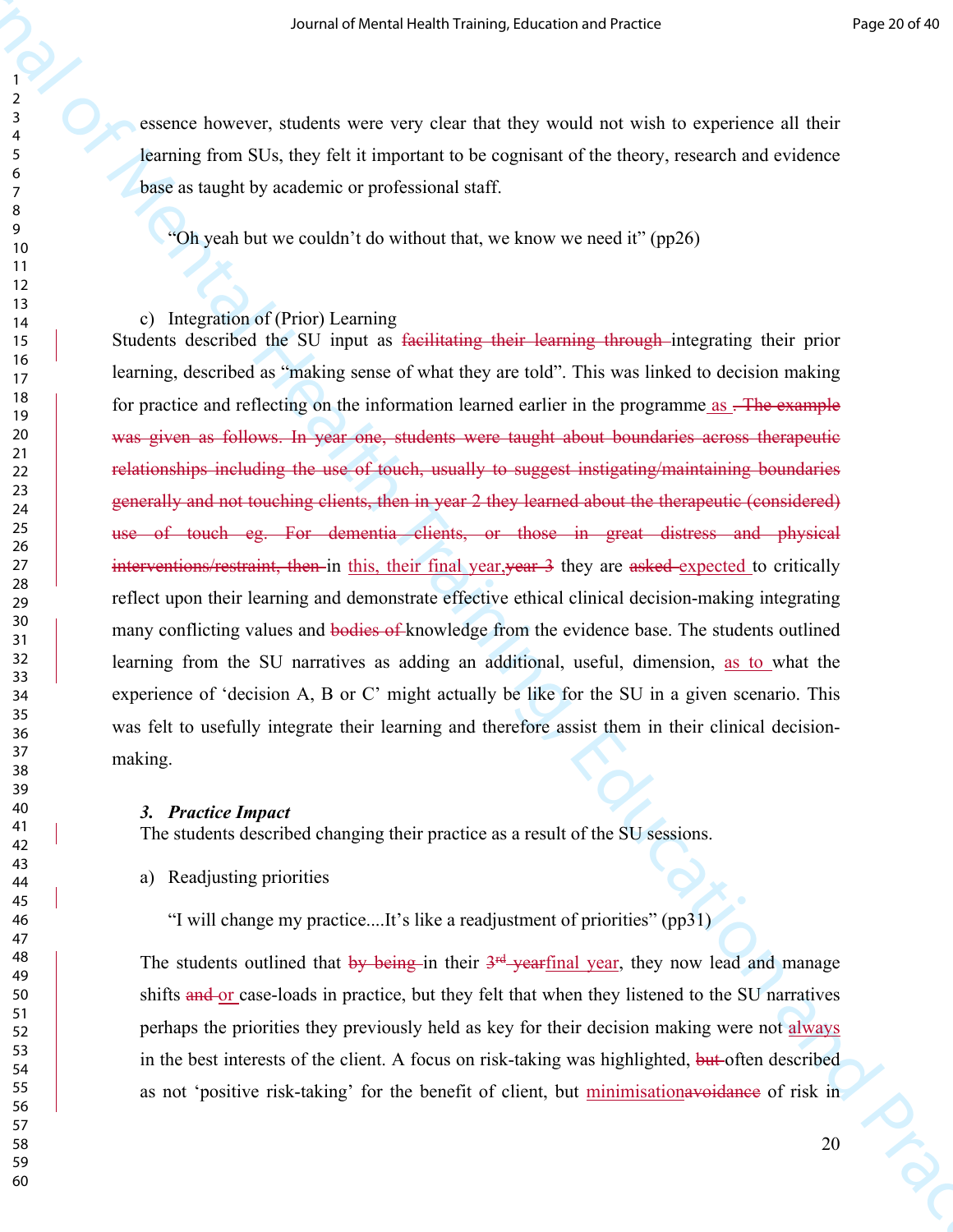terms of liability for the professional and organisation. The focusemphasis on paperwork was also mooted as a behaviour-priority that currently occupied a great deal of the nurses' time (in an office) andpreventing prevented them from being with the client, which the students felt they would now change for their practice..

b) Evidence to Guide Practice

b)

The students described the SU narratives as providing further evidence to guide practice for them.

"It makes the final link sort of, the link between evidence and practice....it's more

meaningful when you hear it as it applied, you know, the interventions and what they feel

like, how it works, the best way to do it, not just what we read or are told here [in theory]"  $(pp31)$ 

Search of Mental Health Training and there is expected to the membership of Pre-<br>
Journal of Mental Health Training, the membership of the membership of the membership of the membership of the membership of the membership In particular, the students articulated having a greater understanding of rRecovery as a concept, model and approach for practice and importantly 'how to' practice in a rRecovery focussed way. This drew on their understanding of thelinked to the personal narratives and the impact as to the human dimensions of care, "the little things" which also reflected the personal attitudes and attributes of the nurse eg. Ability to anticipate needs of clients and their carers, oeg. Offer support, time, and be genuine in expressions of empathy and understanding.—verbally and non—verbally. This was also linked byviewed as the students to delivering compassionate care, "seeing clients as humans....how we would want to be treated".

NE CRIPT "He reminded us that every interaction matters...about making the time to connect

properly, not just do obs [observations] " (pp24)

c) Reaffirming the desire to be a mental health nurse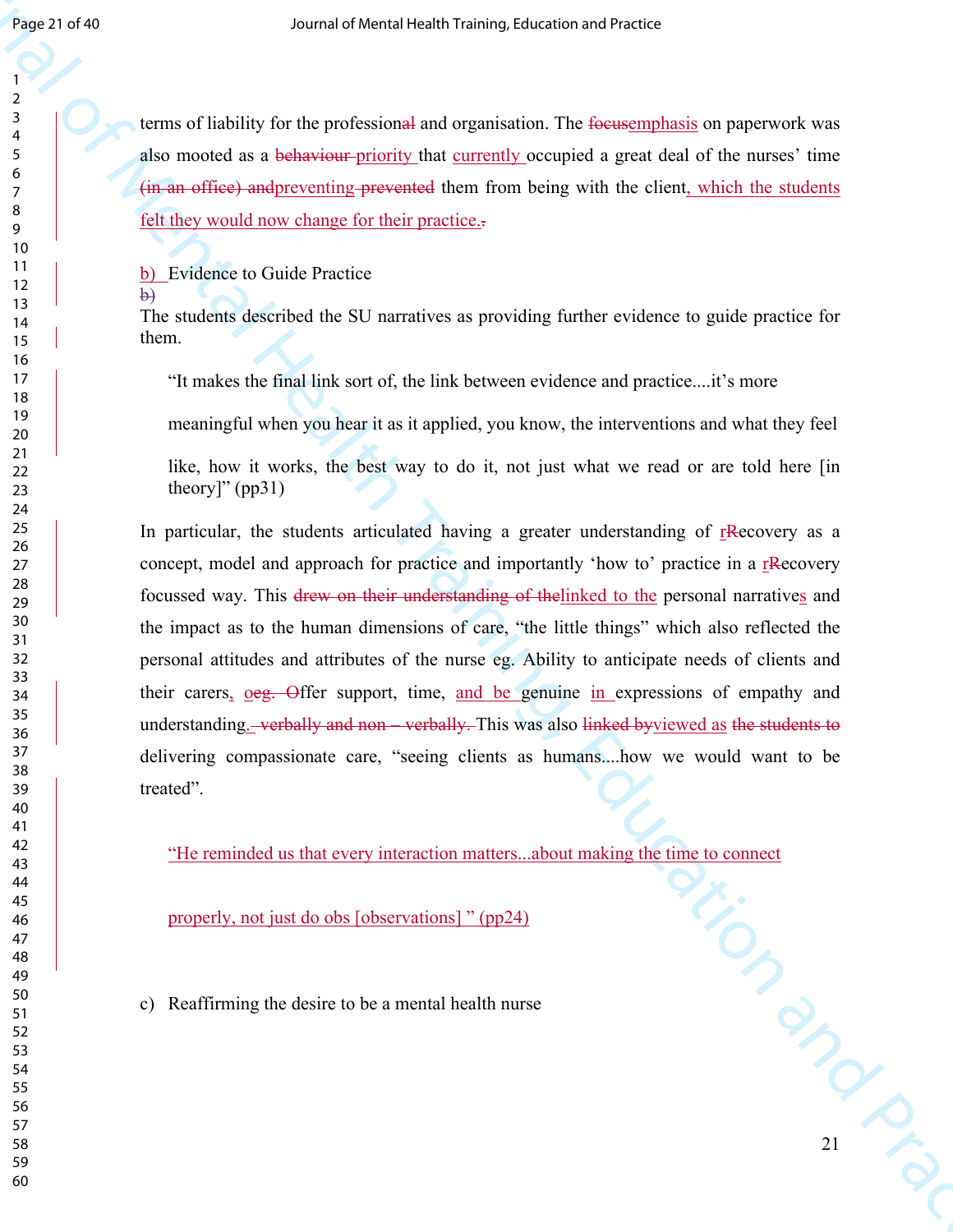Listening to the SU narratives also generated reflections as to why the students initially wanted to become mental health nurses thus reaffirming their wish to become qualified mental health nurses as they approached the end of their programme.

" Listening to his story reminded me that we can make a difference to someone's life and their family – that's what I wanted to do when I came in to the programme, to make a difference"(pp12)

"Hearing the hope and optimism for their future from them was so positive – nurses can, and do, help people we just don't always see it...or we forget amongst all the other stuff..." $(pp6)$ 

## **SummaryDiscussion**

Source of Mental Health Training Labendon and Packus (Packus Packus Packus Packus Packus Packus Packus (Packus Packus Packus Packus Packus Packus Packus Packus Packus Packus Packus Packus Packus Packus Packus Packus Packu The module-service evaluation generated evidence that not only further confirmed much of what can already be found in the literature with regard to the positive espectructive positive impact SUs have for learninghave upon learning. (Haeppell et al, 2014)), but also offered further understanding as to 'how', and 'why'  $-$ SU input into mental health education for students on healthcare programmes positively impacts upon student learning so significantly, information about which little of which can be found in the literature ,which as Stacey and Pearson ((Petit-Zeman and Locock 2013, Stacey and Pearson 2018). highlight, there is a paucity of evidence as to mechanisms for this including the international literature (Petit-Zeman and Locock 2013).

which as Stacey and Pearson (2018) highlight, there is a paucity of evidence as to mechanisms for this including the international literature (Petit-Zeman and Locock 2013). The SUs acknowledged from the dataThe findings confirm that as Rush (2008) suggests, it was not just their the SUs presence on the teaching days that impacted on learning but the use of their narratives, in part to 'bring to life' what theystudents knew already from reading materials and traditional teaching modalities (Bollard et al 2012). Grant et al (2012), further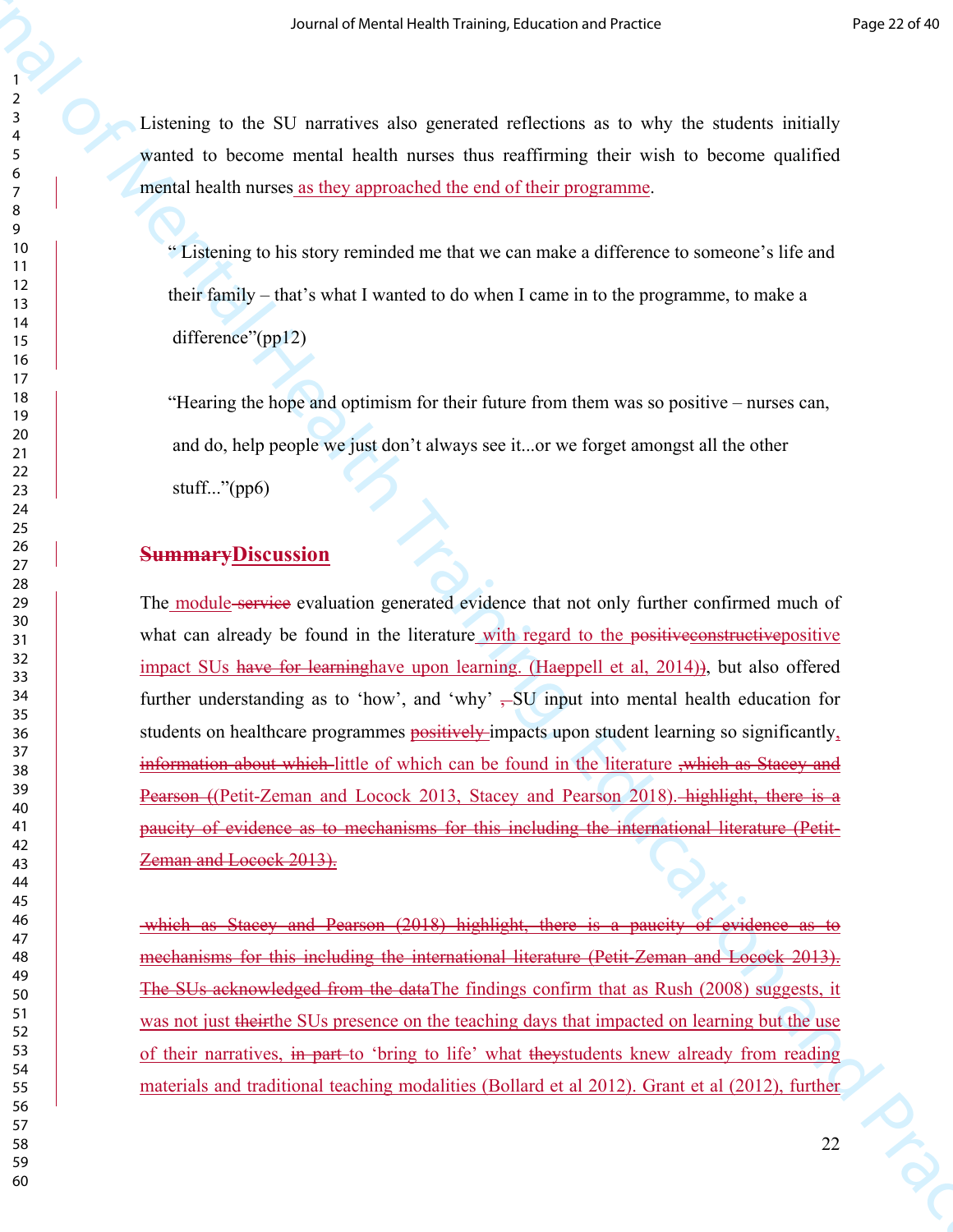suggest that, through narratives, students benefit from an enhanced understanding of the client experience, notwithstanding the critique that it can also be viewed as tokenistic often reflecting a power imbalance between professionals (clinical and academic) and service users (Epstein 2015) which although was not noted in this evaluation is an important consideration. To address the potential for the latter, the author suggestsperhaps HEIs would do well to should consider increasing co-production/<del>-and c</del>ollaboration of healthwith national and international organisations for mental health and social care education, with national and international co-production organisations, thus thus following the lead from from the -social work profession research and education who encourage and supportembrace input from recognized SU organisations such as 'PowerUS' and 'Shaping Our Lives' for both .research and education as joint initiatives..

The approach of the SUs, to include both receiving and asking questions of the students as part of the narrative, seemed to personalize hence deepen the learning, the emerging dialogue for learning perhaps similar to the conversational framework for learning as identified by (Laurillard, 2002).

See 33 et 50<br>
Sources fund through narratives sinclear benefit from an arbivaced independenting of the<br>
Journal of Context include the Mental Health Training is a strength of Mental Health Training<br>
Section and Practices Indeed, tIt also highlighted that this positive impact applied to both the general student experience at an HEI and also for the future workforce in terms of professional practice similar to the findings of Perrin (2014) who suggests that SU input offers 'real-world' insights into practice.. The SU input seemed to touch the students personally and professionally and plus encourage deep critical reflection of both theory and practice (Rhodes 2013) , and arguably could thus serve to reduce the ubiquitous concerns surrounding the Theory-Practice gap (Schon 1983, 1987) in nurse education as posited by White et al (date unknown) "Continual critical thinking and reflection can close the gap between theory and practice, improve quality of care and stimulate personal and professional development (Argyris & Schön, 1978; Schon, 1983; Schon, 1987; Boud & Walker, 1998; Epstein & Hundert, 2002)" (White et al date unknown) and as confirmed by Happell, Bennetts, Platania-Phung, & Tohotoa, et al 2015.

From a pedagogical perspective, the work of Jack–Mezirow (1991) and his posited four stages for surrounding transformative learning, suggests that the students, through engaging with the narratives, were perhaps able to 'experience' the story, thus critically reflect on their prior knowledge to embed or alter their knowledge plus use the opportunity to discuss and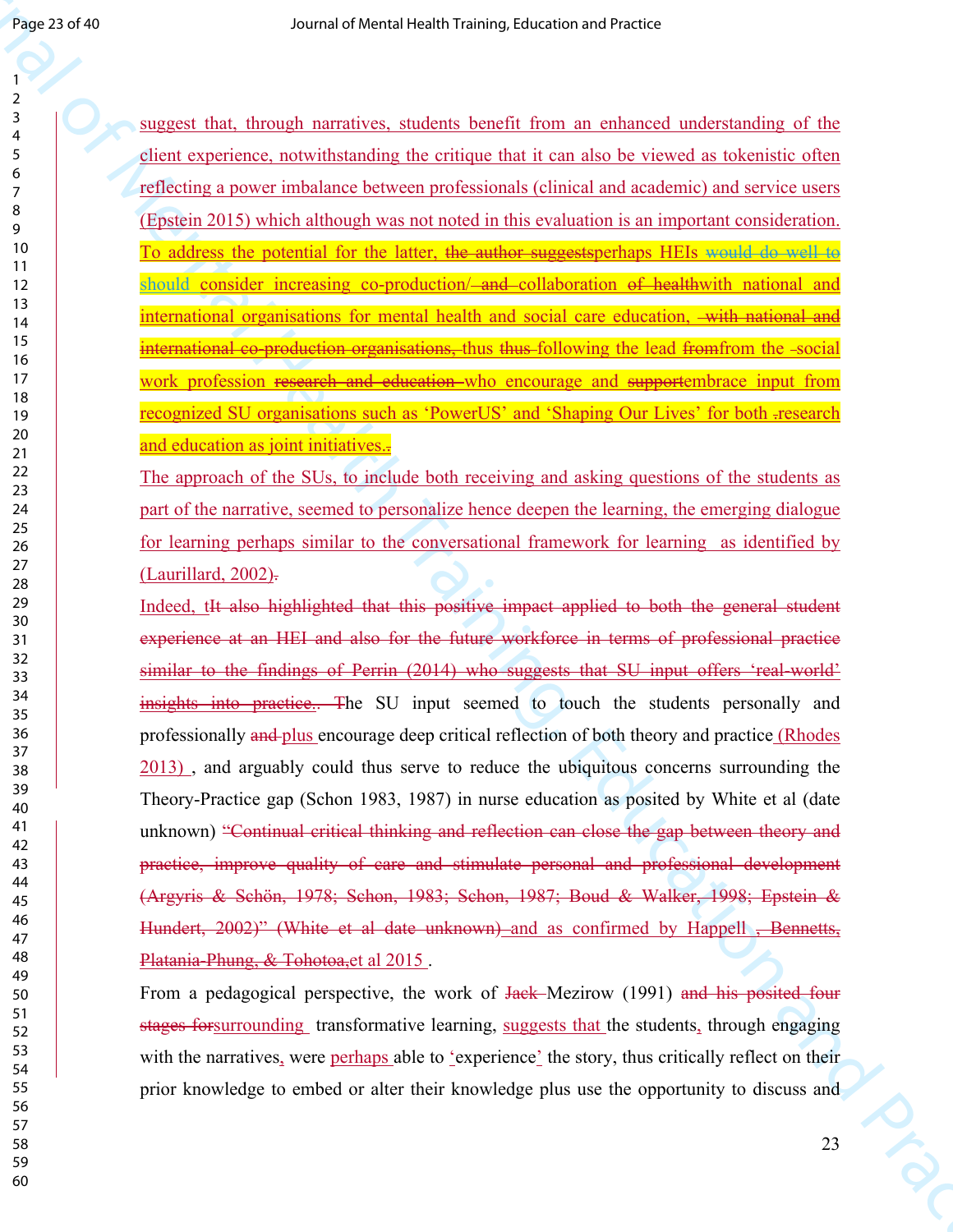ask questions of the SU in order to 'action' this new understanding eg. Change their current practice as new skills emerge (Ranjan 1992, Tremayne et al, 2014). The new understanding emerging as the  $\div$  as the students were able to empathise and truly understand the experience of living with a mental health illness/distress (Byrne et al 2013, Bramley and Matiti 2014) as well as explore their own attitudes and those of their peer and colleagues with a view to changing and challenging negative stereotypes and practice (Byrne et al 2014, Happell et al )...

Source of New York (42 The vector is a control of Mental Health Training (42 Change defect correspondent to the Source of Mental Health Training (42 Change defect correspondent to the Control of Mental Health Training and Bocking et al (2019) as well as confirming that there is little in the evidence base to support the impact of SUs involvement in learning for students, suggestsoffers a further pedagogical perspective by way of explanation for the positive impact of the SU narratives, that which focusses onhighlight the dialogues between SU and student, that of 'liberation or emancipatory education' based on the work of Friere (1970, cited Bocking et 2019, p.6). This approach suggests that the encouraged active involvement of the student assees learning and knowledge are co-created with the SUs through the emerging questions and organic dialogue as opposed to the traditional didactic planned taught approach. Furthermore, Bocking et al (2019) also echo theis findings of this study which highlight student recognition that those clients they work alongside in practice (recovery focussed) are not 'other' but the same as them – also with a life story to tell.  $\frac{1}{2}$  and also the importance for learning of being able to ask candid questions of the SUs whether of the services offered or stigma and the power of labelling be that by others or the self (Stuart 2016).

2 Miles In appreciating the recovery and salutogenic approach, the students were able to fully recognise the strengths and abilities that SUs had, seeing beyond their illness/diagnosis, similar to the findings of Simpson et al (2008). The students also recognised the role reversal in learning from SUs, in that they felt 'helped' to learn by the SUs as opposed to their traditional professional role of 'helper' when in the nursing role which also supported their understanding of the recovery approach and working alongside service users (Hanson and Mitchell, 2001)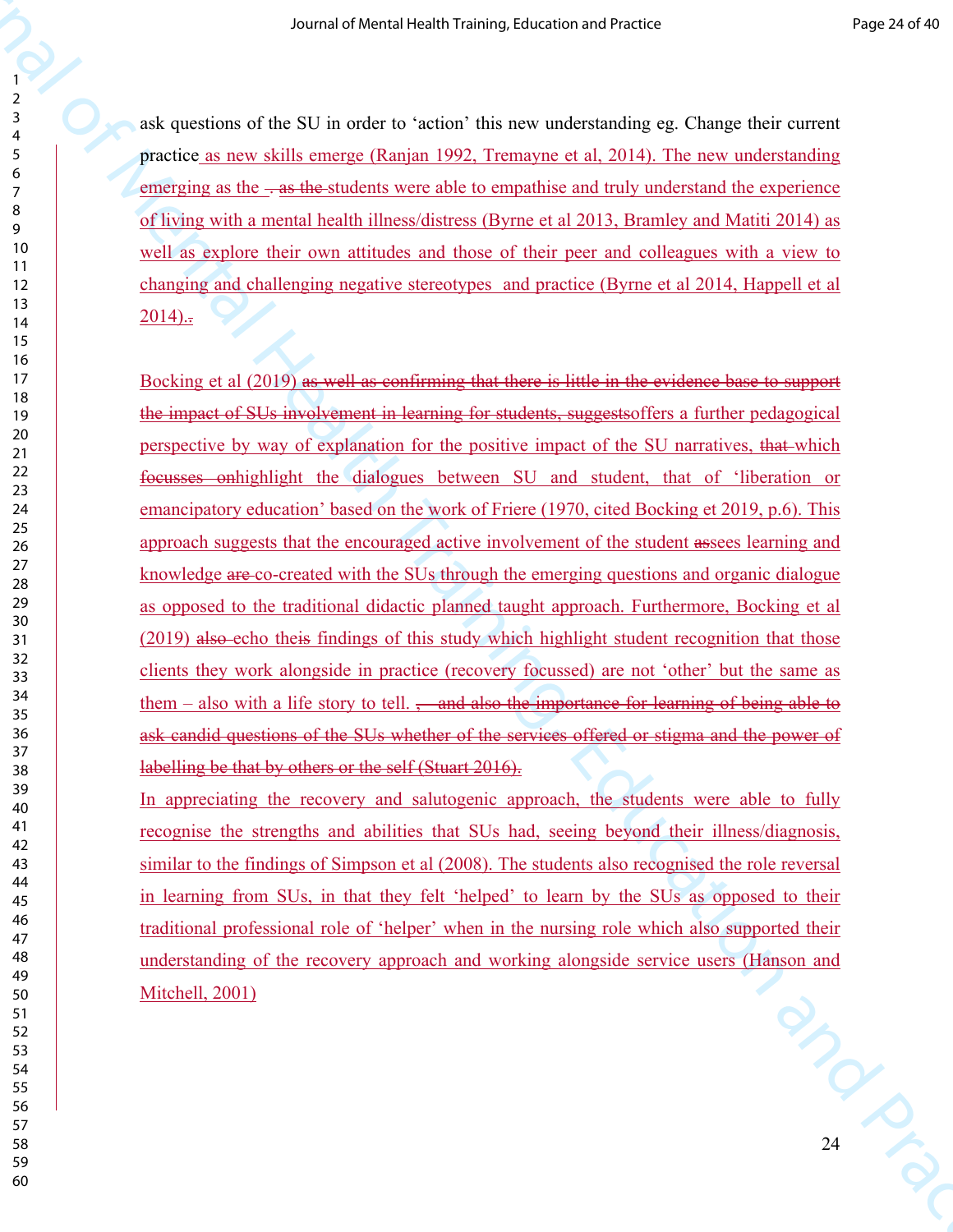It should be noted that no contradictory data was yielded, ie. Student views suggesting that their experience was negative and/or of no learning value,. This was perhaps not surprising given that the students were accustomed to service user involvement within their teaching programme and therefore were not questioning the validity or expertise of the SU as mooted by Stacey and Pearson (2018). Furthermore, the SUs suggested it could be due to their familiarity with the students having worked with them throughout their programme and therefore reasserted that a different research approach may elicit broader views.

## **Limitations**

**Franchise and Mental Health Training and Mental Health Training and Association and Association and Association and Association and Association and Training Training and Training Training Training Training training the m** The findings from this exploratory module evaluation are limited to one final year group of mental health nursing students on one programme, in one HEI, in the UK and focuses only on the student perspective. There is a need for a more robust, co-created (including all stakeholders), formal evaluation of SU input extending beyond one unit with perhaps a concurrent longitudinal research study given that SU input within this HEI for mental health education is inter-professional and frequently co-produced and co-delivered with SUs. Furthermore, the qualitative approach used in the conduct of this study is designed for detailed exploration rather than generalization. Further research into the use of storytelling as an educational tool for mental health would be required before these views could be considered to reflect broader reviews

It should be noted that no contradictory data was yielded, ie. Student views suggesting that their experience was negative and/or of no learning value, a more formal mixed methods evaluation may have generated this wider data and is currently being considered. This was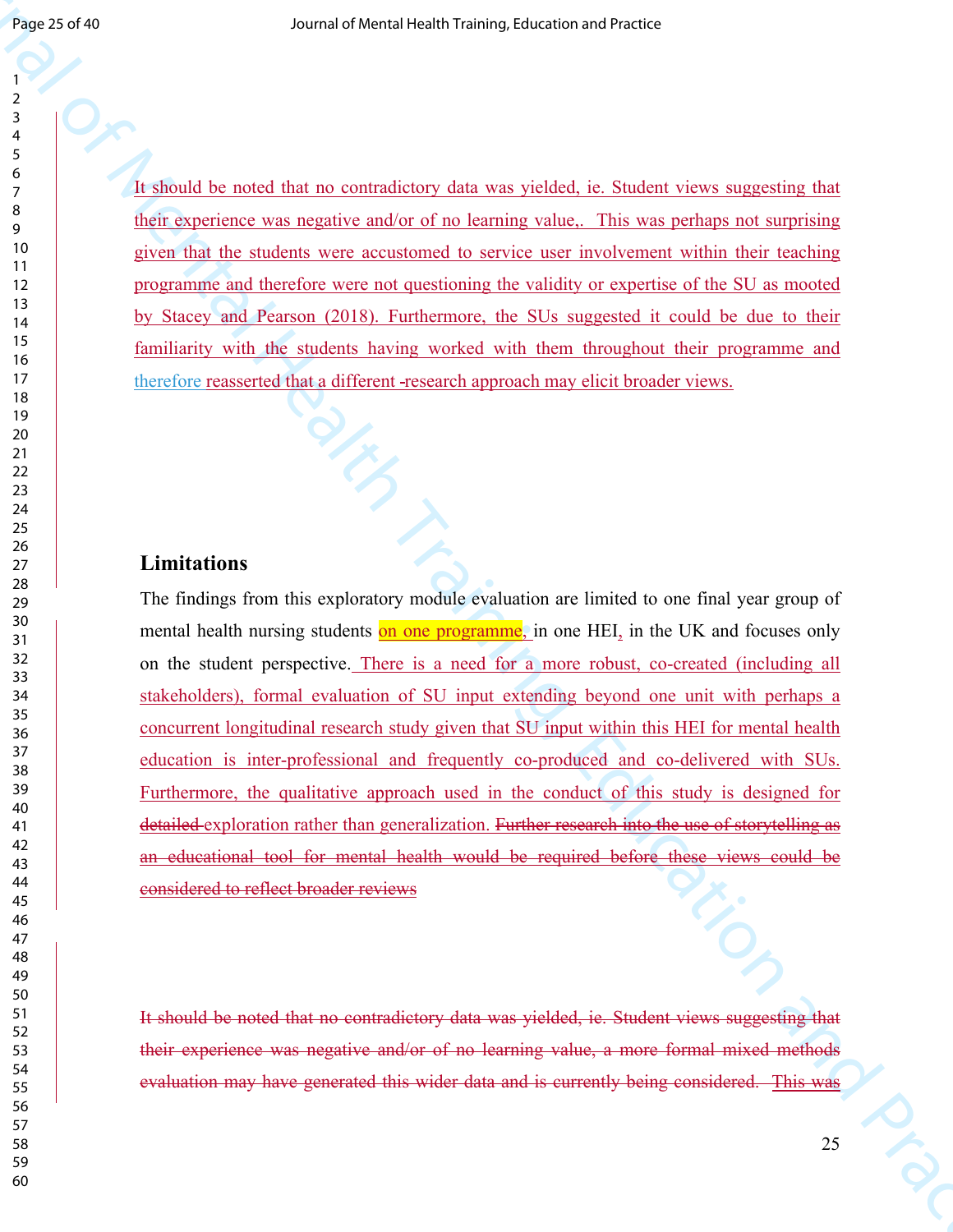perhaps not surprising given that the students were accustomed to service user involvement within their teaching programme and therefore were not questioning the validity or expertise of the SU nor perhaps accepting of the clinician/medical model only dominance for 'expertise' as mooted by Stacey and Pearson (2018). Furthermore, the students given their experience of SU involvement , would be unlikely to view their input as 'tokenism' only as suggested by Paul and Holt (2017) as a resistor to change, albeit for research involvement could equally be applied to education.

a more formal mixed methods evaluation may have generated this wider data and is currently being considered. There is further also research to be explored as to the SU perspective and experience of sharing their narratives for learning and the impacts, potentially both positive and negative on the individuals involved..

The author suggests that the power of the narrative can be embodied within the term "Impact Testimony" by virtue of the impacts that the story, and indeed the storyteller themselves, can have upon his or her audience.

## **Conclusions**

So an at Versis (exch) is the main of Mental Health Training, the main of the main of the main of the main of the main of the main of the main of the main of the main of the main of the main of the main of the main of the This article seeks to addadds to the body of literature exploring the impact of SU input on learning, a requirement gap highlighted by Scammell et al (2015) and Robinson and Webber (2013). Also,It also suggests that the use of focus groups/group interviews to bebeingwould be useful as part of standard formal teaching evaluations within the HEI (eg. as opposed to online surveys only) would seem appropriate to generate further data to enhance the teaching/learning experience andplus to continue to develop and implement a range of innovative pedagogical approaches for learning co-created with SUs. In particular this paper echoes and endorses the use of skilled narrative/storytelling as a pedagogical approach encouraging learning through dialogue and participation with students. Key to the success of this is the inclusion of SUs in the co-production and delivery of the teaching and a shared philosophical approach. This inclusion could be enhanced and strengthened through inviting integrated organisations (eg. Shaping Our Lives) to meaningfully participate in curricula development, -and-delivery and evaluation or, alternatively for the UK, consider formally collaborating with Recovery Colleges (Askheim et al, 2017, DOH 2011)- These organisations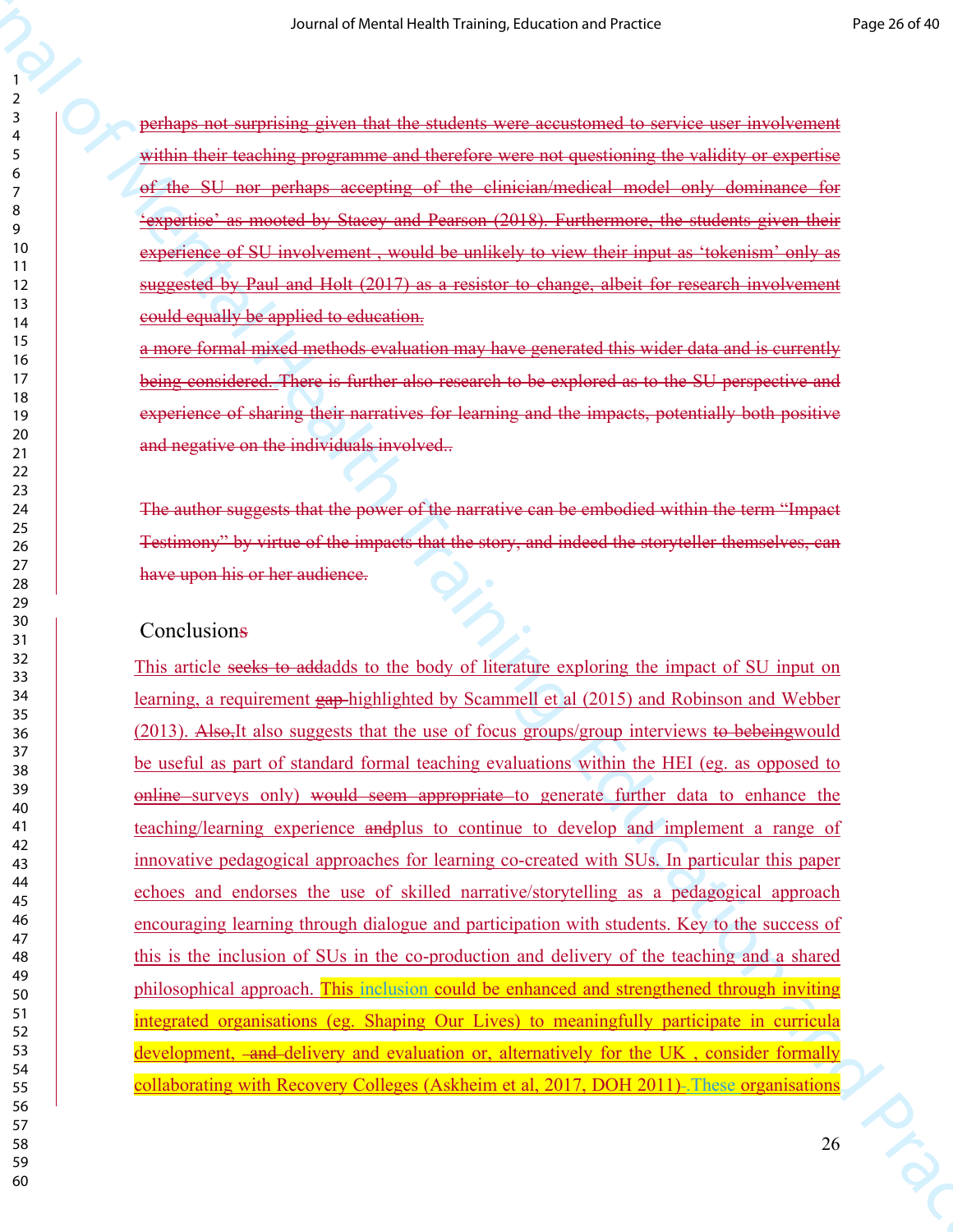$\Xi$ 

which promote collaboration and co-production between peopleindividuals with personal and professional experience of mental health challenges for education particularly surrounding mental health and recovery therefore -tocould potentially co- deliver mental health courses/education for healthcare programmes supporting recovery with a focus on an individual's strengths (McGregor et al*.*, 2014)..

**FARE 77 (19)** So The Mental of Mental Mental Mental Mental Mental (a) the Mental Mental Mental Mental Schedule 1<br>  $\frac{1}{2}$  (a)  $\frac{1}{2}$  (a)  $\frac{1}{2}$  (a)  $\frac{1}{2}$  (a)  $\frac{1}{2}$  (a)  $\frac{1}{2}$  (a)  $\frac{1}{2}$  (b)  $\frac{1}{2}$ The findings from the above service module evaluation generated much reflection and discussion within the teaching team. The LP, L, and SUs involved agreed that there was now the rationale and scope to increase the significant meaningful personal involvement of SUs not just within this unit/programme, but as fundamental within the programme, and but also potentially the other healthcare programmes at the HEI using these identified live 'impact testimonies' as a principal dimension, with theoretical perspectives and evidence-based practice supporting the narratives thus offering students unique, and potentially transformative learning opportunities. The latter supported by  $-C$ hurch (2012), cited Beresford 2014) who highlights the importance of SU personal narratives for mental health education and learning/teaching alongside traditional formal knowledge transfer. Taking this argument furtherIn addition, it would seem timely to reconsider the permanent appointment of SUs to HEIs inas a substantive academic role, s, as well as ensuring their significant input into curricula development,  $-\text{actions}$ , as Bocking et al (2019) suggests,  $\text{vet}$ -that remain slow to embed within the education sector, an issue highlighted already by Levin (2004) despite funding available. Perhaps more can follow the lead of UK social work education which has successfully seen the appointment of service users to professorial level eg. Professor Peter Beresford OBE, thus both research *and* education truly led and informed by service users (Benjamin, 2019). . as well as having ensuring significant input into curricula development (Happell et al, 2019).

In particular this paper echoes and endorses the use of skilled narrative/storytelling as a pedagogical approach encouraging learning through dialogue and participation with students, from active listening to asking questions. Key to the success of this is the inclusion of SUs in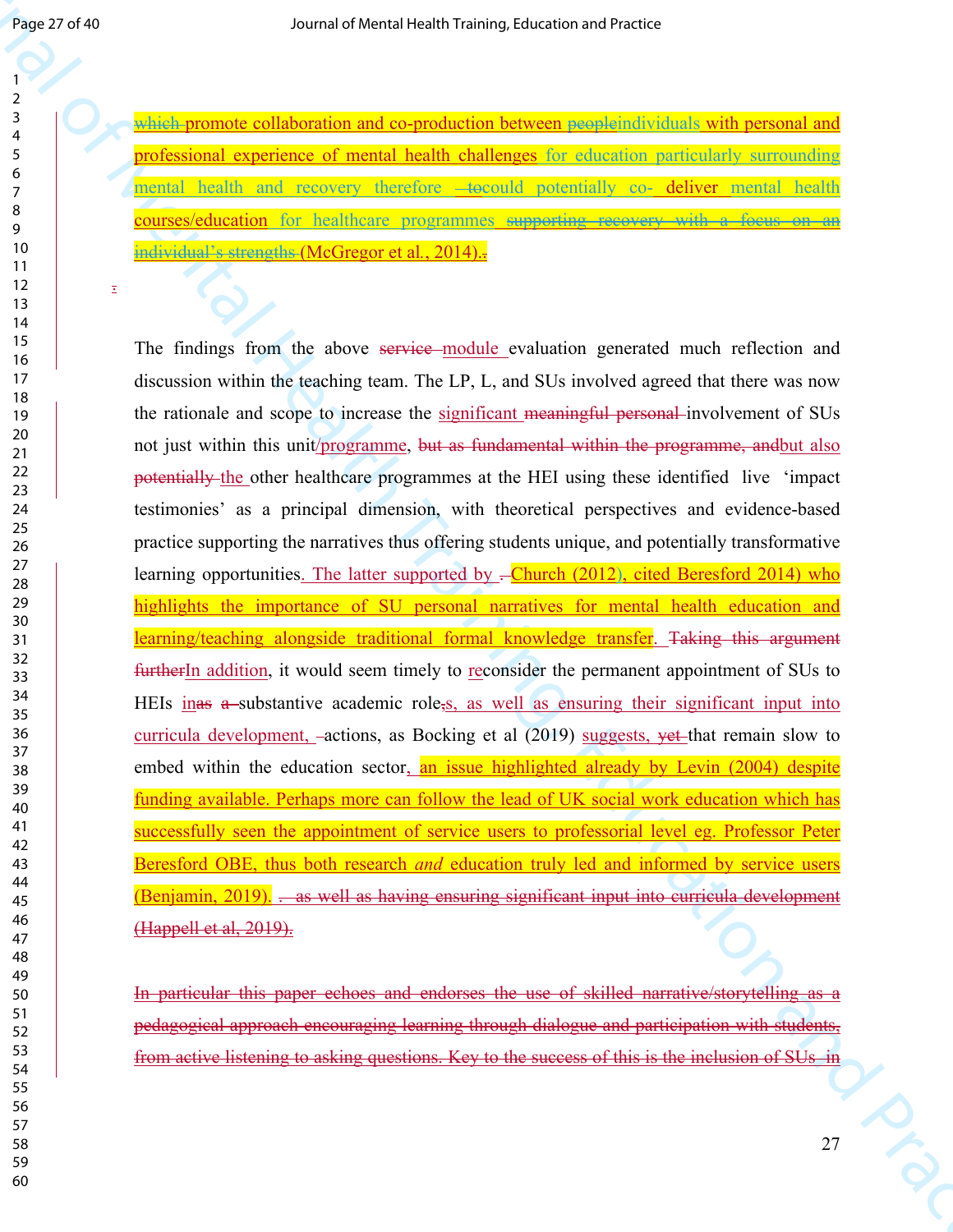the co-production and delivery of the teaching and a shared philosophical approach .mindful of shared expertise..

The use of focus groups as part of regular teaching evaluation would seem appropriate to generate further data to enhance the teaching/learning experience and to develop and implement a range of pedagogical approaches for learning

So an af Vorsch vice in raining Labandon and American control of Mental Health Training (American Mental Health Training)<br>
The composition and control of the Mental Health Training exposures and to develop and<br>  $\phi$  and t Finally, the author suggests that the power of the narrative can be embodied within the term "Impact Testimony" by virtue of the impacts that the story, and indeed the storyteller themselves, can have upon his or her audience.

## **References**

.

References<br>Arblaster, K., Mackenzie, L. & Willis, K. (2015). Mental health consumer participation in education: a structured literature review. *Australian Occupational Therapy Journal*, 62 (5), 341– 362.

Askheim, O.P., Beresford, P. and Heule, C., 2017. Mend the gap–strategies for user involvement in social work education. Social Work Education, 36(2), pp.128-140.

Astin., F., 2009 A Beginner's Guide to Appraising a Qualitative Research Paper. *British Journal of Cardiac Nursing*, 4,11: 530-3

Basch, C. E. (1987) 'Focus Group Interview: An Underutilized Research Technique for Improving Theory and Practice in Health Education', Health Education Quarterly, 14(4), pp. 411–448.

Bazeley., P., 2004 .Issues in Mixing Qualitative and Quantitative Approaches to Research Published in: R. Buber, J. Gadner, & L. Richards (eds) (2004) *Applying qualitative methods to marketing management research*. UK: Palgrave Macmillan, pp141-156.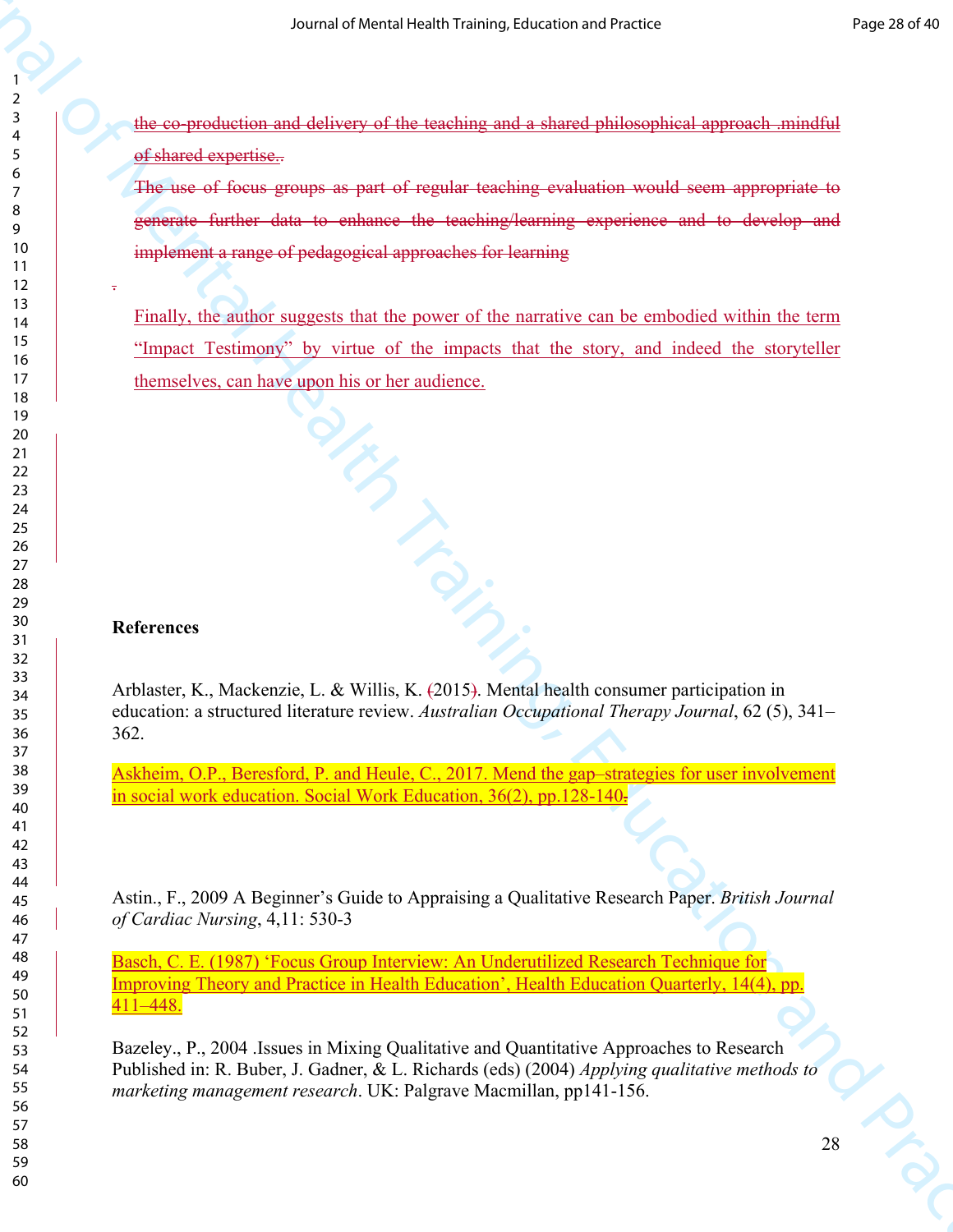Benjamin, A. (2019). Out in the lead. [online] the Guardian. Available at: https://www.theguardian.com/society/2005/jan/05/mentalhealth.guardiansocietysupplement [Accessed 19 Oct. 2019].

Beresford, P. 1994. Changing The Culture, Involving Service Users In Social Work Education Paper 32.2, Central Council of Education and Training in Social Work, London

Peter Beresford, Fran Branfield, Jennifer Taylor, Maggie Brennan, Anna Sartori, Munir Lalani & Grace Wise (2006) Working Together for Better Social Work Education, Social Work Education, 25:4, 326-331, DOI: 10.1080/02615470600593493

Beresford, P. Mad Studies brings a voice of sanity to psychiatry. The Guardian, 14 October. https://www.theguardian.com/society/2014/oct/07/mad-studies-voice-of-sanity-psychiatry [Accessed 26/10/19]

Blackhall, A., Schafer, T., Kent, L. and Nightingale, M., 2012. Service user involvement in nursing students' training. Mental health practice, 16(1).

**From 20 dFs)**<br>
Journal of Mental A. ADMO, Curt in the Kalifornia de Louisian Assimilate accomplement<br>
2. **Structure A. ADMO, Curt in the Kalifornia Constraint A. Administrative complement<br>
2. Advanced ODMO, 2001 in the K** Bocking, J., Happell, B., Scholz, B., Horgan, A., Goodwin, J., Lahti, M., Platania‐Phung, C., MacGabhann, L., Greaney, S., Granerud, A. and Griffin, M., 2019. 'It is meant to be heart rather than head'; International perspectives of teaching from lived experience in mental health nursing programs. *International journal of mental health nursing*.

Bollard M, Lahiff J & Parkes N., 2012 Involving people with learning disabilities in nurse education: towards an inclusive approach. *Nurse Education Today* 32, 173–177.

Bramley, L. and Matiti, M., 2014. How does it really feel to be in my shoes? Patients' experiences of compassion within nursing care and their perceptions of developing compassionate nurses. *Journal of clinical nursing*, *23*(19-20), pp.2790-2799.

Braun., V., Clarke., V. 2006.Using Thematic Analysis in Psychology. *Qualitative Research In Psychology*. 2006. 3:77-101

Byrne, L., Happell, B., Welch, T. & Moxham, L. (2013). 'Things you can't learn from books': teaching recovery from a lived experience perspective. *International Journal of Mental Health Nursing*, 22, 195–204.

Byrne, L., Platania-Phung, C., Happell, B., Harris, S. & Bradshaw, J. (2014). Changing nursing student attitudes to consumer participation in mental health services: a survey study of traditional and lived experience-led education. *Issues in Mental Health Nursing*, 35, 704–712.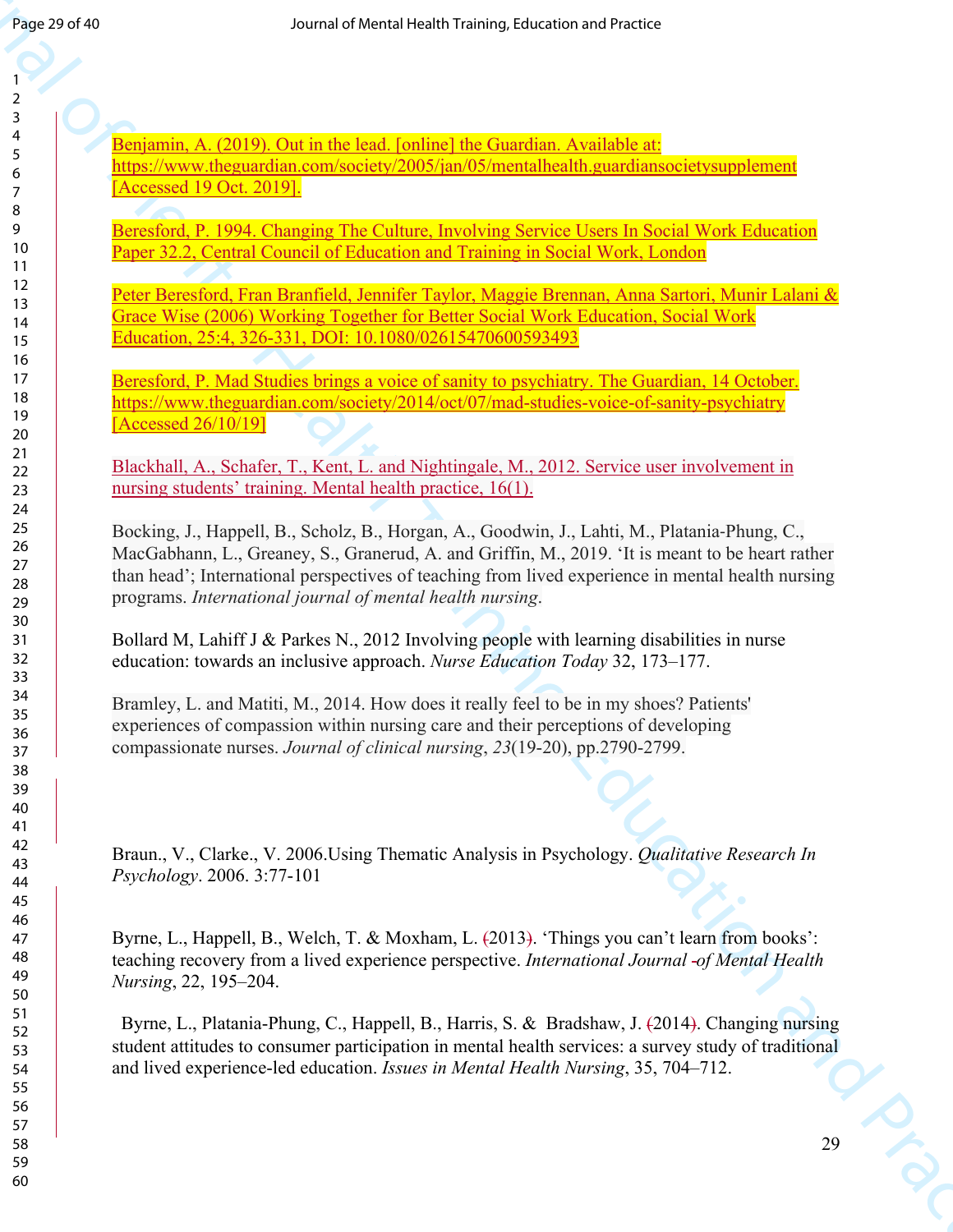Source of New Agriculture is the Media Health Training in Text of Alemany and the Secondary Control of Training Control of Training Control of Training Control of Training Control of Training Control of Training Control o Carter, S., M., and Little, M., 2007. Justifying Knowledge, Justifying Method, Taking Action: Epistomologies, Methodologies, and Methods in Qualitative Examples of Frameworks, *Qualitative Health Research*, 17,10: 1316-28 Cobley, P. (2001) *Narrative.* London: Routledge.

Dahl, B., Røseth, I., Lyberg, A., Bongaardt, R. and Sommerseth, E., 2019. Education is a private matter: Clinical midwives' experiences of being part-time master's students in midwifery. Nurse education in practice, 39, pp.32-36.

Department of Health, 2006. From values to action: The Chief Nursing Officer's review of mental health nursing.

Department of Health (2011), No Health Without Mental Health: a Cross Governmental Mental Health Outcomes Strategy for People of all Ages, HM Government, London

Department of Health 2012 Compassion in Practice: Nursing, Midwifery and Care Staff, our Vision and Strategy.

Epstein, M. 2015. Pluck, Acceptance, Defiance And Fortitude: Telling Mental Illness Stories To Change The World. Melbourne: My Consumer Place

Francis, R., 2013. *Report of the Mid Staffordshire NHS Foundation Trust public inquiry: executive summary* (Vol. 947). The Stationery Office.

Gray., D. 2014. *Doing Research in the Real World*. 3rd Ed. London. Sage.

Grant, A., Biley, F. C., Leigh-Phippard, H. & Walker, H. 2012. The book, the stories, the people: an ongoing dialogic narrative inquiry study combining a practice development project. Part 1: the research context. *Journal of Psychiatric and Mental Health Nursing*, 19, 844–851.

Health and Care Professions Council (HCPC), 2013. Standards for education and training programmes. Service user and carer involvement in education and training programmes.

Hanson, B., & Mitchell, D.M. (2001). Involving mental health service users in the classroom: A course of preparation. *Nurse Education in Practice*, 1, 120–126.

Happell, B., Platania‐Phung, C., Scholz, B., Bocking, J., Horgan, A., Manning, F., Doody, R., Hals, E., Granerud, A., Lahti, M. and Pullo, J., 2019. Changing attitudes: The impact of Expert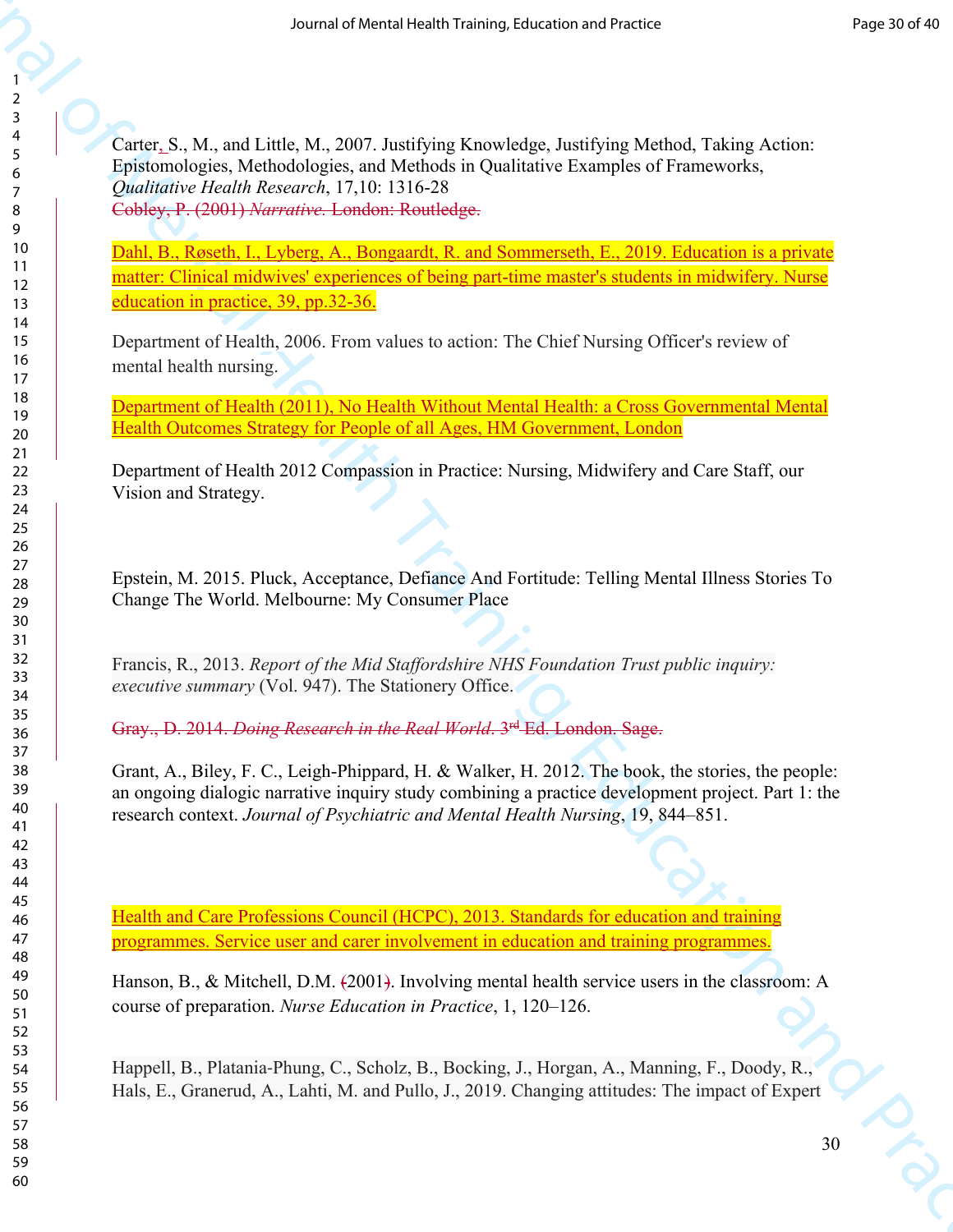by Experience involvement in Mental Health Nursing Education: An international survey study. *International journal of mental health nursing*, *28*(2), pp.480-491.

Happell, B., Platania-Phung, C., Byrne, L., Wynaden, D., Martin, G. & Harris, S. (2015). Consumer participation in nurse education: a national survey of Australian universities. *International Journal of Mental Health Nursing, 24, 95–103.* 

Happell, B., Bennetts, W., Platania-Phung, C., & Tohotoa, J. (2015.). Consumer involvement in mental health education for health professionals: Feasibility and support for the role. *Journal of Clinical Nursing,* 24(23–24)

Happell, B., Byrne, L., McAllister, M. et al. (2014). Consumer involvement in the tertiary-level education of mental health professionals: a systematic review. *International Journal of Mental Health Nursing*, 23 (1), 3–16.

Happell, B. and Bennetts, W., 2016. Triumph and adversity: Exploring the complexities of consumer storytelling in mental health nursing education. *International journal of mental health nursing*, *25*(6), pp.546-553.

Happell, B., Wilson, K., Platania-Phung, C. and Stanton, R., 2017. Physical health and mental illness: listening to the voice of carers. Journal of Mental Health, 26(2), pp.127-133.

**Frace 31 dVs**<br> **Source and observed the Mental Health Number Education Are international annoyses of Mental Mental Health Number Education Are international annoyses of Mental Mental Health Training, Education and Practi** Horgan, A., Manning, F., Bocking, J., Happell, B., Lahti, M., Doody, R., Griffin, M., Bradley, S.K., Russell, S., Bjornsson, E. and O'Donovan, M., 2018. 'To be treated as a human': Using co‐production to explore experts by experience involvement in mental health nursing education– The COMMUNE project. *International journal of mental health nursing*, *27*(4), pp.1282-1291

Hewitt-Taylor, J., 2011. *Using Research in Practice: it sounds good, but will it work?*. Basingstoke: Palgrave Macmillan.

Holloway., I, Freshwater., D., 2007. Vulnerable story telling: narrative research in nursing. *Journal of Research in Nursing* 2007 12: 703

Kitzinger, J., 1994. The methodology of focus groups: the importance of interaction between research participants. Sociology of health & illness, 16(1), pp.103-121.

Kitzinger., J, 1995. Qualitative research. Introducing focus group *British Medical Journal* 1995 Jul 29;311(7000):299-302.

Kitzinger, J. 2005 Focus Group Research: Using Group Dynamics to Explore Perceptions, Experiences and Understandings. In: Holloway, I., Ed., Qualitative Research in Health Care, Open University Press, Maidenhead, 56-70.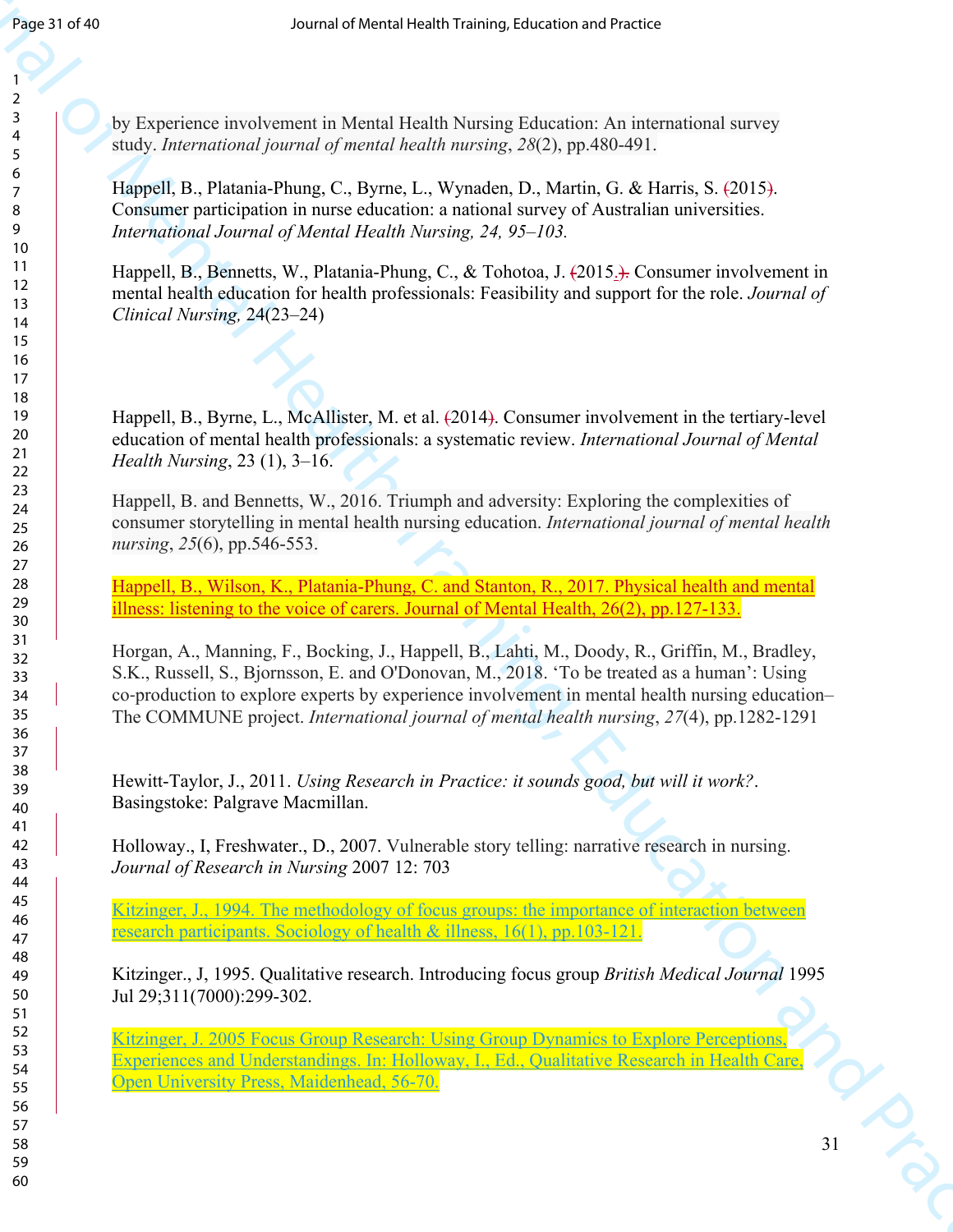Kuti, B. and Houghton, T., 2019. Service user involvement in teaching and learning: student nurse perspectives. *Journal of Research in Nursing*, *24*(3-4), pp.183-194.

Lee., P., 2006. Understanding and Critiquing Qualitative Research Papers. *Nursing Times,* 102,  $29:30-2$ 

Laurillard, D., 2002. Rethinking University Education: A conversational framework for the effective use of learning technologies. RoutledgeFalmer, London.

Levin, E. 2004. Involving Service Users and Carers in Social Work Education Resource Guide No 2, Social Care Institute for Excellence, London

Malterud, K., 2001. Qualitative research: standards, challenges, and guidelines. *The lancet*, *358*(9280), pp.483-488.

McGregor, J., Repper, J. and Brown, H. (2014), "The College is so different from anything I have done'. A study of the characteristics of Nottingham Recovery College", Journal of Mental Health Education Training and Practice, Vol. 9 No. 1, pp. 3-15.

Mezirow, J., 1991. *Transformative dimensions of adult learning*. Jossey-Bass, 350 Sansome Street, San Francisco, CA 94104-1310.

Morgan, D.L. and Morgan, D., 1997. Focus Groups as Qualitative Research (Vol. 16). SAGE.

Morgan, D.L., 1996. Focus groups as qualitative research (Vol. 16). Sage publications.

Morse JM, ed. Qualitative health research. Newbury Park, CA: Sage Publications; 1992.

Morse, J.,M. 2012. Qualitative Health Research: Creating a New Discipline. Routledge Walnut Creek, California..

So an arbitred veschi internet is canding and learning the state is an arbitrary condensation of the main of the state of Mental Health Training, The Condensation and Practice Condensation and Practice Condensation and Pr Muir, D. and Laxton, J.C., 2012. Experts by experience; the views of service user educators providing feedback on medical students' work based assessments. *Nurse education today*, *32*(2), pp.146-150.

NHS England .2015. Five year forward view. London, UK: HMSO

NHS 2012. NHS constitution. London, UK: HMSO.

Nursing and Midwifery Council. 2010. Standards for pre-registration nursing. London, UK: NMC.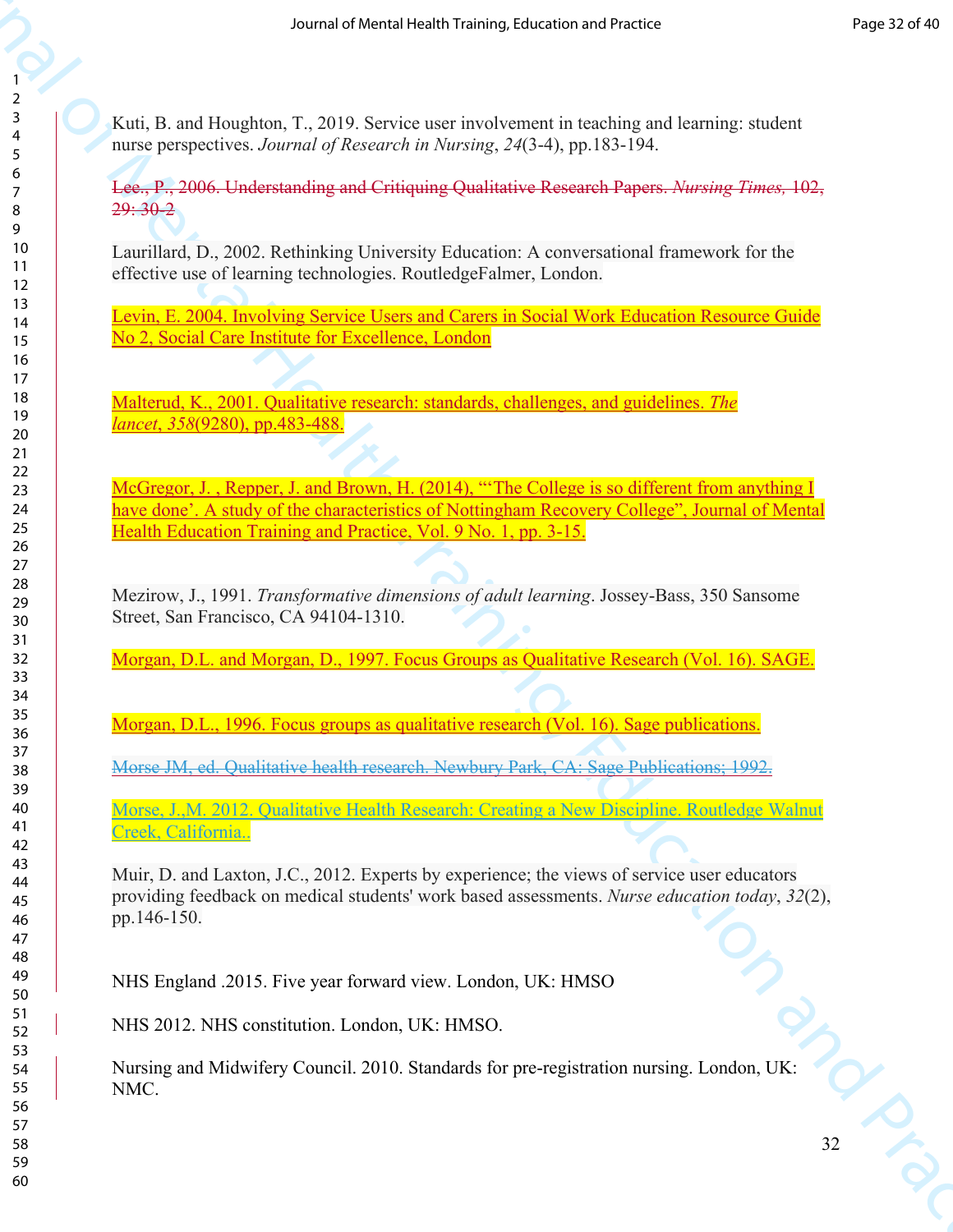O'Donnell, H. and Gormley, K., 2013. Service user involvement in nurse education: perceptions of mental health nursing students. Journal of Psychiatric and Mental Health Nursing, 20(3), pp.193-202.

Patton., M.Q. 2002., Qualitative Research & Evaluation Methods (third ed.), Sage Publications, Thousand Oaks, CA (2002)Patton, M. Q. 1990. Qualitative evaluation and research methods (2nd ed.). Newbury Park, CA: Sage.

Pawson, R., & Tilley, N. (1997). Realistic evaluation. London: Sage Publications

Petit-Zeman, S. and Locock, L., 2013. Health care: bring on the evidence. *Nature News*, *501*(7466), p.160.

Perry, J., Watkins, M., Gilbert, A. and Rawlinson, J., 2013. A systematic review of the evidence on service user involvement in interpersonal skills training of mental health students. Journal of psychiatric and mental health nursing, 20(6), pp.525-540.

PowerUS (International) An International Network of Teachers and Researchers from Schools of Social Work and Representatives from Service User Organizations https://powerus.eu/ [Accessed 21/10/19]

**From 20 dFs**<br> **Box 20 dFs**<br> **Box 20 dF and Courtles, K., 2013.** Newton the mode mode metric more indication procession<br> **OF and Journal All metrics of Mental Health Training, The Courtles of Mental Health Training, 2003<br>** Ranjan .(1992. ) Silent learning: Experience as a way of knowledge. In: Mulligan J and Griffin C (eds) Empowerment Through Experiential Learning: Explorations of Good Practice. London: Kogan Page Limited, pp. 76–81.

Rhodes, C. A. (2012). User Involvement in health and social care education: A concept analysis. *Nurse Education Today*, 32, 185–189.

Rhodes, C., 2013 Service user involvement n pre-registration children's nursing education: the impact and influence on practice: a case study on the student perspective. *Issues in Comprehensive Pediatric Nursing* 36, 291–308.

Ranjan (1992) Silent learning: Experience as a way of knowledge. In: Mulligan J and Griffin C (eds) Empowerment Through Experiential Learning: Explorations of Good Practice. London: Kogan Page Limited, pp. 76–81.

Rush., B., 2008. Mental health service user involvement in nurse education: A catalyst for transformative learning. *Journal of Mental Health*. October 2008. 17 (5): 531-542.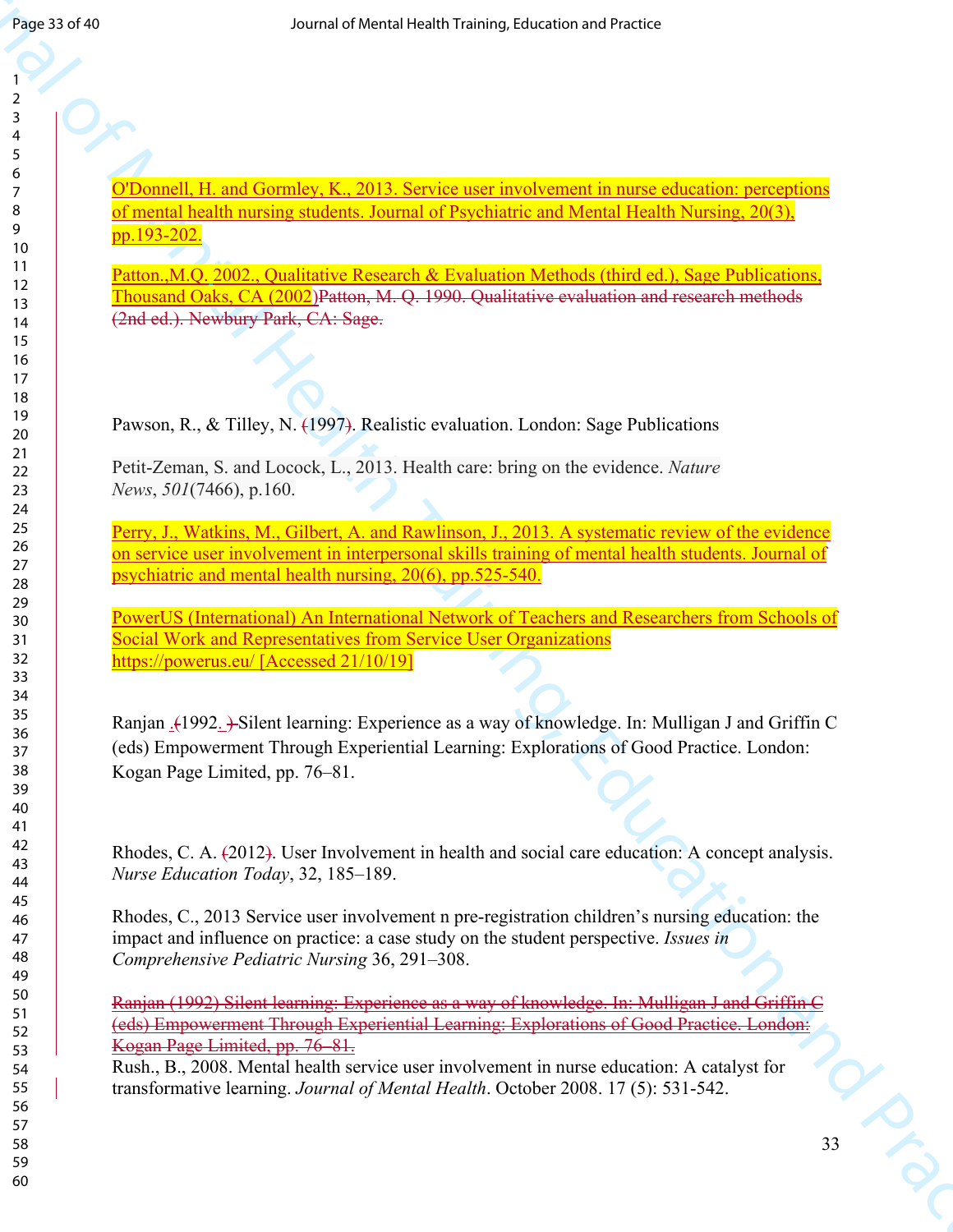Mezirow, J. (1991). *Transformative dimensions of adult learning*. San Francisco: Jossey-Bass

Russell., C., K., and Gregory., D., M., 2003. Evaluation of Qualitative Research Studies. *Evidence Based Nursing*, 6,2:36-40

Robinson, K. and Webber, M., 2012. Models and effectiveness of service user and carer involvement in social work education: A literature review. *British Journal of Social Work*, *43*(5), pp.925-944.

Scammell, J., Heaslip, V. and Crowley, E., 2016. Service user involvement in preregistration general nurse education: a systematic review. *Journal of Clinical Nursing*, *25*(1-2), pp.53-69.

Z. Schneider, D. Whitehead, G. Lobiondo-Wood, J. Haber., 2013 Nursing and Midwifery Research: Methods and Appraisal for Evidence-Based Practice (fourth ed.), Elsevier Australia, Chatswood, New South Wales (2013

Schon D.A. 1983. *The reflective practitioner: How professionals think in action*. New York: Basic Books.

Schon D.A. 1987. *Educating the reflective practitioner: Toward a new design for teaching and learning in the professions.* San Fransisco, CA: Jossey‐Bass Inc.

Shaping Our Lives (UK) A National Network of Service Users and Disabled People https://www.shapingourlives.org.uk/ [Accessed 17/10/19]

Simpson, A., Reynolds, L., Light, I. and Attenborough, J., 2008. Talking with the experts: Evaluation of an online discussion forum involving mental health service users in the education of mental health nursing students. *Nurse education today*, *28*(5), pp.633-640.

So an arbitrarial visitorial of the Mental Mental Scheme of the Mental Health Number 1988<br>
2. Advisoring, J. (1991). Transformation dimensions of adult hearing, San Francisco Joseph Fast<br>
2. The Mental C. C., and Copper, Stacey, G. & Pearson, M. (2018). Exploring the influence of feedback given by people with lived experience of mental distress on learning for pre-registration mental health students. *Journal of Psychiatric and Mental Health Nursing*, 25, 5–6.

Schon D.A. 1983. *The reflective practitioner: How professionals think in action.* New York: Basic Books.

Schon D.A. 1987. *Educating the reflective practitioner: Toward a new design for teaching and learning in the professions.* San Fransisco, CA: Jossey‐Bass Inc.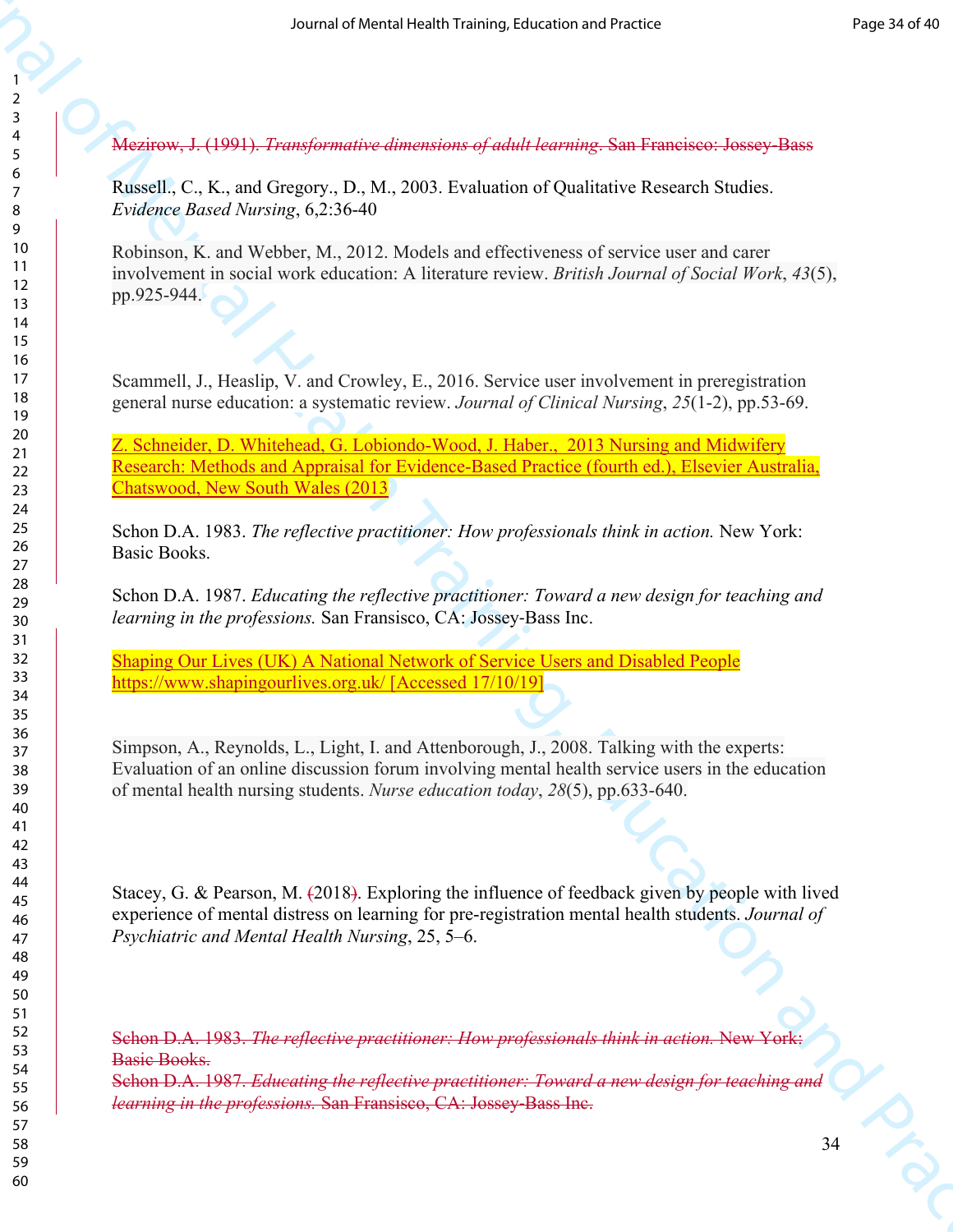## **Table 2. Thematic Analysis Process**

## **Table 1 Summary of Project Data Collection and Analysis Plan**

| Page 35 of 40 |                                          | Journal of Mental Health Training, Education and Practice                                                                                                                                                                 |                                                                          |
|---------------|------------------------------------------|---------------------------------------------------------------------------------------------------------------------------------------------------------------------------------------------------------------------------|--------------------------------------------------------------------------|
|               |                                          |                                                                                                                                                                                                                           |                                                                          |
|               |                                          | Stebbens, R., 2001. Exploratory research in the social sciences: (Qualitative research methods).                                                                                                                          |                                                                          |
|               |                                          |                                                                                                                                                                                                                           |                                                                          |
|               | London                                   | Stewart, D.W. and Shamdasani, P.N., 2014. Focus groups: Theory and practice (Vol. 20). Sage<br>publications Stewart D.W. & Shamdasani P.N. 1990. Focus Groups: Theory and Practice. Sage,                                 |                                                                          |
|               |                                          |                                                                                                                                                                                                                           |                                                                          |
|               |                                          | Stuart, H. (2016). Reducing the stigma of mental illness. Global Mental Health, 3, 9–11.                                                                                                                                  |                                                                          |
|               |                                          | Tobbell, J., Boduszek, D., Kola-Palmer, S., Vaughan, J. and Hargreaves, J., 2018. Evaluating<br>service user pedagogy in UK higher education: Validating the Huddersfield Service User                                    |                                                                          |
|               |                                          | Pedagogy Scale. Nurse education today, 63, pp.81-86.                                                                                                                                                                      |                                                                          |
|               | Nursing Standard 28(22): 37-41.          | Tremayne P, Russell P and Allman H <sub>2</sub> (2014 <sub>-</sub> )-Service user involvement in nurse education.                                                                                                         |                                                                          |
|               |                                          | White., P, Laxton., J., Brooke., R., (unknown date) Reflection: Importance, Theory and Action.<br>Unpublished Paper. http://www.alps-<br>cetl.ac.uk/documents/Reflection_BAA_article_submission.pdf [Accessed 10/10/2018] |                                                                          |
|               |                                          | <b>Table 2. Thematic Analysis Process</b><br>Table 1 Summary of Project Data Collection and Analysis Plan                                                                                                                 |                                                                          |
|               | <b>Data Source</b>                       | <b>Method of Data Collection/Team</b><br><b>Member Lead</b>                                                                                                                                                               | <b>Method of Analysis/Team</b><br><b>Member Lead</b>                     |
|               | 44 3 <sup>rd</sup> Yr.                   | 2 Focus Groups (1 hr each), one with each                                                                                                                                                                                 | Thematic analysis of feedback,<br>ensuring team collaboration and        |
|               | Undergraduate<br><b>Student Nurses</b>   | cohort – to be conducted on the last day of<br>unit delivery.                                                                                                                                                             | input plus record/minute taking                                          |
|               | undertaking the<br>unit.<br>20 and 24 in | Field notes to be taken at the time and at<br>the end of the focus groups. Reflexive<br>diary kept                                                                                                                        | of all meetings and discussions<br>particularly analysis related.<br>(L) |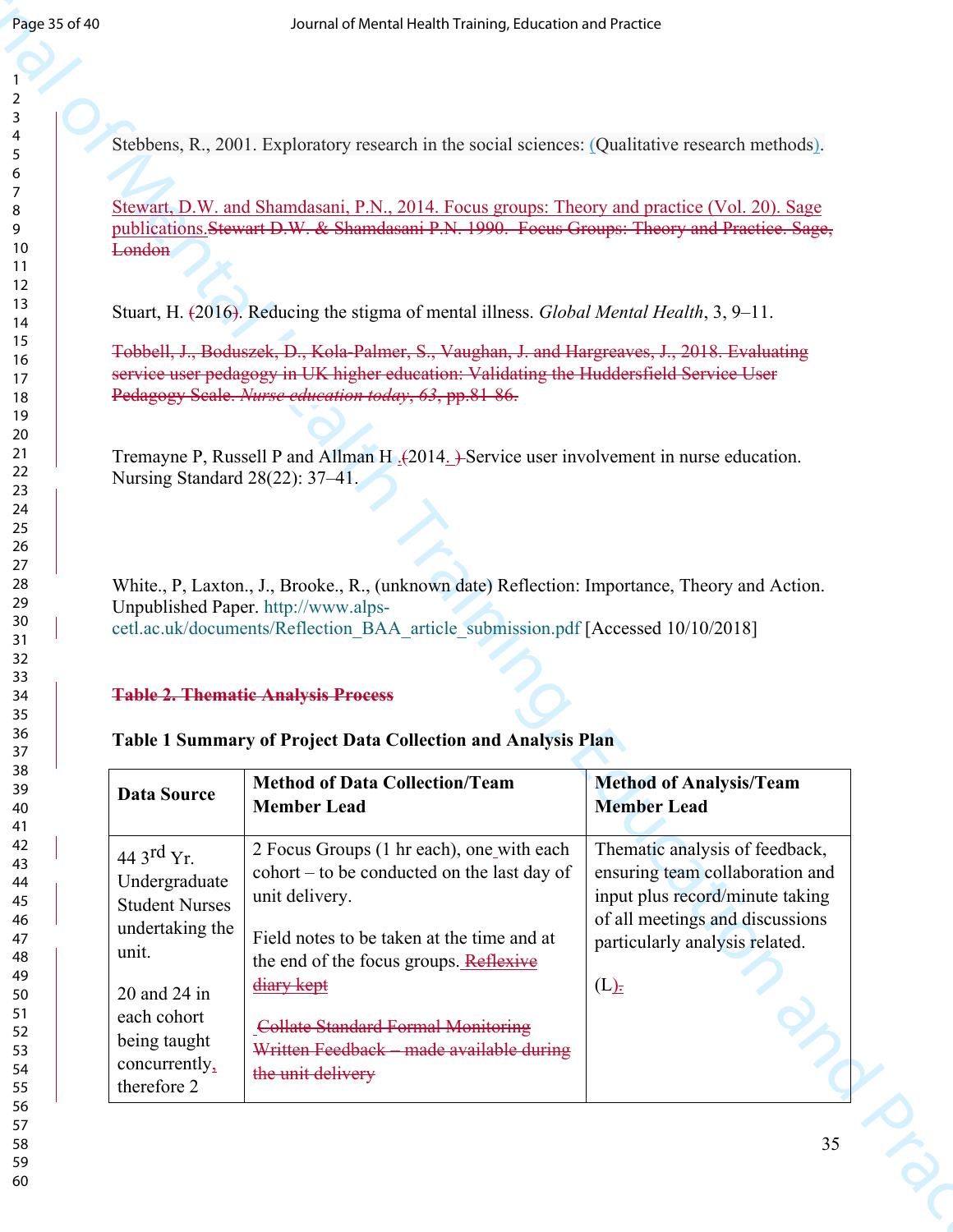|  | ∸ |  |
|--|---|--|
|  |   |  |

## **Table 2. Thematic Analysis Process**

|                |                          |                                           | Journal of Mental Health Training, Education and Practice |                                                                                                              | Page 36 of 40 |
|----------------|--------------------------|-------------------------------------------|-----------------------------------------------------------|--------------------------------------------------------------------------------------------------------------|---------------|
| cohorts.       |                          | (L)                                       |                                                           |                                                                                                              |               |
|                |                          |                                           |                                                           |                                                                                                              |               |
|                |                          |                                           |                                                           |                                                                                                              |               |
|                |                          | <b>Table 2. Thematic Analysis Process</b> |                                                           |                                                                                                              |               |
|                |                          |                                           |                                                           |                                                                                                              |               |
|                | <b>Phase</b>             |                                           | <b>Action</b>                                             |                                                                                                              |               |
|                |                          | Familiarising yourself with the data      |                                                           | The verbal data offered by the students in the focus                                                         |               |
|                |                          |                                           |                                                           | groups/group interviews to L - the written feedback                                                          |               |
|                |                          |                                           |                                                           | from the students was interpretative but checked                                                             |               |
|                |                          |                                           |                                                           | with the students at the time, 'meanings' were<br>created and checked at the time to ensure                  |               |
|                |                          |                                           |                                                           | punctuation and emphasis for 'correct 'meaning of                                                            |               |
|                |                          |                                           | the spoken words.                                         |                                                                                                              |               |
|                |                          |                                           |                                                           | L read, and re-read the offered full feedback looking                                                        |               |
|                |                          |                                           |                                                           | for initial themes and patterns. A list was made of                                                          |               |
|                |                          |                                           |                                                           | ideas of what is in the data and what was thought to                                                         |               |
|                |                          |                                           |                                                           | be of note. Ideas for coding were noted, albeit linked<br>to the literature/what was previously known on the |               |
|                |                          |                                           |                                                           | topic as it was difficult to 'unknow' the literature.                                                        |               |
|                |                          |                                           |                                                           | L also reviewed the field notes made for the focus                                                           |               |
|                |                          |                                           |                                                           | groups (observations and reflections) at the time.                                                           |               |
|                |                          |                                           |                                                           | The potential themes, patterns and codes were                                                                |               |
|                |                          |                                           |                                                           | discussed with the team for consensus and shared                                                             |               |
|                |                          |                                           |                                                           | insights. These discussions were written down to<br>maintain a timely record of team thoughts and            |               |
|                |                          |                                           | reflections.                                              |                                                                                                              |               |
|                |                          |                                           |                                                           | Team reading and re-reading the written                                                                      |               |
|                |                          |                                           |                                                           | questionnaire data and focus group data, making                                                              |               |
|                |                          |                                           | notes then sharing initial ideas.                         |                                                                                                              |               |
| $\overline{2}$ | Generating initial codes |                                           |                                                           | Once the ideas about the data had been discussed                                                             |               |
|                |                          |                                           |                                                           | and agreed within the team, the elements (line by                                                            |               |
|                |                          |                                           |                                                           | line text) in the raw data were grouped together, to                                                         |               |
|                |                          |                                           |                                                           | 36                                                                                                           |               |
|                |                          |                                           |                                                           |                                                                                                              |               |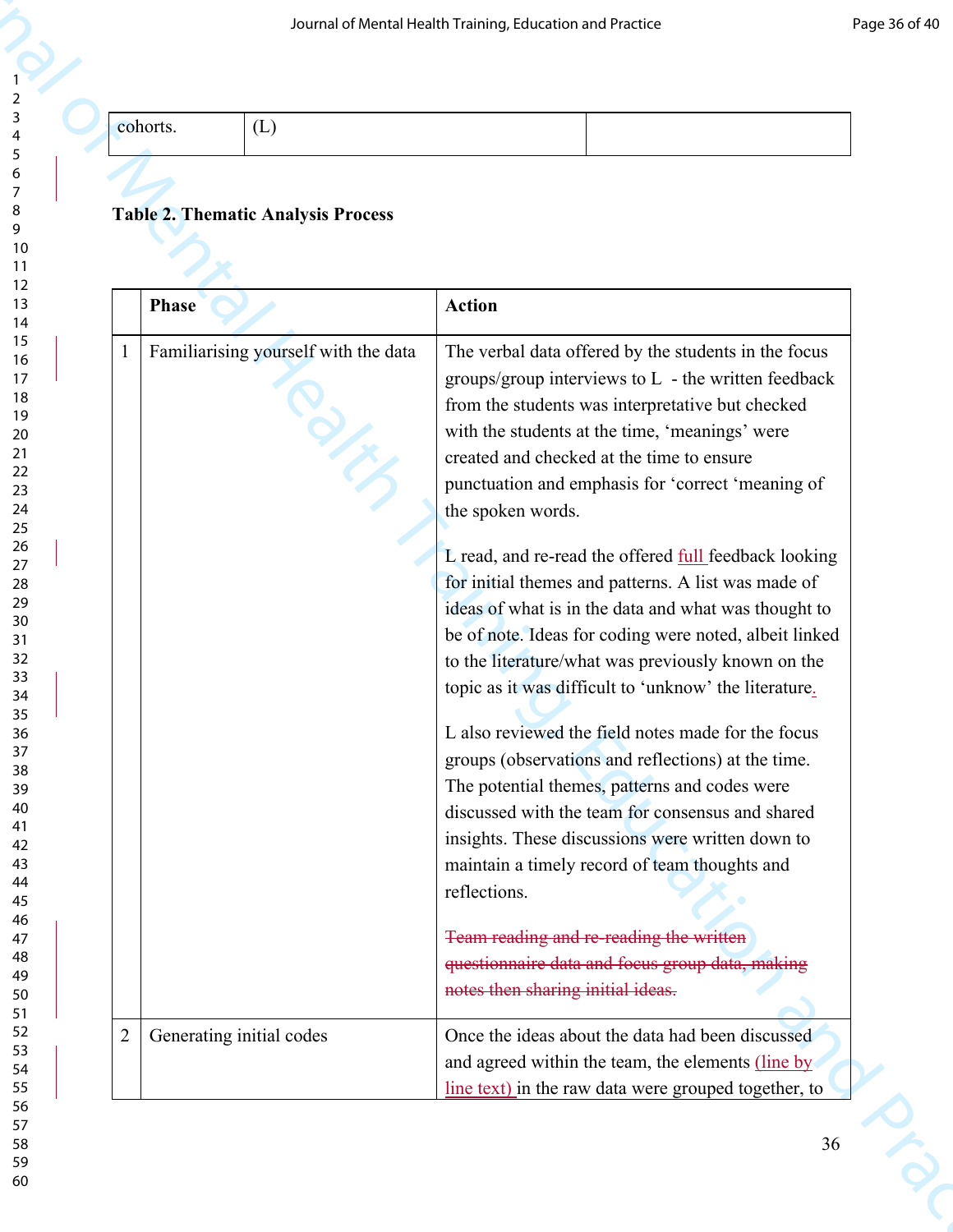| form codes. Arguably the codes were both theory<br>questions posed to the students from the work of<br>Rush (2008) and the known literature base plus the |
|-----------------------------------------------------------------------------------------------------------------------------------------------------------|
| and lightly data driven, the latter due to the choice of                                                                                                  |
|                                                                                                                                                           |
|                                                                                                                                                           |
|                                                                                                                                                           |
|                                                                                                                                                           |
|                                                                                                                                                           |
| team. Identifying and then coding interesting features                                                                                                    |
| within the data ensuring data reflects the codes                                                                                                          |
|                                                                                                                                                           |
| After the coding process, the teamL grouped the codes                                                                                                     |
| into themes. Themes werehad been agreed as units of                                                                                                       |
| analysis. L shared the themes with the team, t <sub>This</sub>                                                                                            |
| discussion was reflexive and iterative, again notes                                                                                                       |
| were taken at the time.Collating the codes into                                                                                                           |
| themes and gathering the data to these themes                                                                                                             |
| L checked the themes to ensure alignment with the                                                                                                         |
| codes plus the entire data set to generate an overall                                                                                                     |
| thematic map - again discussed with the team.                                                                                                             |
| L outlined the specifics of the themes and the overall                                                                                                    |
| 'story' the analysis tells with clear agreed definitions                                                                                                  |
| and appropriate names for each theme. Checked with                                                                                                        |
|                                                                                                                                                           |
|                                                                                                                                                           |
| Meeting convened with the stakeholders to ensure                                                                                                          |
| all voices were heard and to explore and reduce                                                                                                           |
|                                                                                                                                                           |
|                                                                                                                                                           |
| extracts/examples reflecting the analysis and relating                                                                                                    |
|                                                                                                                                                           |
| back to the original premise of the evaluation and                                                                                                        |
|                                                                                                                                                           |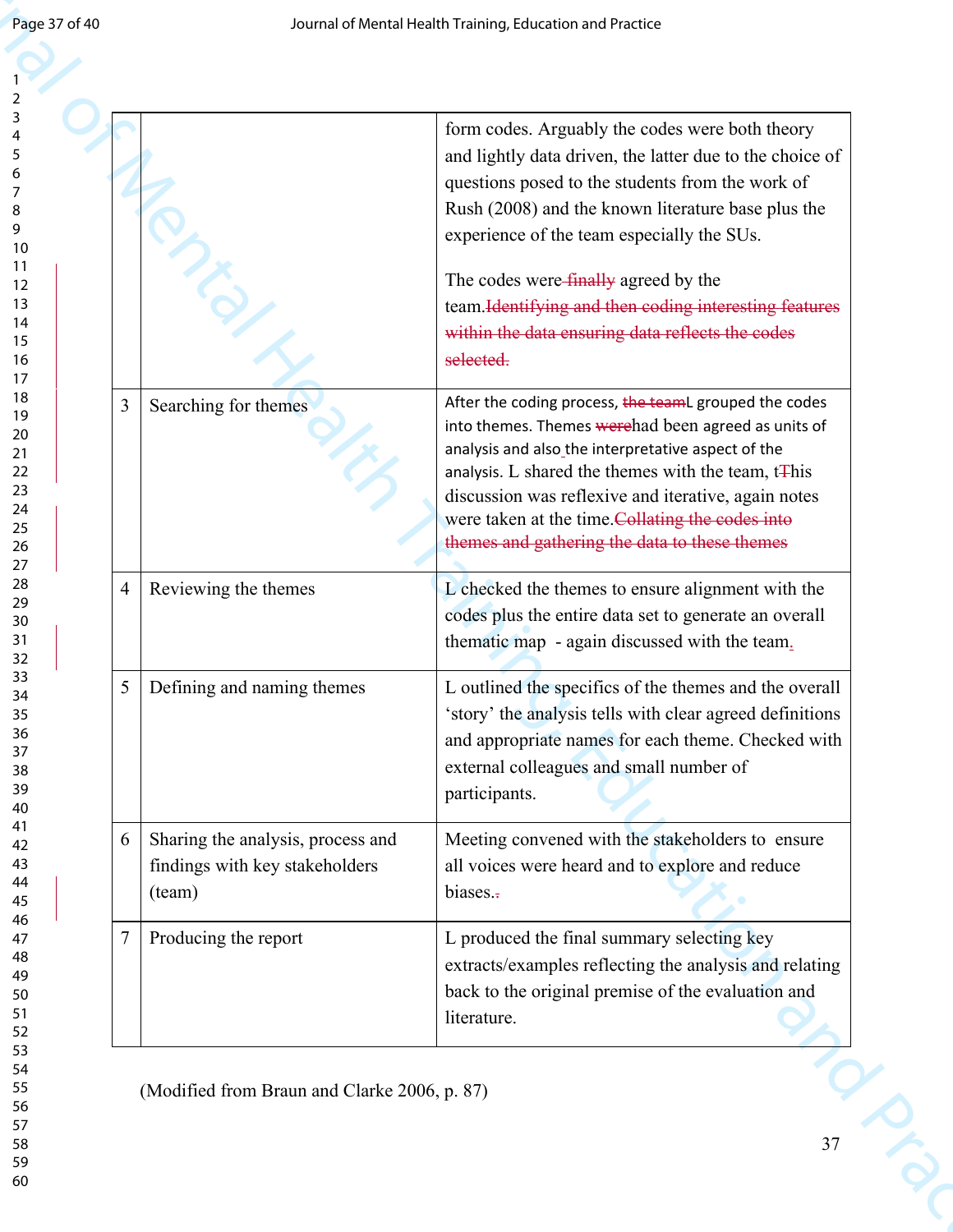| <b>Data Source</b>                                                                      | <b>Method of Data Collection/Team</b><br><b>Member Lead</b>                                                                                                                                              | <b>Method of Analysis/Team</b><br><b>Member Lead</b>                                                                                                                      |
|-----------------------------------------------------------------------------------------|----------------------------------------------------------------------------------------------------------------------------------------------------------------------------------------------------------|---------------------------------------------------------------------------------------------------------------------------------------------------------------------------|
| 44 3rd $Yr$ .<br>Undergraduate<br><b>Student Nurses</b><br>undertaking the<br>unit.     | 2 Focus Groups (1 hr each), one with each<br>$\text{cohort} - \text{to be conducted on the last day of}$<br>unit delivery.<br>Field notes to be taken at the time and at<br>the end of the focus groups. | Thematic analysis of feedback,<br>ensuring team collaboration and<br>input plus record/minute taking<br>of all meetings and discussions<br>particularly analysis related. |
| 20 and 24 in<br>each cohort<br>being taught<br>concurrently,<br>therefore 2<br>cohorts. | (L)                                                                                                                                                                                                      | (L)                                                                                                                                                                       |

# **Table 1 Summary of Project Data Collection and Analysis Plan**

## **Table 2. Thematic Analysis Process**

|       |                                                                                                                                                                       |                                                                                                                                                                                                 | Journal of Mental Health Training, Education and Practice |                                                                                                                                                                                                                                                                                                                                                                                                                                      |
|-------|-----------------------------------------------------------------------------------------------------------------------------------------------------------------------|-------------------------------------------------------------------------------------------------------------------------------------------------------------------------------------------------|-----------------------------------------------------------|--------------------------------------------------------------------------------------------------------------------------------------------------------------------------------------------------------------------------------------------------------------------------------------------------------------------------------------------------------------------------------------------------------------------------------------|
|       | <b>Data Source</b>                                                                                                                                                    | Table 1 Summary of Project Data Collection and Analysis Plan<br><b>Method of Data Collection/Team</b><br><b>Member Lead</b>                                                                     |                                                           | <b>Method of Analysis/Team</b><br><b>Member Lead</b>                                                                                                                                                                                                                                                                                                                                                                                 |
| unit. | 44 3rd $Yr$ .<br>Undergraduate<br><b>Student Nurses</b><br>undertaking the<br>20 and 24 in<br>each cohort<br>being taught<br>concurrently,<br>therefore 2<br>cohorts. | 2 Focus Groups (1 hr each), one with each<br>cohort – to be conducted on the last day of<br>unit delivery.<br>Field notes to be taken at the time and at<br>the end of the focus groups.<br>(L) |                                                           | Thematic analysis of feedback,<br>ensuring team collaboration and<br>input plus record/minute taking<br>of all meetings and discussions<br>particularly analysis related.<br>(L)                                                                                                                                                                                                                                                     |
|       |                                                                                                                                                                       |                                                                                                                                                                                                 |                                                           |                                                                                                                                                                                                                                                                                                                                                                                                                                      |
|       | <b>Phase</b>                                                                                                                                                          | <b>Table 2. Thematic Analysis Process</b>                                                                                                                                                       | <b>Action</b>                                             |                                                                                                                                                                                                                                                                                                                                                                                                                                      |
|       |                                                                                                                                                                       | Familiarising yourself with the data                                                                                                                                                            | the spoken words.                                         | The verbal data offered by the students in the focus<br>groups/group interviews to L - the written feedback<br>from the students was interpretative but checked<br>with the students at the time, 'meanings' were<br>created and checked at the time to ensure<br>punctuation and emphasis for 'correct 'meaning of<br>L read, and re-read the offered feedback looking for<br>initial themes and patterns. A list was made of ideas |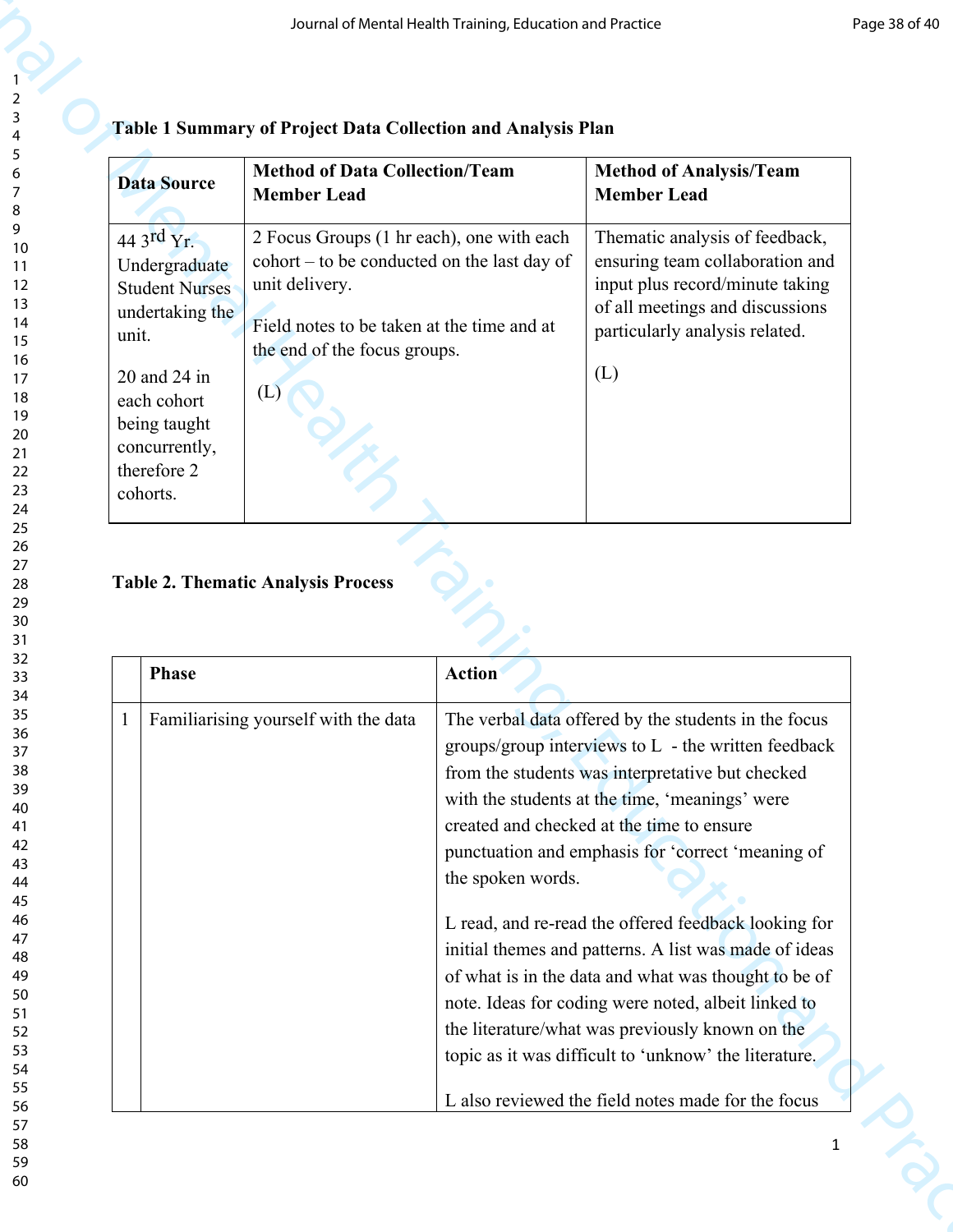|                |                                                                     | Journal of Mental Health Training, Education and Practice                                                                                                                                                                                                                                                                                                                                                                                              |
|----------------|---------------------------------------------------------------------|--------------------------------------------------------------------------------------------------------------------------------------------------------------------------------------------------------------------------------------------------------------------------------------------------------------------------------------------------------------------------------------------------------------------------------------------------------|
|                |                                                                     | groups (observations and reflections) at the time.<br>The potential themes, patterns and codes were<br>discussed with the team for consensus and shared<br>insights. These discussions were written down to<br>maintain a timely record of team thoughts and<br>reflections.                                                                                                                                                                           |
| $\overline{2}$ | Generating initial codes                                            | Once the ideas about the data had been discussed<br>and agreed within the team, the elements in the raw<br>data were grouped together, to form codes. Arguably<br>the codes were both theory and lightly data driven,<br>the latter due to the choice of questions posed to the<br>students from the work of Rush (2008) and the<br>known literature base plus the experience of the<br>team especially the SUs.<br>The codes were agreed by the team. |
| 3              | Searching for themes                                                | After the coding process, L grouped the codes into<br>themes. Themes had been agreed as units of analysis<br>and also the interpretative aspect of the analysis. L<br>shared the themes with the team, this discussion was<br>reflexive and iterative, again notes were taken at the<br>time.                                                                                                                                                          |
| 4              | Reviewing the themes                                                | L checked the themes to ensure alignment with the<br>codes plus the entire data set to generate an overall<br>thematic map - again discussed with the team.                                                                                                                                                                                                                                                                                            |
| 5              | Defining and naming themes                                          | L outlined the specifics of the themes and the overall<br>'story' the analysis tells with clear agreed definitions<br>and appropriate names for each theme. Checked with<br>external colleagues and small number of<br>participants.                                                                                                                                                                                                                   |
| 6              | Sharing the analysis, process and<br>findings with key stakeholders | Meeting convened with the stakeholders to ensure<br>all voices were heard and to explore and reduce                                                                                                                                                                                                                                                                                                                                                    |